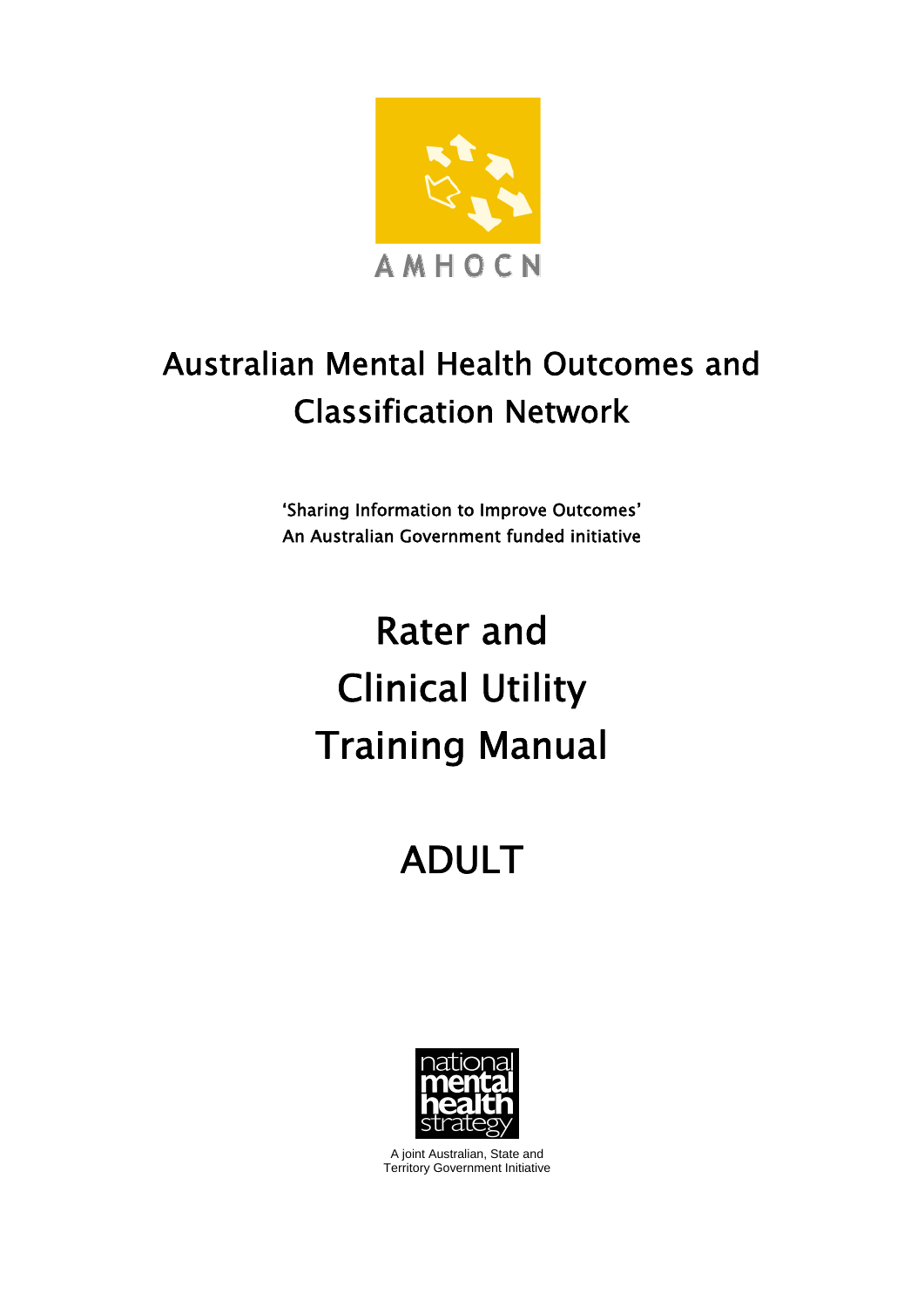#### © Commonwealth of Australia 2006

This work is copyright. Apart from any use as permitted under the Copyright Act 1968, no part may be reproduced by any process without prior written permission from the Commonwealth. Requests and inquiries concerning reproduction and rights should be addressed to the Commonwealth Copyright Administration, Attorney General's Department, Robert Garran Offices, National Circuit, Canberra ACT 2600 or posted at http://www.ag.gov.au/cca

#### Disclaimer

Opinions expressed in this publication are those of the authors and do not necessarily represent any official Government position or view. The authors hold final editorial responsibility for the document and any errors that remain herein.

Suggested Citation: Coombs, T. (2006) Rater and Clinical Utility Training Manual: Adult. Australian Mental Health Outcomes and Classification Network. Sydney, New South Wales.

Published by the NSW Institute of Psychiatry.

First edition June 2006.

Additional copies of this document can be obtained from: Network Coordinator, AMHOCN, NSW Institute of Psychiatry, Locked Bag 7118, Parramatta BC NSW 2150. Tel: (02) 9840 3833. Fax: (02) 9840 3838. Email: amhocn@mhnocc.org Website: www.mhnocc.org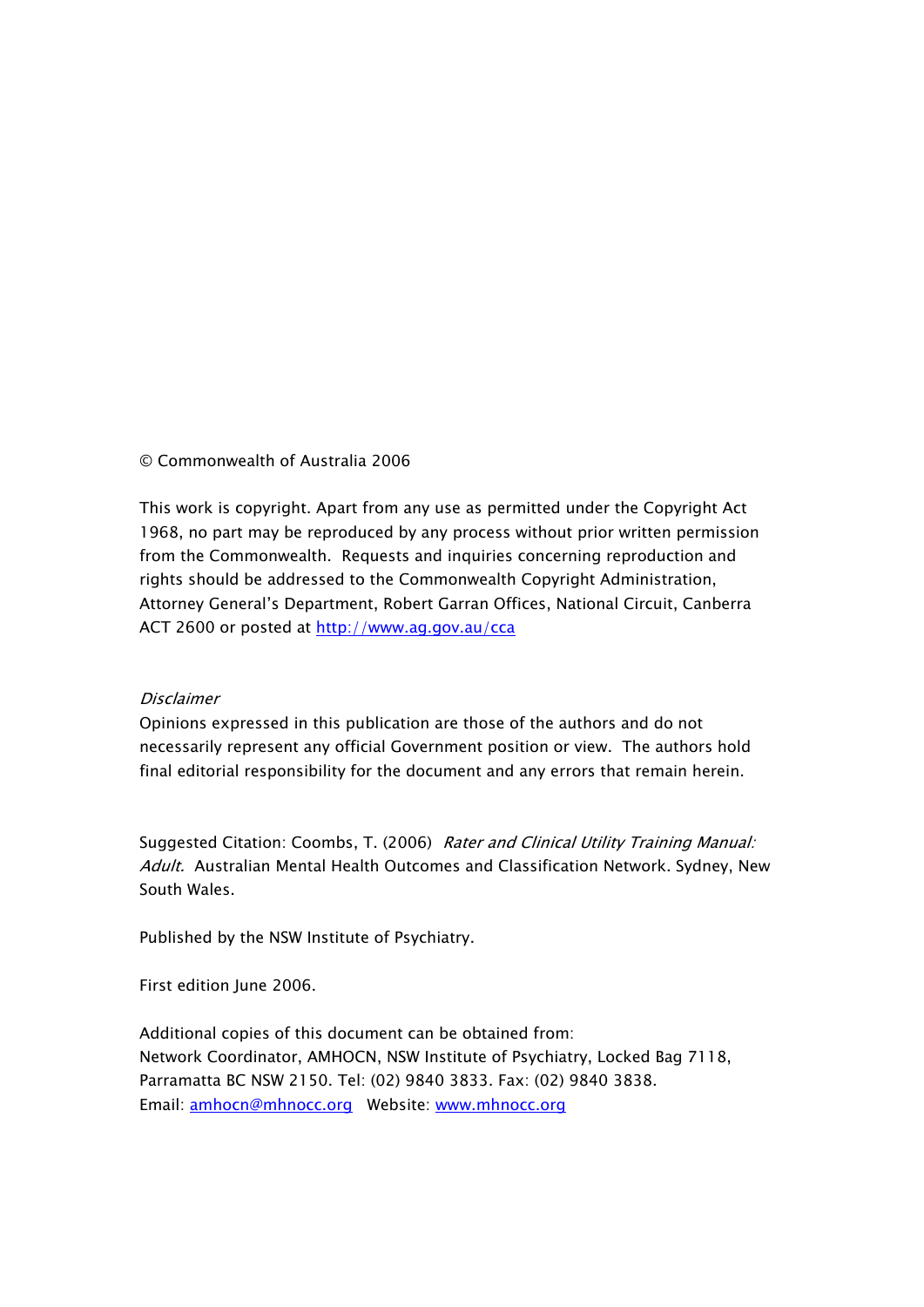# **CONTENTS**

| 1.  |                |                                                    |  |
|-----|----------------|----------------------------------------------------|--|
| 2.  |                |                                                    |  |
| 3.  |                | TRAINING INTRODUCTION AND LEARNING OBJECTIVES  5   |  |
| 4.  |                |                                                    |  |
| 5.  |                |                                                    |  |
| 6.  |                |                                                    |  |
| 7.  |                |                                                    |  |
| 8.  |                |                                                    |  |
| 9.  |                |                                                    |  |
| 10. |                |                                                    |  |
| 11. |                |                                                    |  |
|     | a <sub>z</sub> |                                                    |  |
|     | $h_{\cdot}$    |                                                    |  |
|     | $\mathsf{C}$ . |                                                    |  |
|     | $\mathsf{d}$ . |                                                    |  |
|     | e.             | National Aggregate Clinical Reference Material  45 |  |
|     | f.             | NOCC Decision Support Tool, example questions  48  |  |
|     | g.             |                                                    |  |
|     | h.             |                                                    |  |
|     | i.             |                                                    |  |
|     |                |                                                    |  |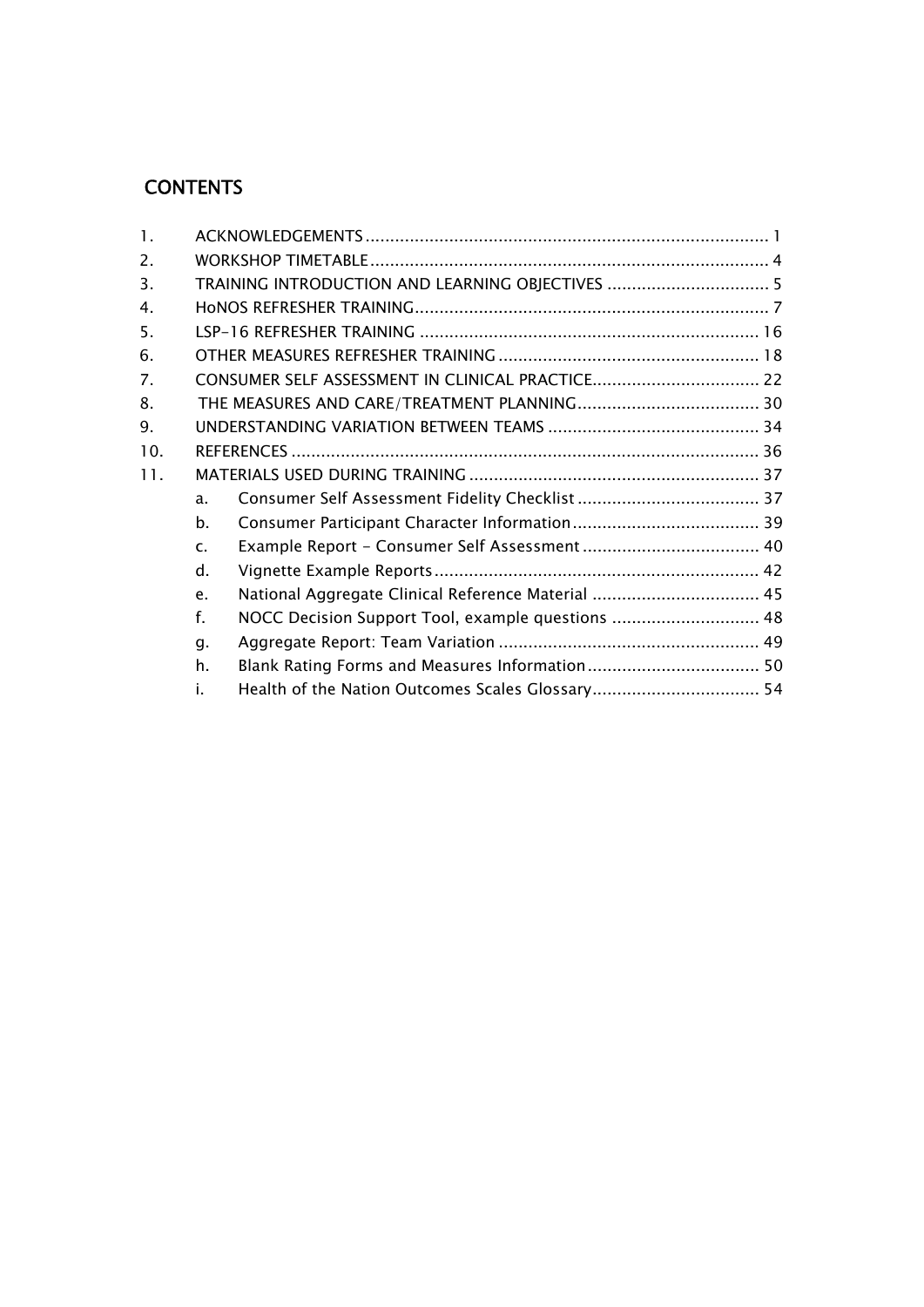## 1. ACKNOWLEDGEMENTS

The following people were responsible for the development of these training materials:

Tim Coombs, Luke Hatzipetrou, Kerrie Jones, Erika Heslin, Alexis Stockwell, Pamela McIntosh, Tania Lewis, Jennifer Black, Creswell Surrao, Chris Howard, Peter Brann, Rosemary Dickson and Rebecca Seib.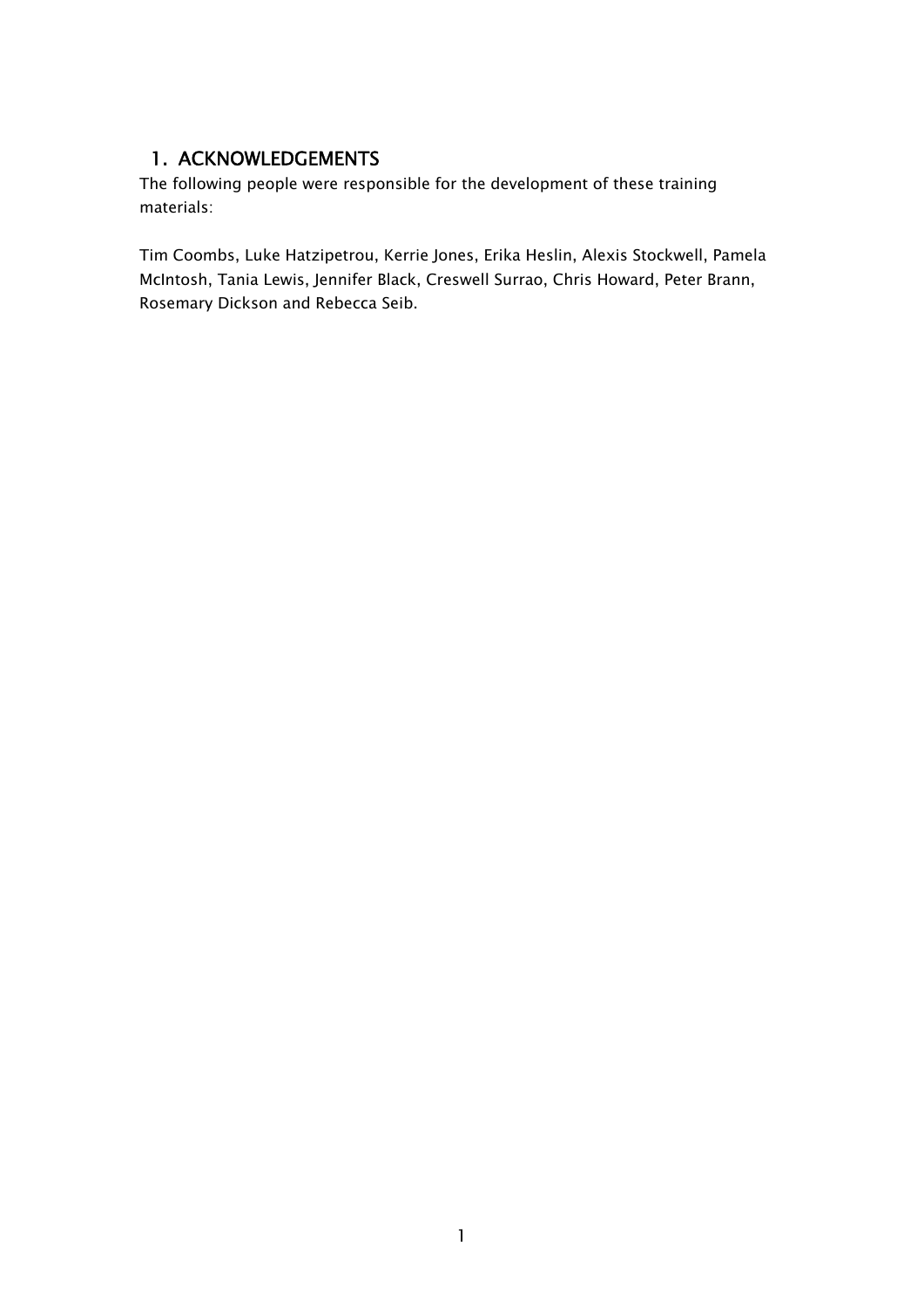## INTRODUCTION TO MANUAL

This training manual has been developed as part of a training package designed to provide rater and clinical utility training.

It has been structured so that it provides the contents of a one day training workshop which not only covers refresher training but also includes resources to assist mental health staff explore the clinical utility of the measures introduced under the National Outcomes and Casemix Collection (NOCC).

Some of the underlying principles, which shape this training manual, include:

- $\bullet$  the need to utilise the principles of adult learning;
- $\bullet$  ensuring that participants can relate the material to their work environment; and
- $\bullet$  giving participants the opportunity to engage with the material.

Before commencing training, trainers should have a good understanding of the measures introduced under NOCC and their clinical application. Additionally, trainers should possess knowledge and/or experience in the use of aggregate reports in service development and/or improvement activities.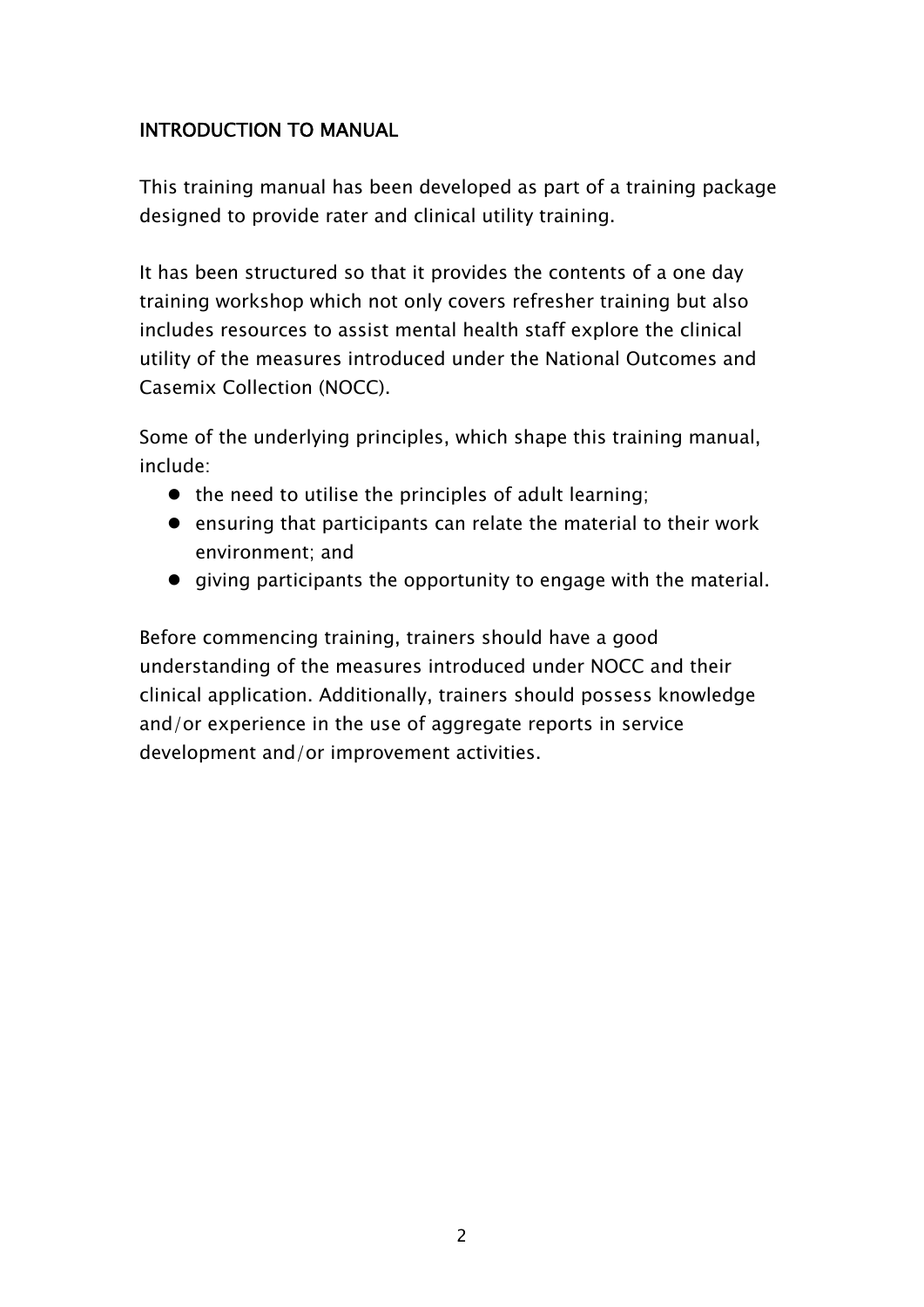In this training manual symbols are used to indicate activities that the trainer should undertake:



 $\mathbf{y}^2$  This symbol indicates that trainers should make explicit certain important training points.



 $\circled{1}$  This symbol indicates that trainers should show a particular video clip or written vignette.



**in T** discussion.



This symbol indicates that trainers should distribute specific handout materials.



This symbol indicates that trainers should be prepared with background knowledge or additional material to support training.



 This symbol indicates the notional time each section should take.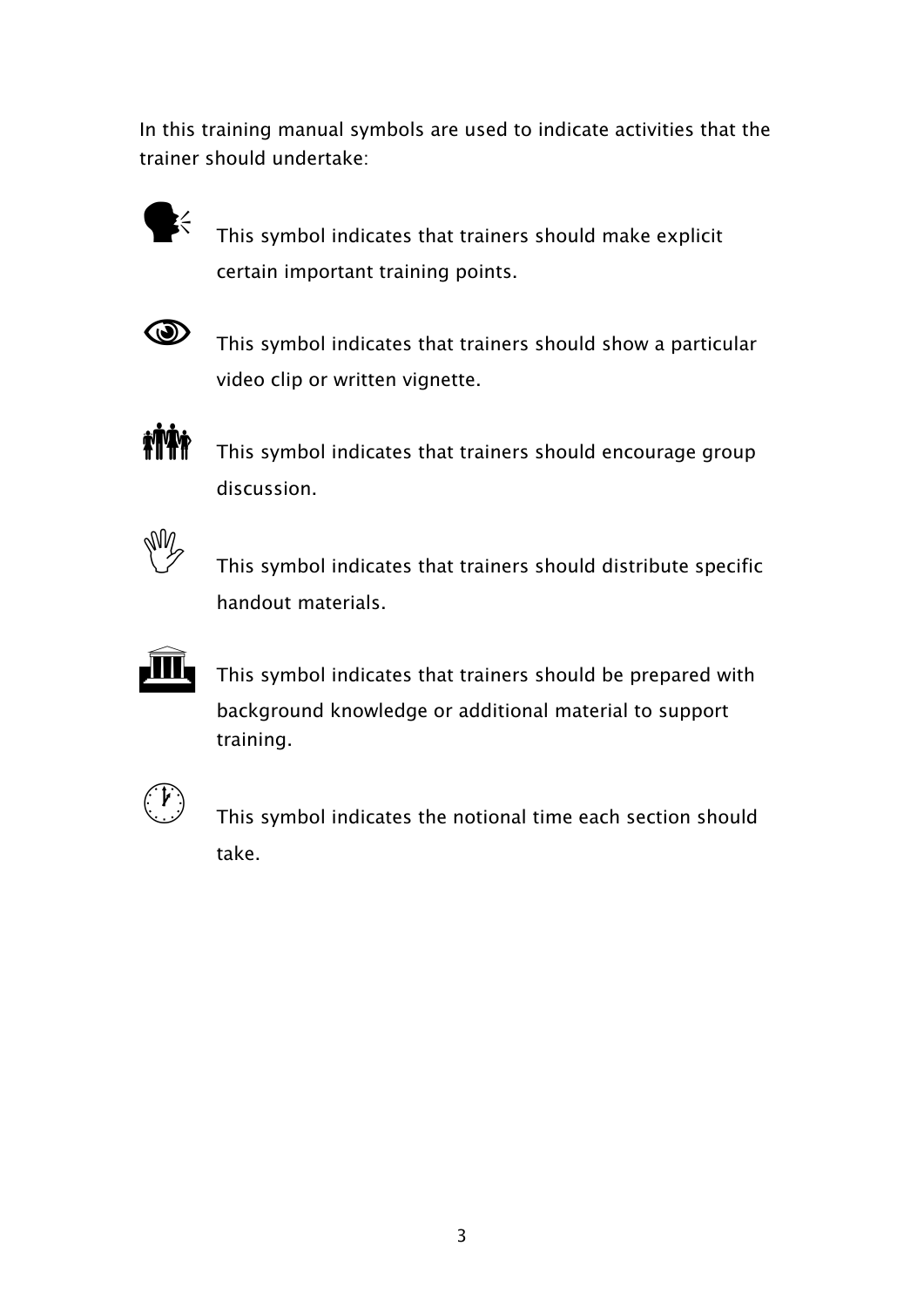## 2. WORKSHOP TIMETABLE

This is a notional timetable as groups will vary in size and knowledge of the measures. Given this potential variation and its impact on the amount of discussion that takes place during activities, the timing of each activity may vary. The optimum group size is 15. This enables the creation of 3 teams of 5 people and 5 groups of 3 for individual activities. These notional timings are based on 15 participants.

| Approximate | Content                                               |
|-------------|-------------------------------------------------------|
| Timing      |                                                       |
| 15 minutes  | Introduction                                          |
|             | Objectives of workshop                                |
| 45 minutes  | Refresher HoNOS rating                                |
|             | Play vignette                                         |
|             | Read vignette material                                |
| 45 Minutes  | HoNOS feedback/discussion of ratings                  |
|             | Review of HoNOS and clarification of rating rules     |
|             | Morning tea                                           |
| 10 Minutes  | LSP-16 (as appropriate)                               |
| 15 Minutes  | Review other measures                                 |
|             | <b>Focus of Care</b>                                  |
|             | Diagnosis                                             |
|             | Legal Status                                          |
| 90 minutes  | Consumer self assessment                              |
|             | <b>Consumer Self Assessment Fidelity Checklist</b>    |
|             | <b>Discussion</b><br>$\bullet$                        |
|             | Lunch                                                 |
| 20 minutes  | Making sense of the numbers                           |
|             | Exploring reference material                          |
| 45 minutes  | Care and treatment planning                           |
|             | Preparation, action and expectations                  |
|             | Afternoon tea                                         |
| 30 minutes  | Understanding variation across teams                  |
|             | What additional information is required?<br>$\bullet$ |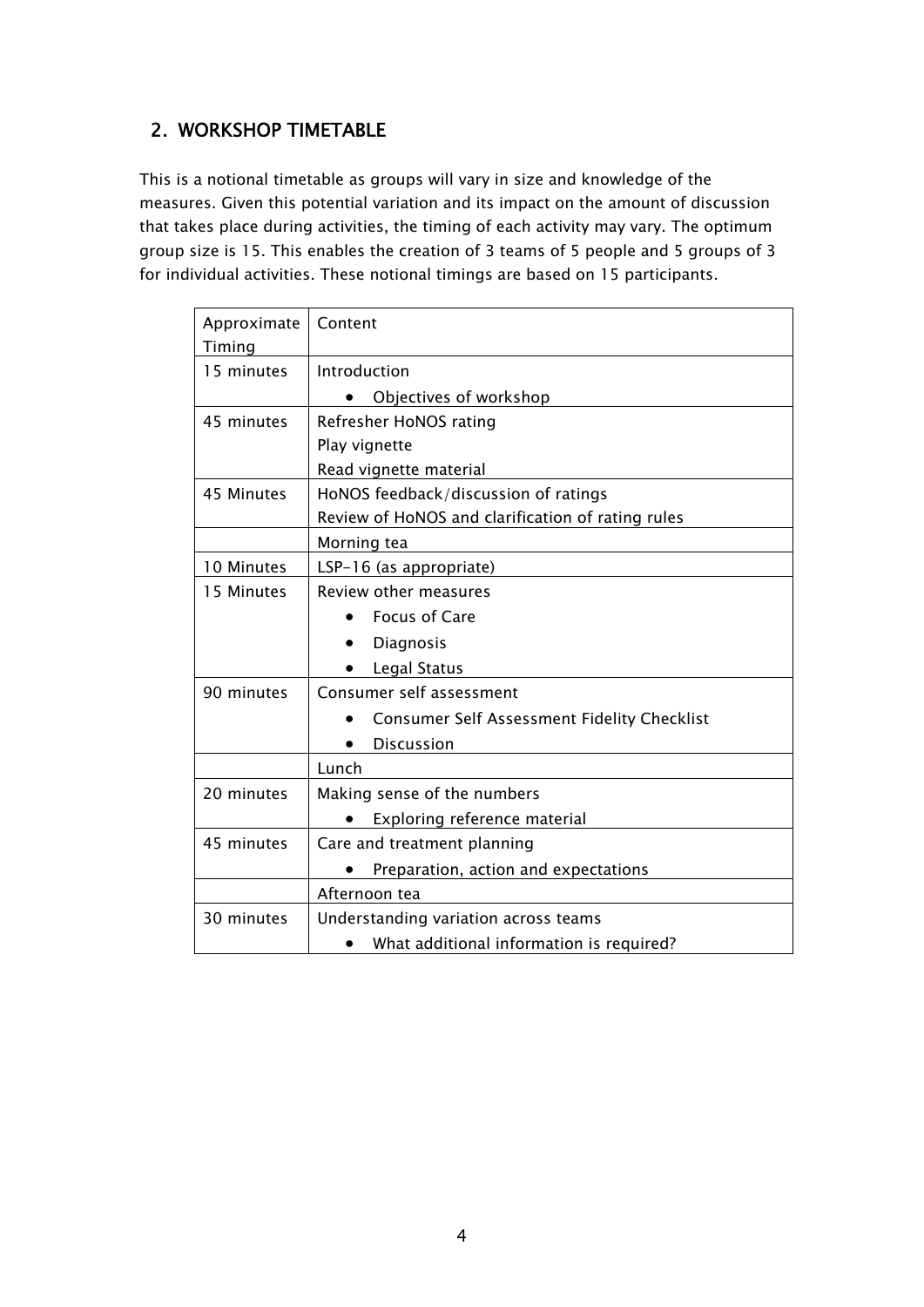# 3. TRAINING INTRODUCTION AND LEARNING OBJECTIVES



This slide simply provides an introduction to the title of the workshop.

 $\mathbf{F}^{\zeta}$  Take this opportunity to undertake house keeping activities e.g. bathrooms, messages, mobile phone etiquette.

The trainer should introduce themselves and depending on the size of the group should have each participant introduce themselves and identify what they hope to get out of the workshop.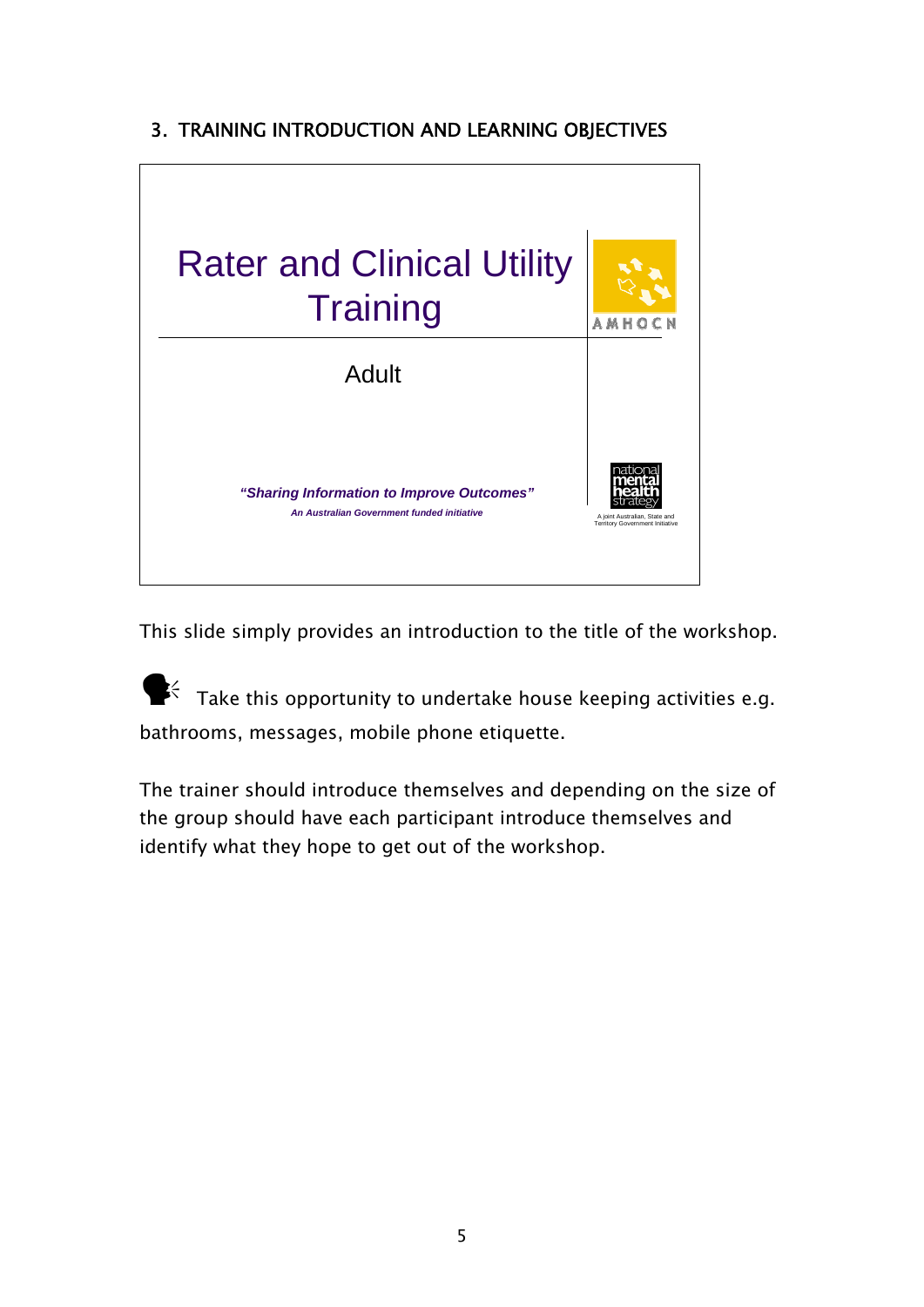



 $\mathbb{R}^2$  Trainers should identify the objectives of the workshop:

- Provide an opportunity for clarification of the rating rules of the measures which make up the National Outcomes and Casemix Collection (NOCC).
- Provide an opportunity to explore the clinical utility of the measures which make up NOCC including:
	- $\bullet$  Using the consumer self assessment to support, the assessment process, the process of engagement with the consumer along with consumer empowerment; and
	- Using the clinician rated measures and the consumer self assessment measure to support clinical practice.
- Provide an opportunity to explore and discuss the clinical reference material being produced by AMHOCN.
- Provide an opportunity to explore the use of NOCC and additional information collected in mental health to better understand variation between service providers.

This section should take approximately 15 minutes to complete.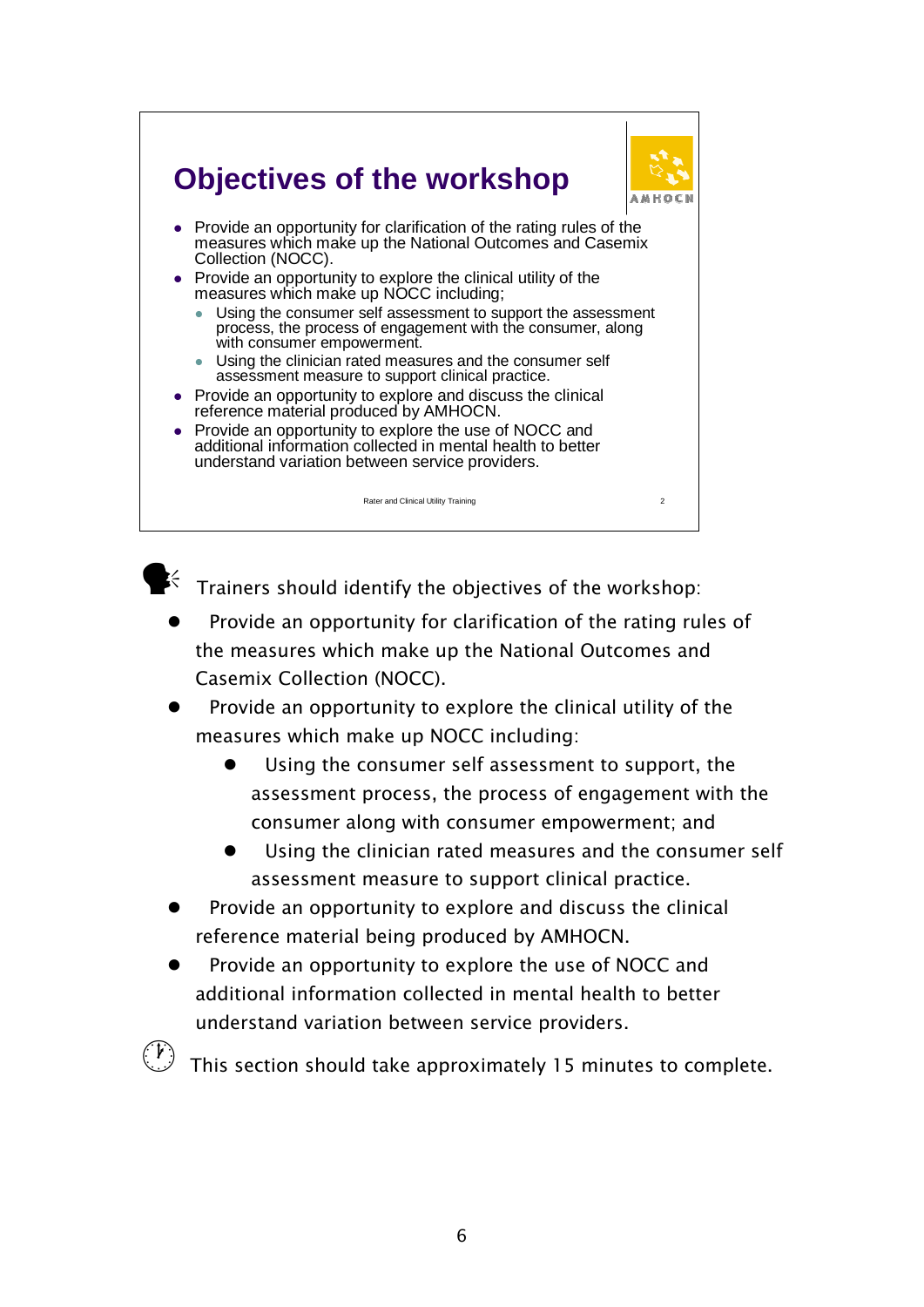## 4. HoNOS REFRESHER TRAINING



 $\sqrt[3]{W}$  Distribute copies of the written vignette material, Health of the Nation Outcomes Scales (HoNOS) Glossary and blank rating sheet.

Show the appropriate video vignette, which accompanies the written material.



 $\mathbb{R}^4$  Participants should rate the HoNOS.

 $\mathbf{H}$  It is suggested that trainers use the first collection occasion of either the Paul or Maria vignettes that can be found on the AMHOCN Rater and Clinical Utility Training CD, OR available for download at www.mhnocc.org.

The vignette used will be referred to later in the workshop and provides core information upon which discussion regarding the clinical utility of the measures is based.

Trainers should have a good knowledge of the vignette, the HoNOS and its rating rules.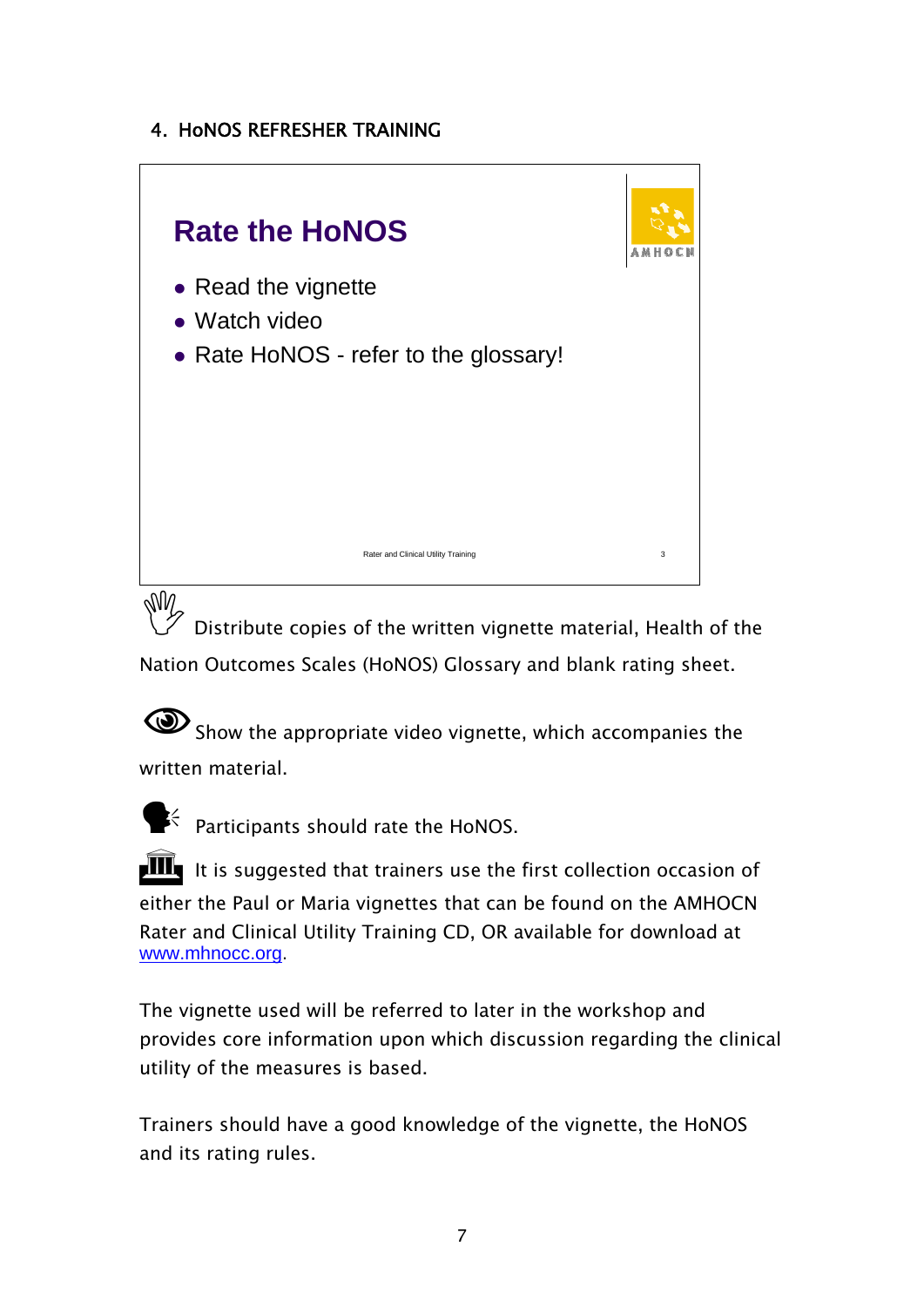

 $\mathbf{F}^2$  Let's share our ratings.

# **MAN**<br>TILE An essential component of training is promoting discussion

around reasons for particular ratings. This discussion cannot be overlooked as it provides a valuable opportunity to clarify the rating rules of the measures.

 $\mathbf{III}_{\mathbf{I}}$  Training in the HoNOS is a three-stage process:

- 1. Trainees read a written vignette or watch a video vignette.
- 2. Trainees practice rating the HoNOS referring to their glossaries.
- 3. Trainees share ratings and compare and contrast their ratings to the provided consensus ratings.

This is refresher training. Do not spend excessive time in discussing variation, it is to be expected, however the concern is of extreme differences with the consensus rating.

It is important to note:

- Perfect inter-rater reliability has never been demonstrated.
- Poor inter-rater reliability can be the result of misapplication of the rating rules on any measure.
- $\bullet$  Inter-rater reliability can be affected by the quality of assessment or lack of information between raters.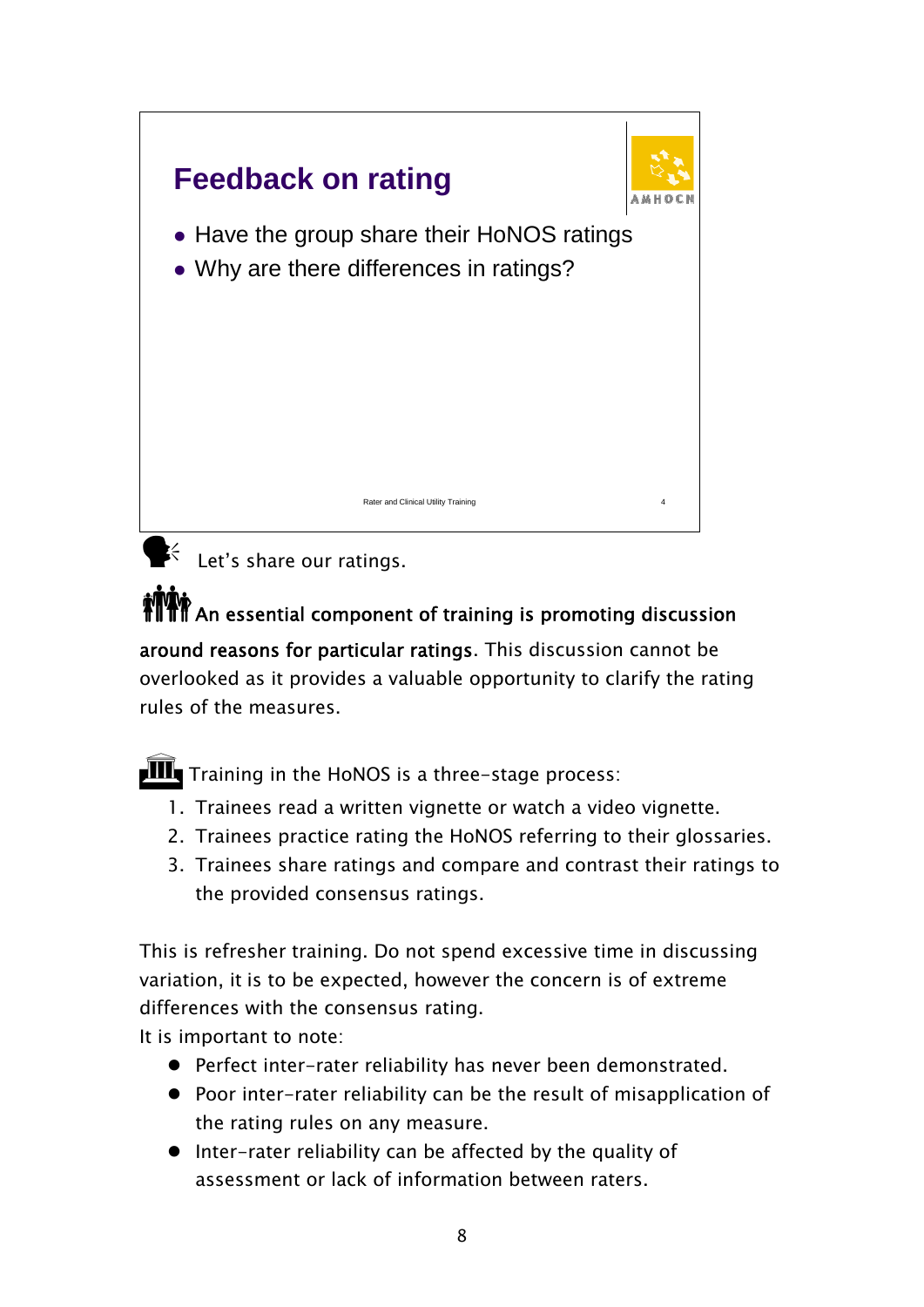$\bullet$  Note that the instrument usually demonstrates satisfactory inter-rater reliability during training.

The slides that follow are simply an opportunity to provide refresher training in relation to the measures introduced under the NOCC.



 $\mathbb{R}^4$  The HoNOS is not a diagnostic or screening tool but was specifically designed to be a broad-spectrum measure of the severity of consumers' problems over the past two weeks. It does display adequate psychometric properties.

 $\mathbf{H}$  For more information on the psychometric properties of the measures introduced under the NOCC refer to: Pirkis J, Burgess P, Kirk P, Dodson S, and Coombs T. (2005) Review of standardised measures used in the National Outcomes and Casemix Collection (NOCC) available for download at www.mhnocc.org .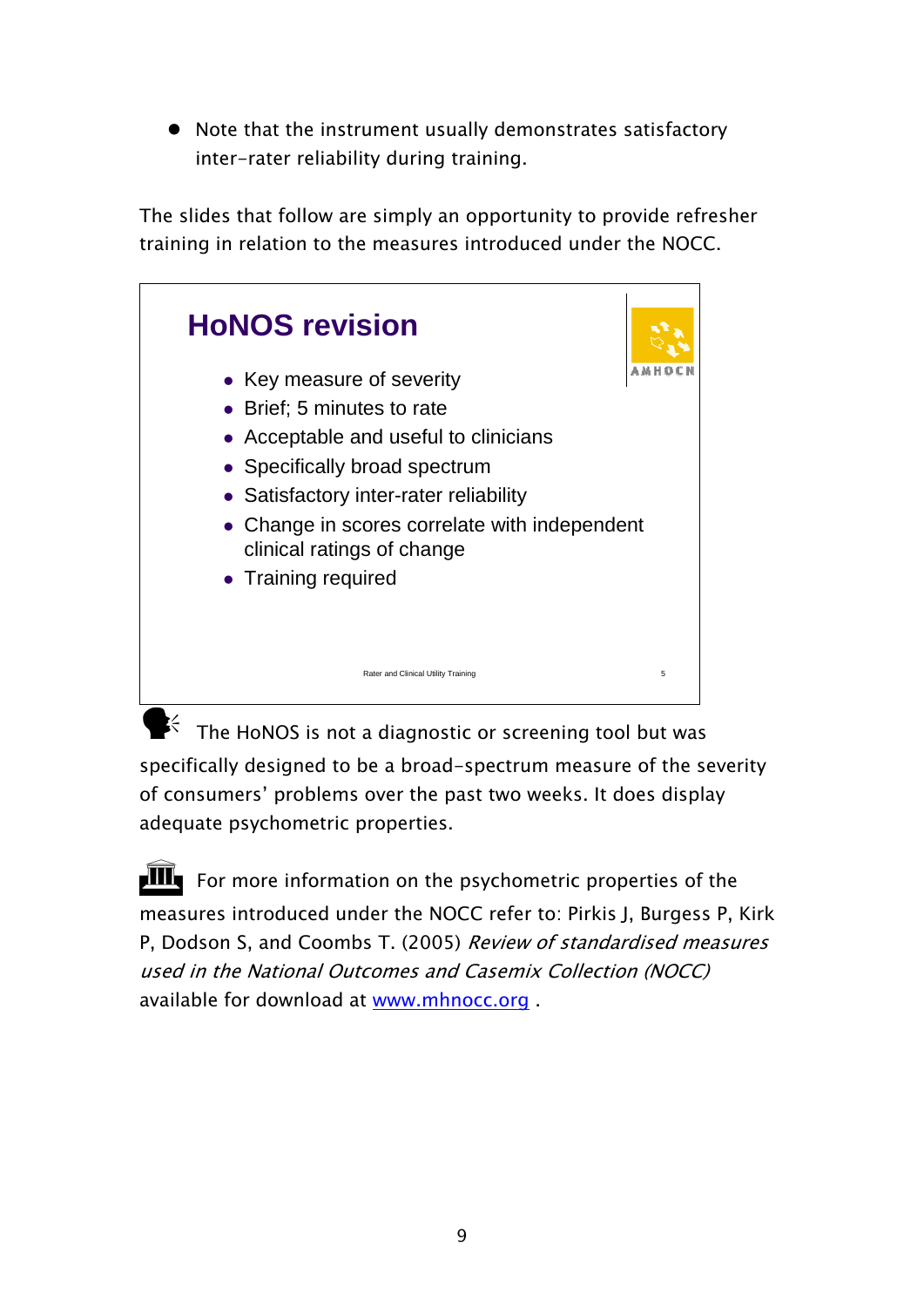

 $\mathbf{P}^2$  Note that the 12 scales of the HoNOS can be broken down into 4

sub-scales:

- **•** Behaviour;
- Impairment;
- Symptom; and
- $\bullet$  Social

Reports on the measure can be generated at the scale, sub-scale and total score. Check your local systems for the current reports.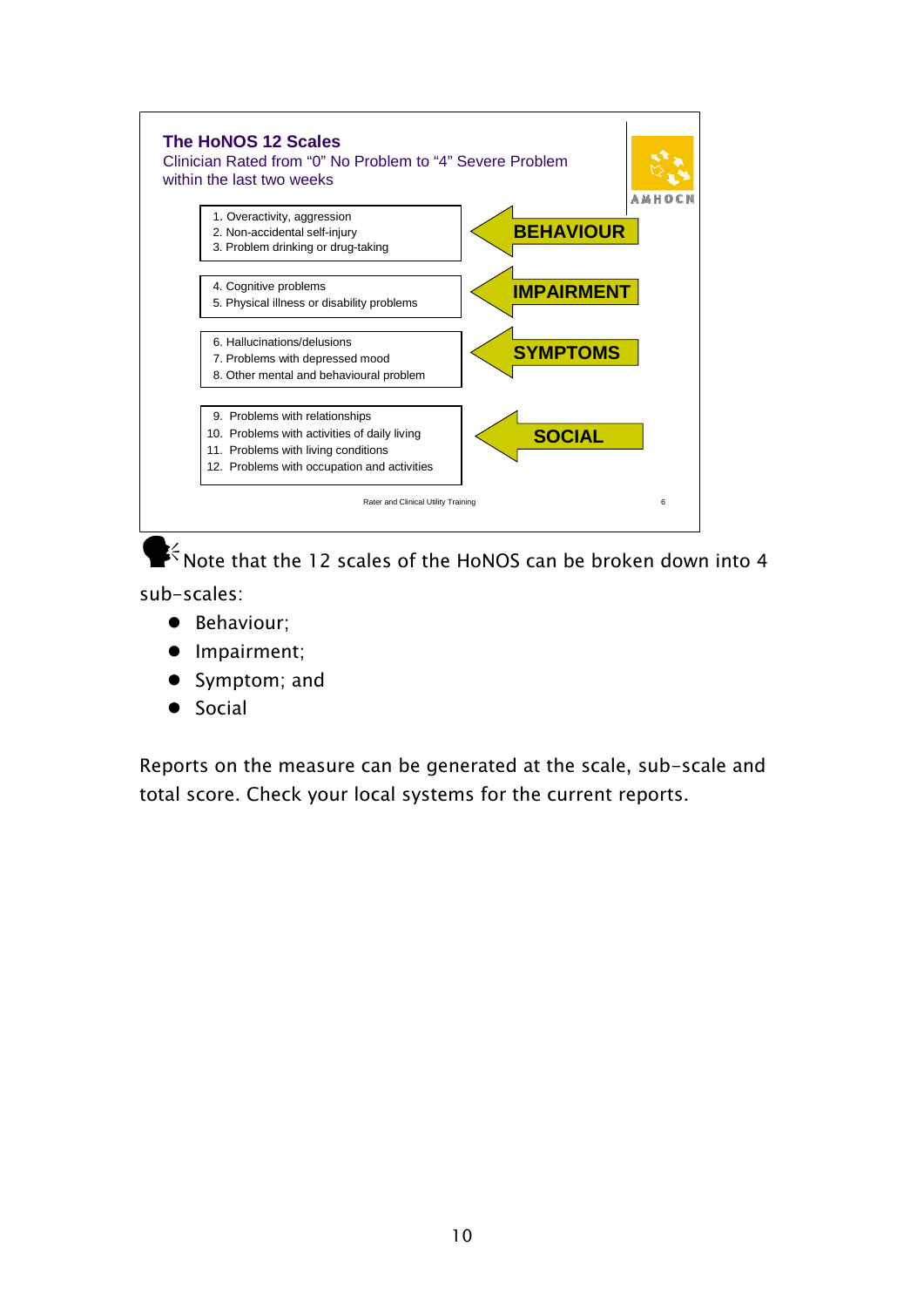

 $\mathbb{R}^4$  Note that the HoNOS is scored on a 5-point scale from 0 to 4 as below:

- $0 = no$  problem
- $1 = sub-clinical problem$
- $2 =$  mild problem
- $3 =$  moderate problem
- $4 =$  severe problem
- $9 = not known$

 $\frac{1}{\sqrt{1-\frac{1}{\sqrt{1-\frac{1}{\sqrt{1-\frac{1}{\sqrt{1-\frac{1}{\sqrt{1-\frac{1}{\sqrt{1-\frac{1}{\sqrt{1-\frac{1}{\sqrt{1-\frac{1}{\sqrt{1-\frac{1}{\sqrt{1-\frac{1}{\sqrt{1-\frac{1}{\sqrt{1-\frac{1}{\sqrt{1-\frac{1}{\sqrt{1-\frac{1}{\sqrt{1-\frac{1}{\sqrt{1-\frac{1}{\sqrt{1-\frac{1}{\sqrt{1-\frac{1}{\sqrt{1-\frac{1}{\sqrt{1-\frac{1}{\sqrt{1-\frac{1}{\sqrt{1-\frac{1}{\sqrt{1-\frac{1}{\sqrt{1-\frac{1$ possible, because:

- 1. the HoNOS is completed following an assessment, allowing the clinician to make a judgement about the severity of the consumer's problems; and
- 2. the provision of a rating provides a point of reference for subsequent ratings which allows for reflection on the consumer's presentation.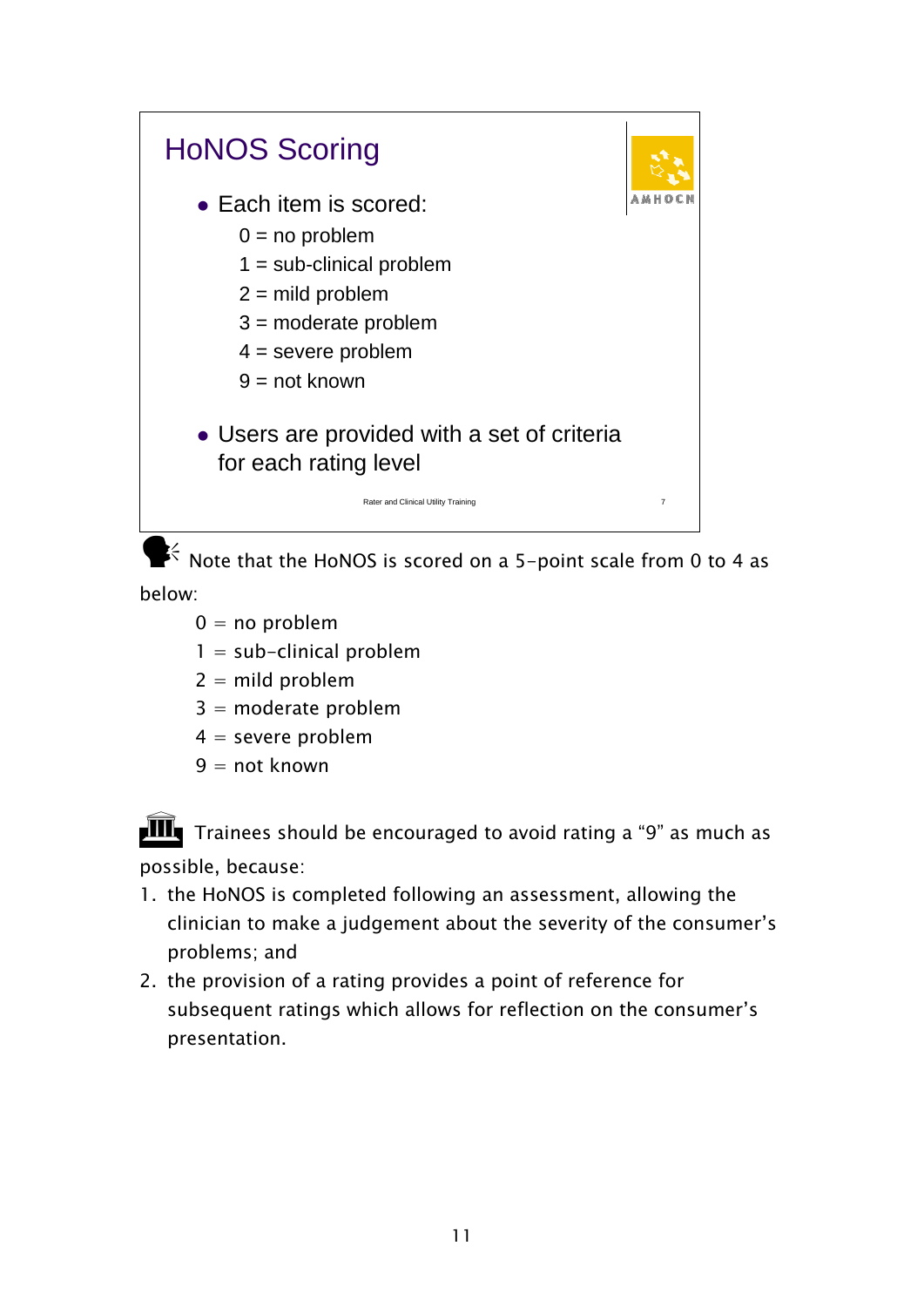

gathered from:

- $\bullet$  the consumer:
- direct observation:
- information in the medical record;
- $\bullet$  information provided by other staff;
- $\bullet$  information provided by family and friends; and
- $\bullet$  information provided by other agencies including general practitioner, housing, police and ambulance staff.

All information available to the clinician when making a clinical judgement on the severity of the consumer's problems is used to guide the rating of the HoNOS.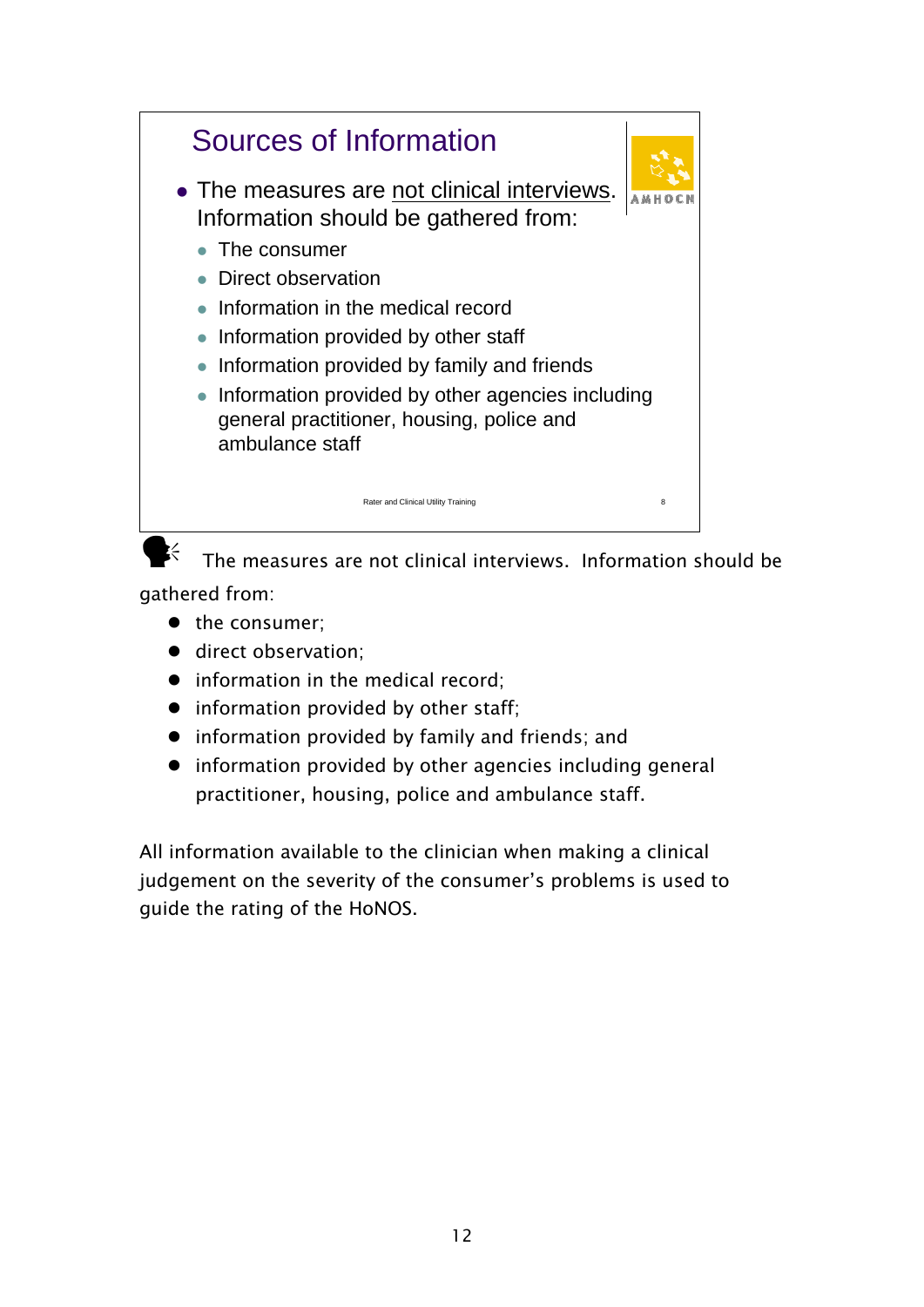

It is important to avoid overlapping ratings when completing the HoNOS. The HoNOS is a 12 item scale that identifies problem areas for the consumer. Once a problem has been rated, the severity of that rating should not influence subsequent ratings. For example, consider the consumer who has been intoxicated once in the past two weeks, but while intoxicated, hits someone. This behaviour would score high on Scale 1 "overactivity, aggression…" as a result of the assault but may not score high on Scale 3, "drug and alcohol use" given that alcohol has only been consumed once in the past two weeks.

Ratings are made on the worst manifestation of the problem over the preceding 2 weeks. (The exception is rating the discharge from inpatient and residential services where the rating is the previous 3 days).

Ratings are based on the degree of distress the consumer is experiencing and/or the frequency or intensity of behaviour associated with the problem.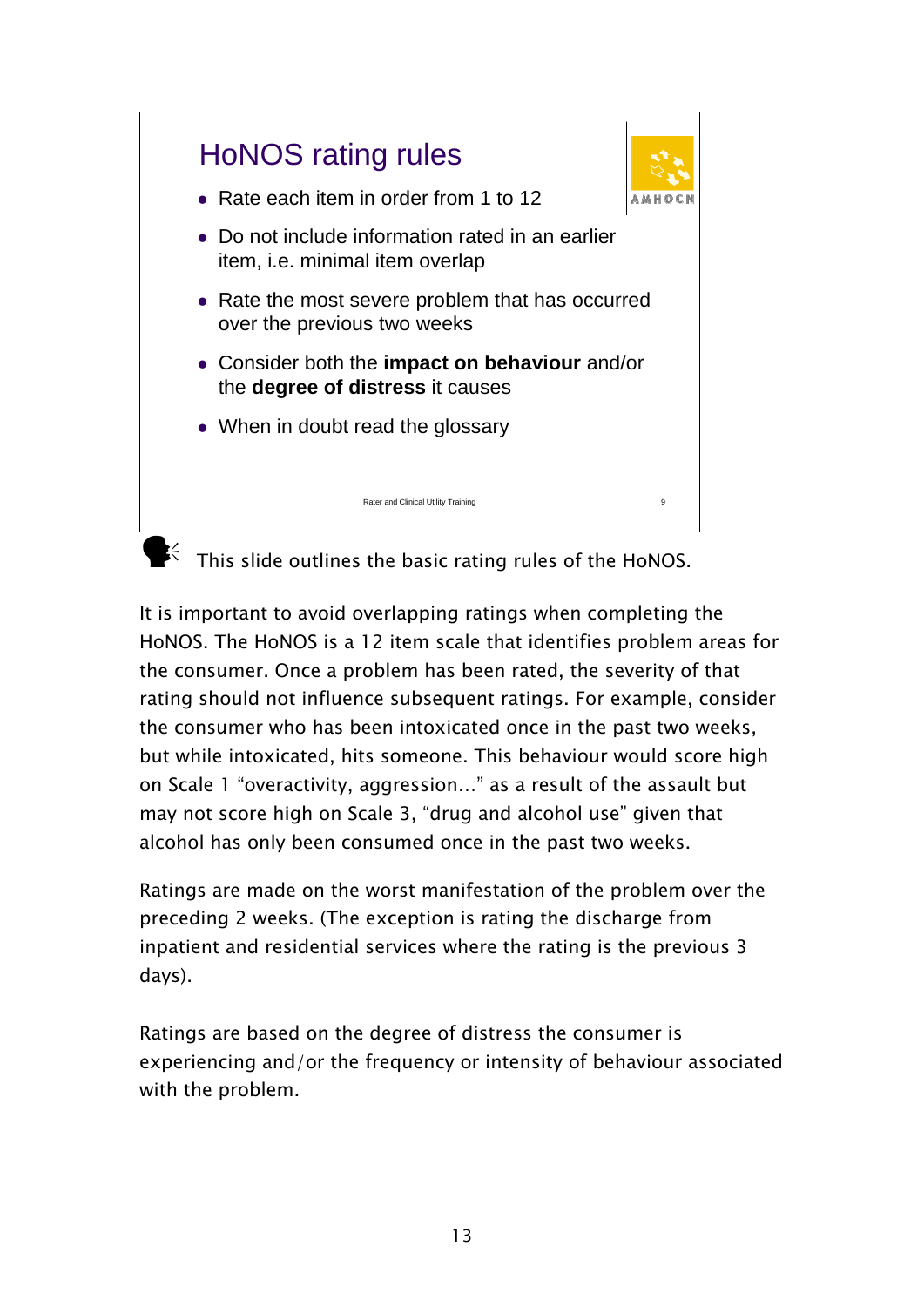| <b>Important variations in rating</b><br>guides |                                               |                                                                             |  |  |  |  |  |  |
|-------------------------------------------------|-----------------------------------------------|-----------------------------------------------------------------------------|--|--|--|--|--|--|
|                                                 |                                               | <b>'CORE RULES'</b>                                                         |  |  |  |  |  |  |
| <b>SCALE</b>                                    | <b>RATE THE WORST</b><br><b>MANIFESTATION</b> | <b>RATE OVER THE PAST</b><br>2 WEEKS                                        |  |  |  |  |  |  |
| Scales 1-8                                      | Always                                        | Always                                                                      |  |  |  |  |  |  |
| Scales 9-10                                     | Based on usual or typical                     | Always                                                                      |  |  |  |  |  |  |
| <b>Scales 11-12</b>                             | Based on usual or typical                     | May need to go back beyond<br>two weeks to establish the<br>usual situation |  |  |  |  |  |  |
|                                                 | Rater and Clinical Utility Training           | 10                                                                          |  |  |  |  |  |  |

 $\blacktriangleright$  The general rating rule is to rate the worst manifestation of a problem over the preceding two weeks. This applies for scales 1 through to 8.

However, the social scales are more problematic. For example, simply having an argument with your spouse does not mean you have problems in terms of the quality and quantity of your relationships (Scale 9). Trainees are therefore asked to consider the usual or typical situation for the consumer over the preceding 2 weeks for Scales 9 – 12.

It is also important to point out that scales 11 and 12 may need to be rated outside the two-week rating period. This is particularly relevant for inpatient settings.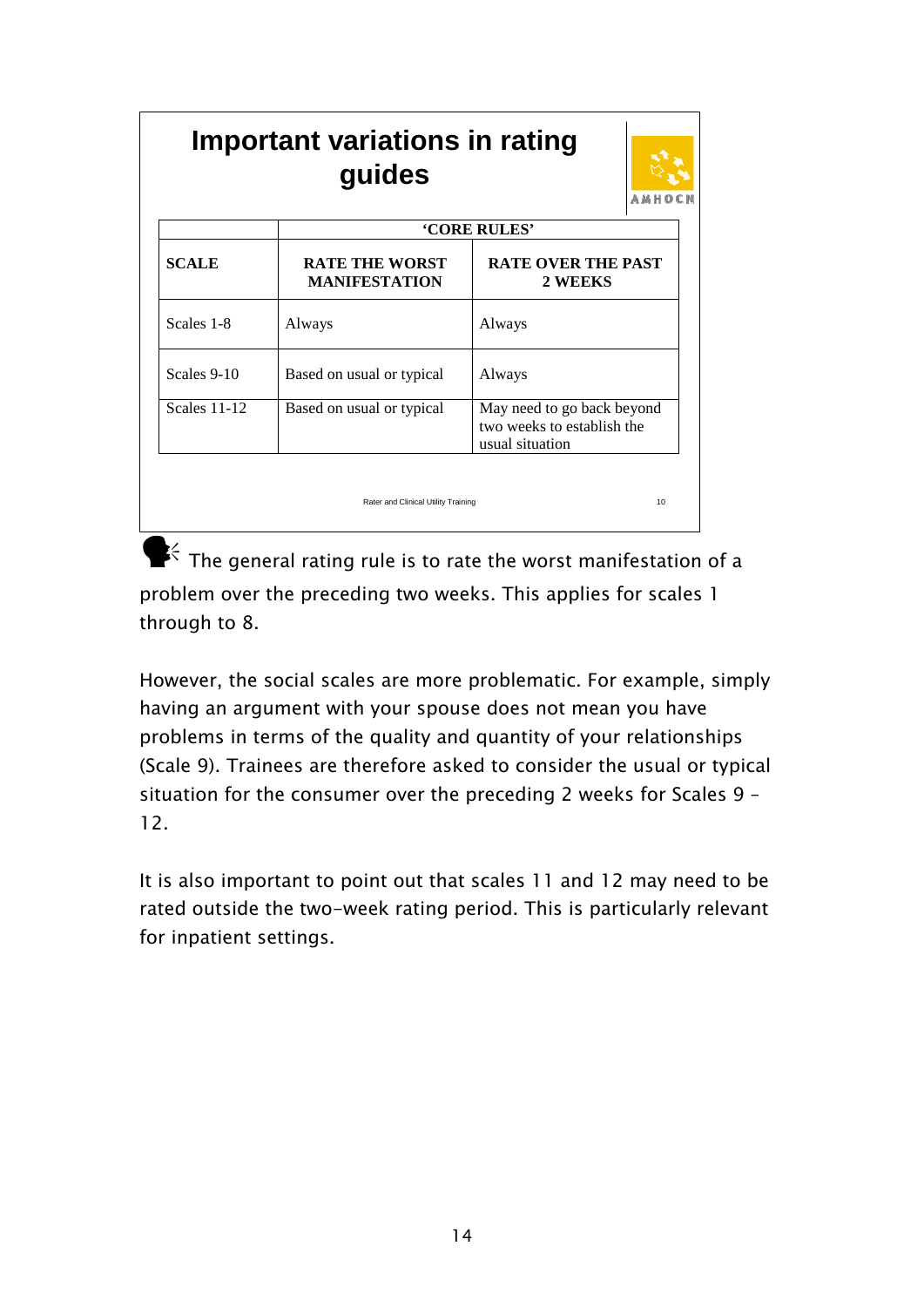|                               |                       |                                        | <b>Rating the HoNOS</b>                                                                                                                                                            | <b>Monitor?</b> | <b>Active</b><br>treatment or<br>management<br>plan? | <b>AMHO</b> |
|-------------------------------|-----------------------|----------------------------------------|------------------------------------------------------------------------------------------------------------------------------------------------------------------------------------|-----------------|------------------------------------------------------|-------------|
| Clinically Significant        | $\boldsymbol{\Delta}$ | Severe to<br>very<br>severe<br>problem | Most severe category for<br>patient's with this<br>problem. Warrants<br>recording in clinical file.<br>Should be incorporated in<br>care plan.<br>Note - patient can get<br>worse. |                 |                                                      |             |
|                               | 3                     | Moderate<br>problem                    | Warrants recording in<br>clinical file. Should be<br>incorporated in care plan.                                                                                                    |                 |                                                      |             |
|                               | $\overline{2}$        | Mild<br>problem                        | Warrants recording in<br>clinical notes. May or not<br>be incorporated in care<br>plan.                                                                                            |                 | Maybe                                                |             |
| Not Clinically<br>Significant | 1                     | Minor<br>problem                       | Requires no formal action.<br>May or may not be<br>recorded in clinical file.                                                                                                      | Maybe           | ×                                                    |             |
|                               | 0                     | <b>No</b><br>problem                   | Problem not present.                                                                                                                                                               | ×               | ×                                                    |             |

 $\blacktriangleright$  The HoNOS is completed after a comprehensive assessment at admission, review or discharge. Following assessment the clinician is able to make a judgement on the clinical significance of the problems experienced by the consumer. In this context clinical significance is seen as a problem that is monitored by the clinician and there are documented interventions.

If clinically significant, a rating of 2, 3 or 4 is appropriate and the clinician should refer to the glossary to determine specific ratings. If not clinically significant then a rating of 0 or 1 is more appropriate.

 $\mathbf{III}_{\mathbf{I}}$  It is important to reinforce that the completion of the HoNOS is an overt judgement by the clinician of the severity of the consumer's problems in a particular domain. Later activities in this workshop rely on clinicians' reflections on the significance of ratings and possible interventions.

Trainers should now take the opportunity to provide a brief recap of the other measures introduced under the NOCC.

This section should take approximately 90 minutes to complete.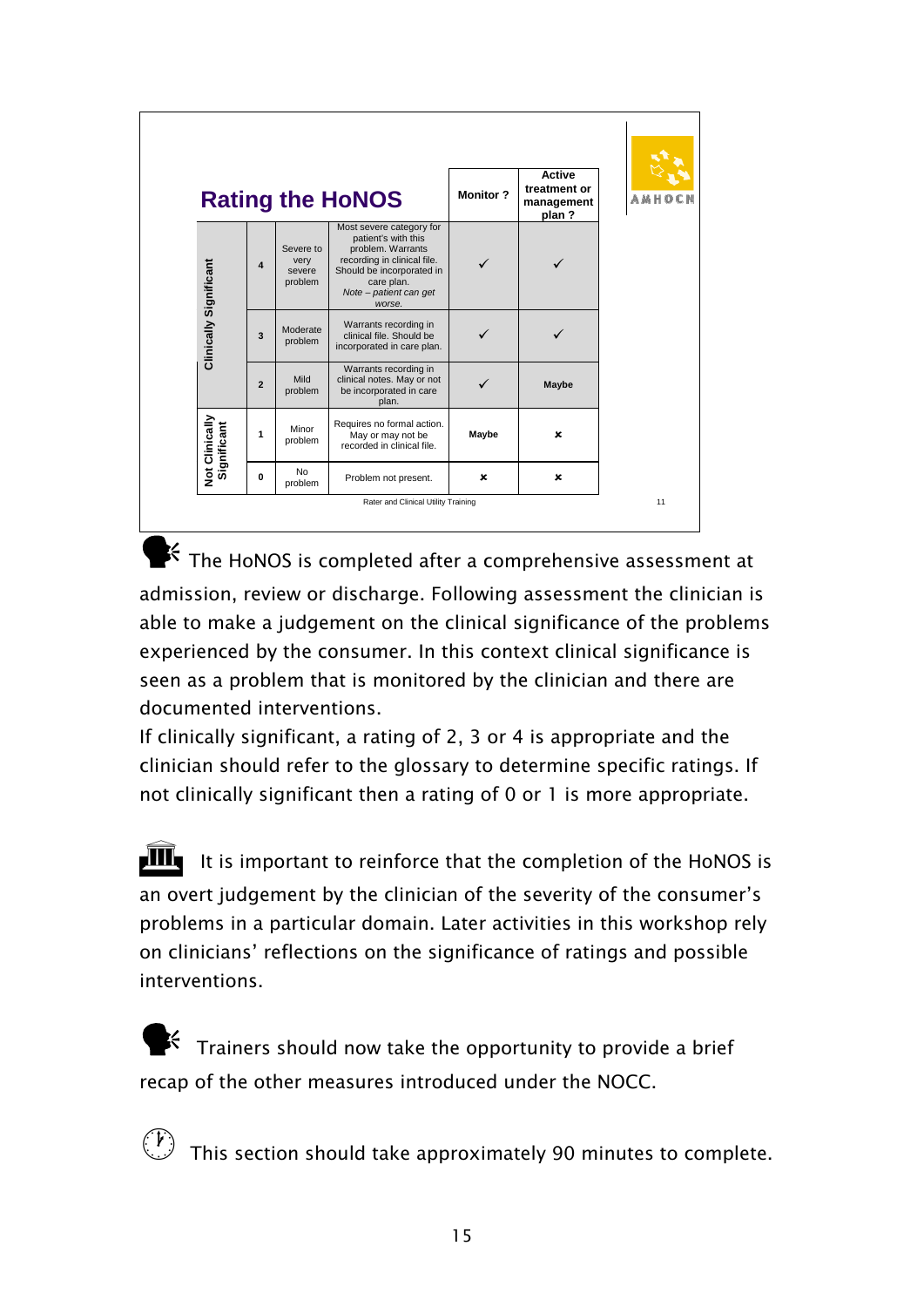## 5. LSP-16 REFRESHER TRAINING



 $\mathbf{k}^2$  Inform participants about two important aspects of the Life

Skills Profile 16 (LSP-16) that are commonly misunderstood:

- 1. It is based on the general or average level of functioning over the last 3 months.
- 2. The clinician attempts to rate each item according to what the client would do without assistance or prompting.

When combined with the HoNOS, which requires ratings of the most serious problem encountered, the LSP-16 contributes towards gaining a more comprehensive understanding of the consumer.

For each item, higher scores reflect higher levels of disability.

Distribute copies of the LSP-16 to workshop participants.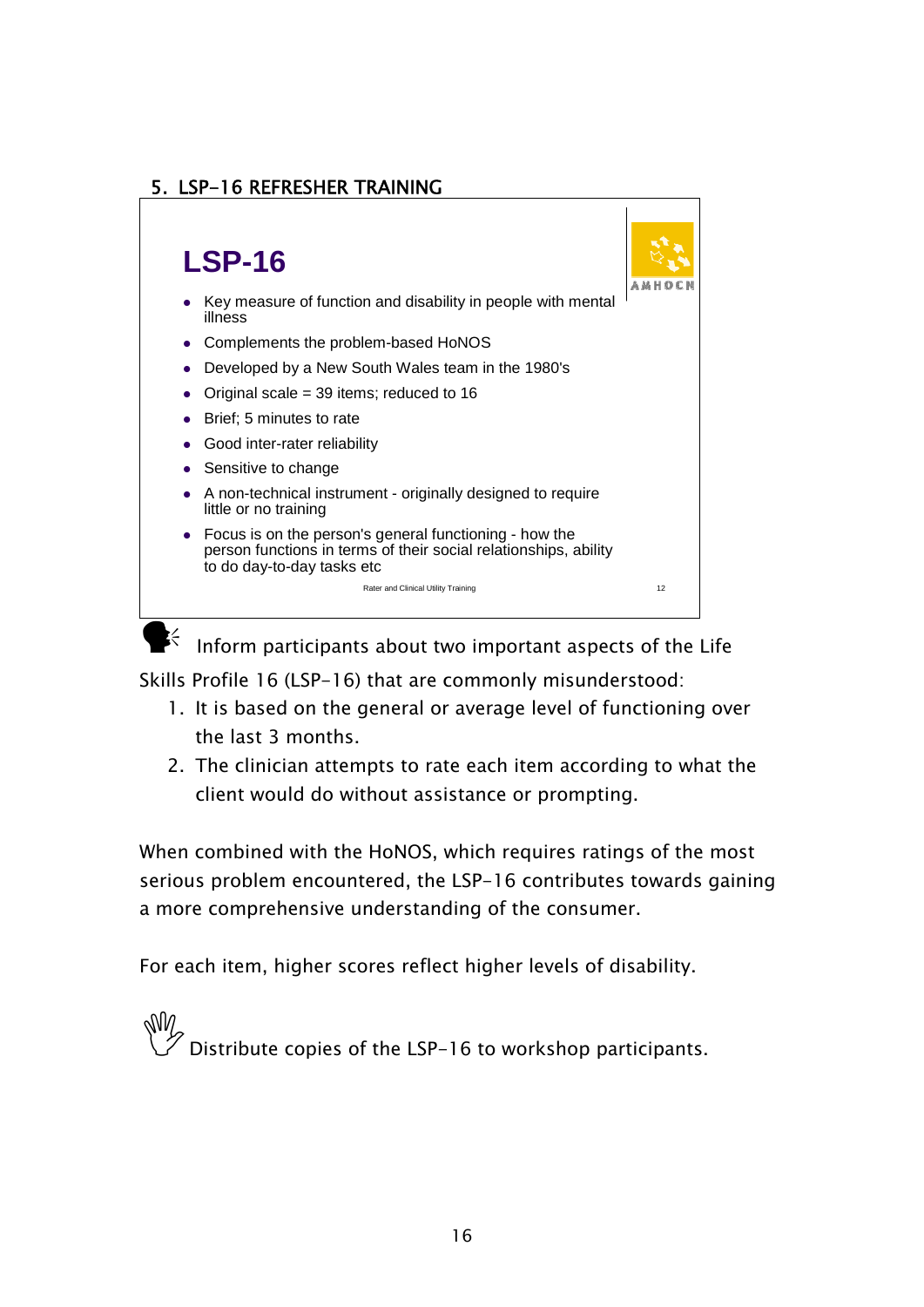

- Withdrawal:
- Antisocial behaviour:
- $\bullet$  Self-care; and
- Compliance.

Reinforce to clinicians that they are not scoring the quality of care and assistance a consumer receives. They should score what the consumer would do without assistance or prompting.



 $\overline{\mathbb{C}}$  This section should take approximately 10 minutes to complete.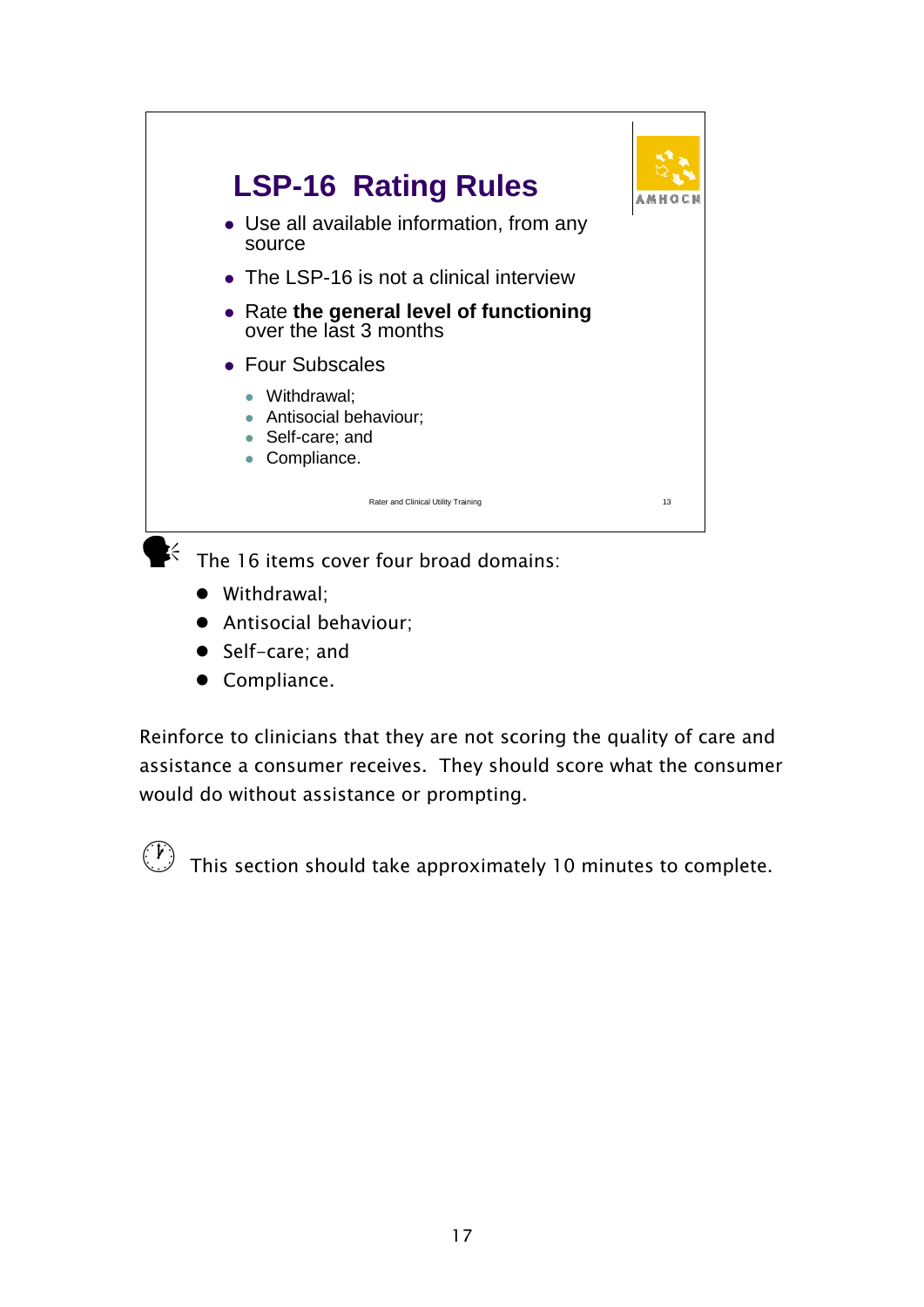## 6. OTHER MEASURES REFRESHER TRAINING



 $\mathbb{R}^4$  The Focus of Care is rated by the clinician, and requires judgement about the consumer's primary need for care and objectives of treatment. Clinicians are asked to identify which one of four types of focus of care best describes the care provided to the consumer over the preceding period of care (Acute, Functional Gain, Intensive Extended and Maintenance).

Note that over time, the Focus of Care may change so the clinician is asked to only identify the primary focus of care during the preceding period.

, Distribute copies of the Focus of Care to participants.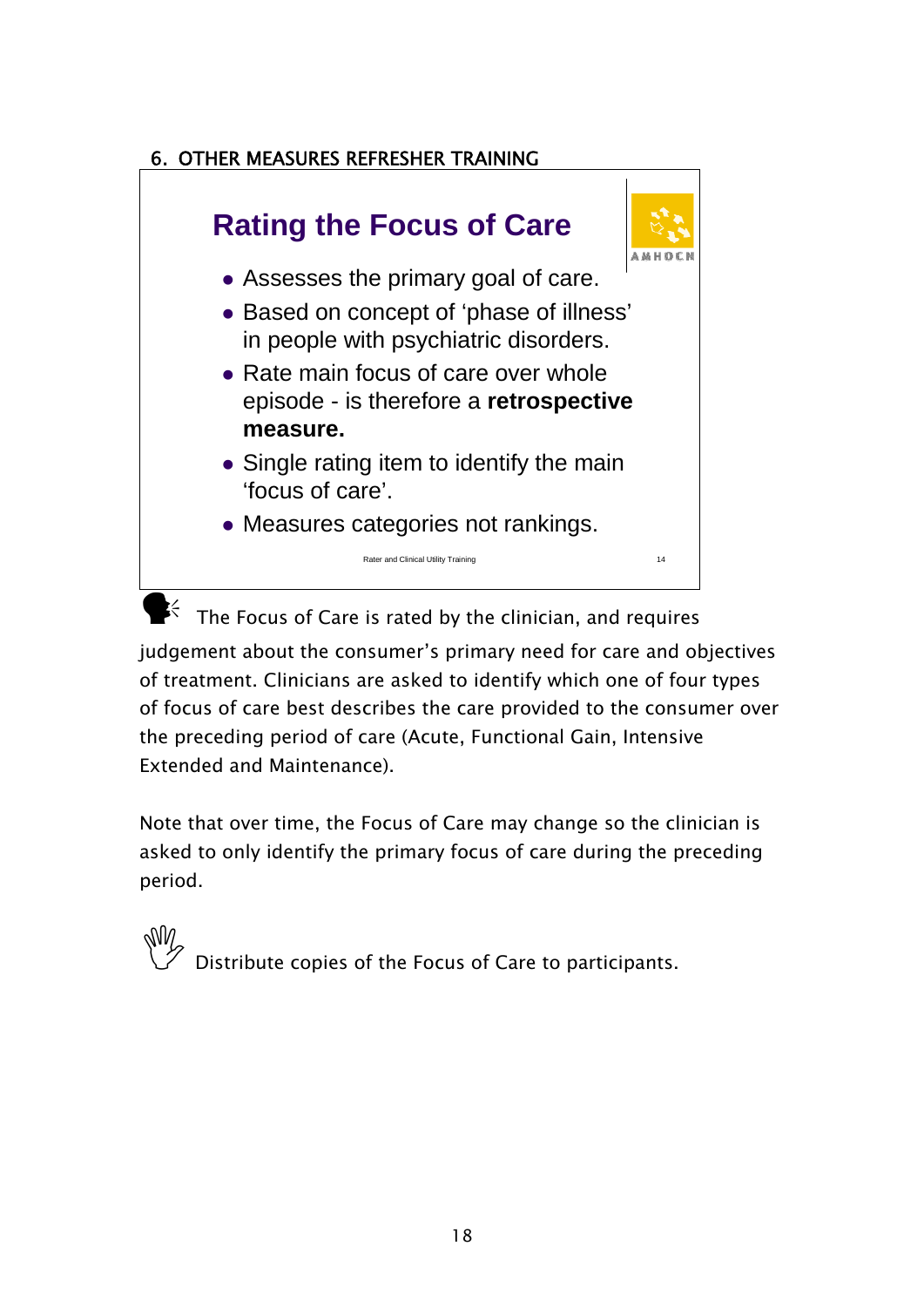| <b>FOCUS OF CARE</b>      | PRIMARY GOAL                                                                                                                                                                                                                                                     |  |
|---------------------------|------------------------------------------------------------------------------------------------------------------------------------------------------------------------------------------------------------------------------------------------------------------|--|
| Acute                     | Short-term reduction in severity of symptoms<br>and/or personal distress associated with recent<br>onset or exacerbation of psychiatric disorder.                                                                                                                |  |
| <b>Functional Gain</b>    | Improve personal, social or occupational<br>functioning or promote psychosocial adaptation in<br>a patient with impairment arising from a<br>psychiatric disorder.                                                                                               |  |
| <b>Intensive extended</b> | Prevent or minimise further deterioration and<br>reduce risk of harm in a patient who has a stable<br>pattern of severe symptoms/frequent<br>relapses/severe inability to function independently,<br>and is judged to require care over an indefinite<br>period. |  |
| <b>Maintenance</b>        | Maintain level of functioning, minimise<br>deterioration or prevent relapse where the patient<br>has stabilised and functions relatively<br>independently.                                                                                                       |  |

 $\mathcal{G}$  Clinicians are asked to identify one of four alternatives:

- Acute:
- **•** Functional Gain:
- **•** Intensive Extended; or
- $\bullet$  Maintenance.

Judgements regarding the primary focus of care are based on a combination of the consumer's characteristics and service requirements. So a consumer with an Acute Focus of Care would have high levels of symptom severity and poor functioning. There is an expectation that improvement will occur within a short time frame (days to weeks) however frequent contact with services has been required.

This contrasts with a Maintenance Focus of Care for consumers whose level of symptom severity is low and their functioning is poor. There is an expectation that the improvement will take place in the longer term, and service contact has been required infrequently in the preceding period.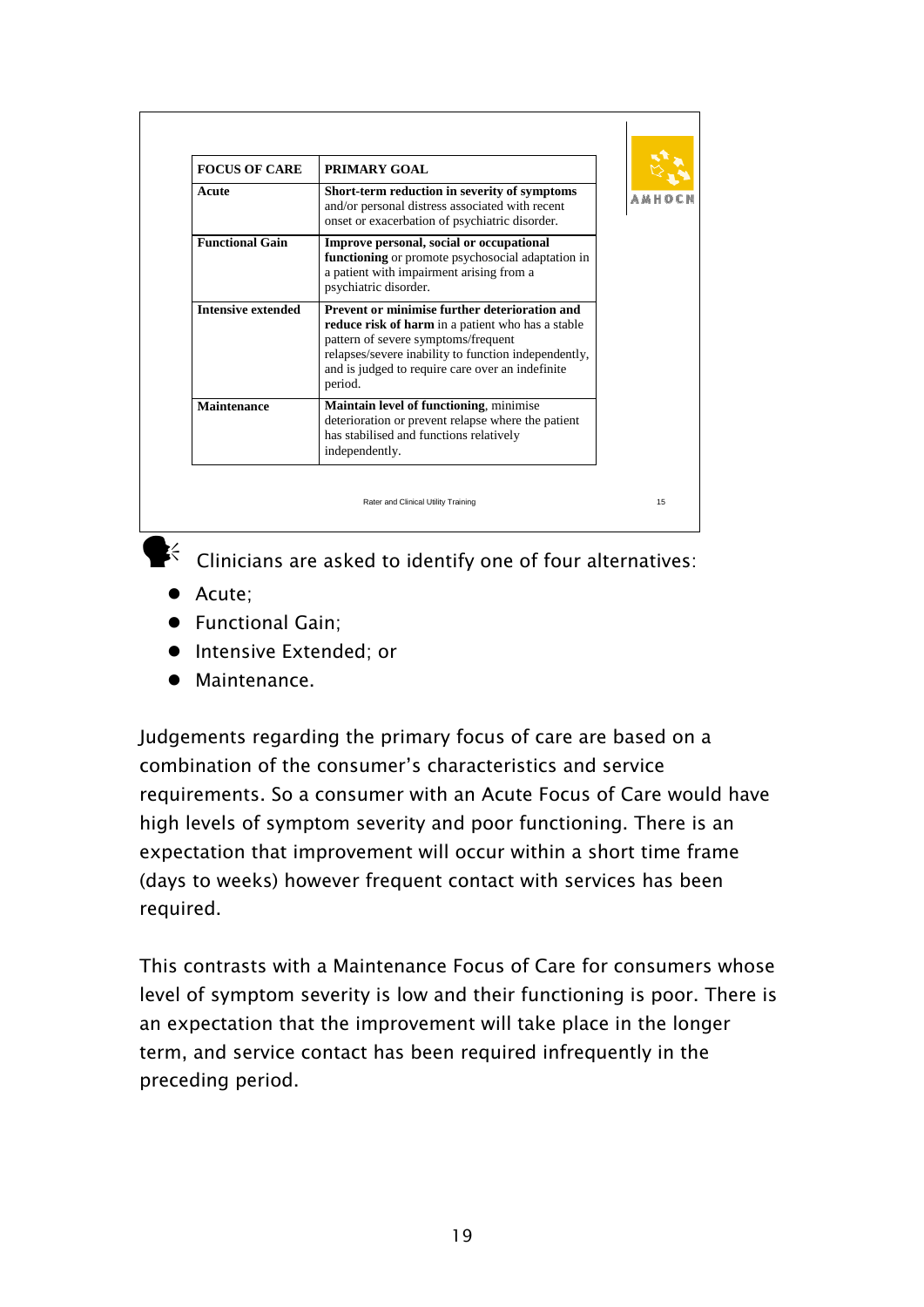# **Diagnosis**



# • Principal Diagnosis

The Principal Diagnosis is the diagnosis established after study to be chiefly responsible for occasioning the consumer's care during the preceding *Period of Care.*

# • Additional Diagnoses

Identify main secondary diagnoses that affected the consumer's care during the period in terms of requiring therapeutic intervention, clinical evaluation, extended management, or increased care or monitoring. Up to two *Additional Diagnoses* may be recorded.

 $\mathbf{k}^2$  Note: Principal diagnosis is only collected on review and discharge, and may be different to the diagnosis identified on admission. For example, a consumer who has a diagnosis of schizophrenia is admitted to an inpatient unit. Over the course of admission, it is clear that the consumer is suffering a severe depression. Although the admission diagnosis is "schizophrenia" (F20) the principal diagnosis is (F32.2) "severe depressive episode without psychotic symptoms".

Rater and Clinical Utility Training 16

**IIII** The collection of Principal Diagnosis can be a contentious issue during training. Some clinicians feel uncomfortable attaching a diagnostic label to consumers. Others feel that legally only a medical practitioner can make a diagnosis; while others feel that, as a result of their educational preparation, they are more than capable of making a diagnosis and collecting this information.

Implementation to date indicates two approaches to this issue. All mental health staff should have access to ICD-10 codes. If they feel comfortable, given their training and experience, to identify the principal diagnosis, then they are able to do so using the available ICD-10 codes.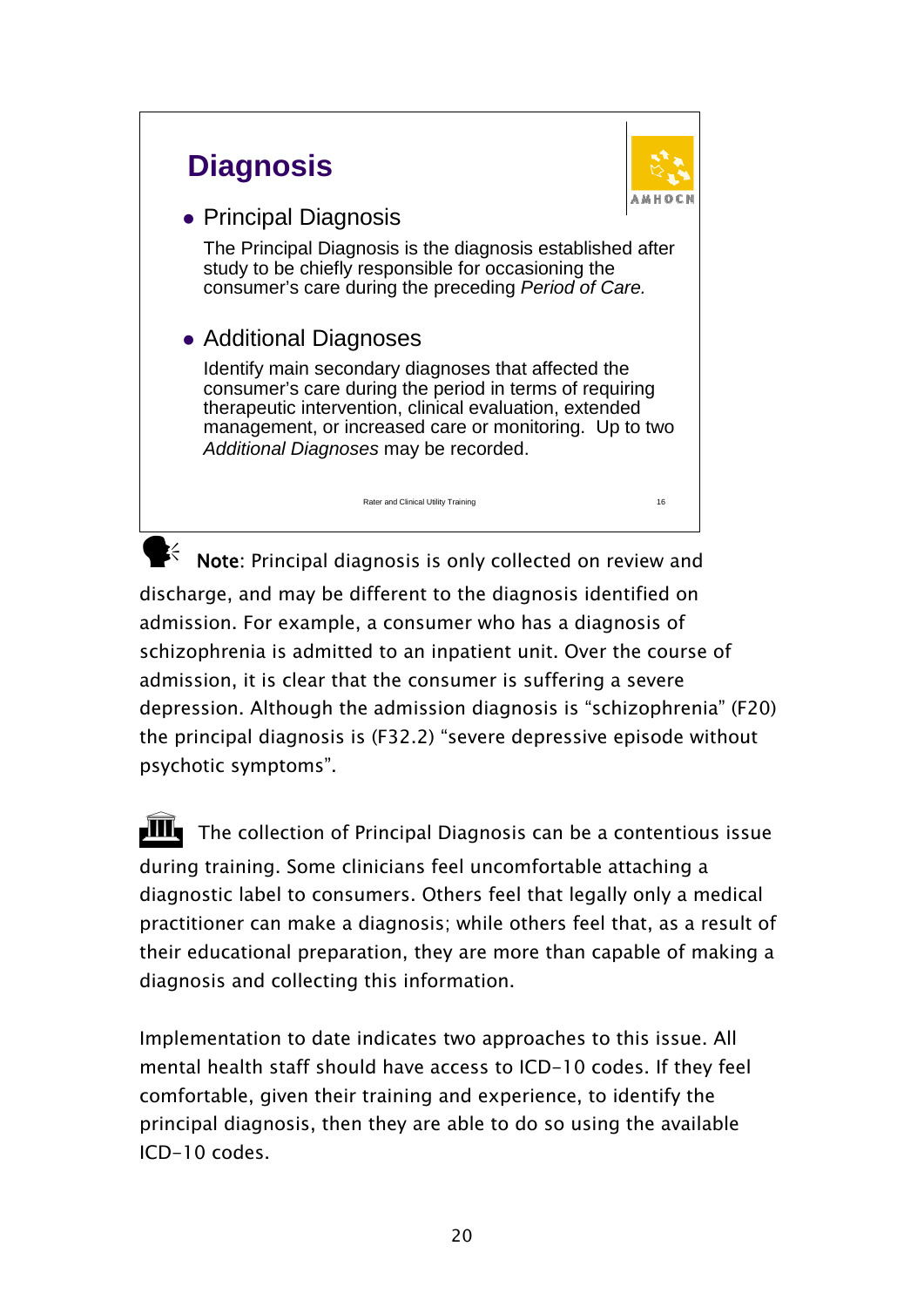However, if they do not feel comfortable doing this (especially in the community), they are to review the consumer's file for a diagnosis made by a medical practitioner and transcribe this diagnosis as the principal diagnosis.

In short, resolution of this issue will depend on local circumstances including the training and experience of staff and the availability of medical practitioners.



 $\mathbf{F}^2$  Note: The mental health legal status is a retrospective indicator and is only collected on review and discharge. The consumer only has to have one episode of involuntary care during their episode of care for this indicator to be positive.

This section should take approximately 15 minutes to complete.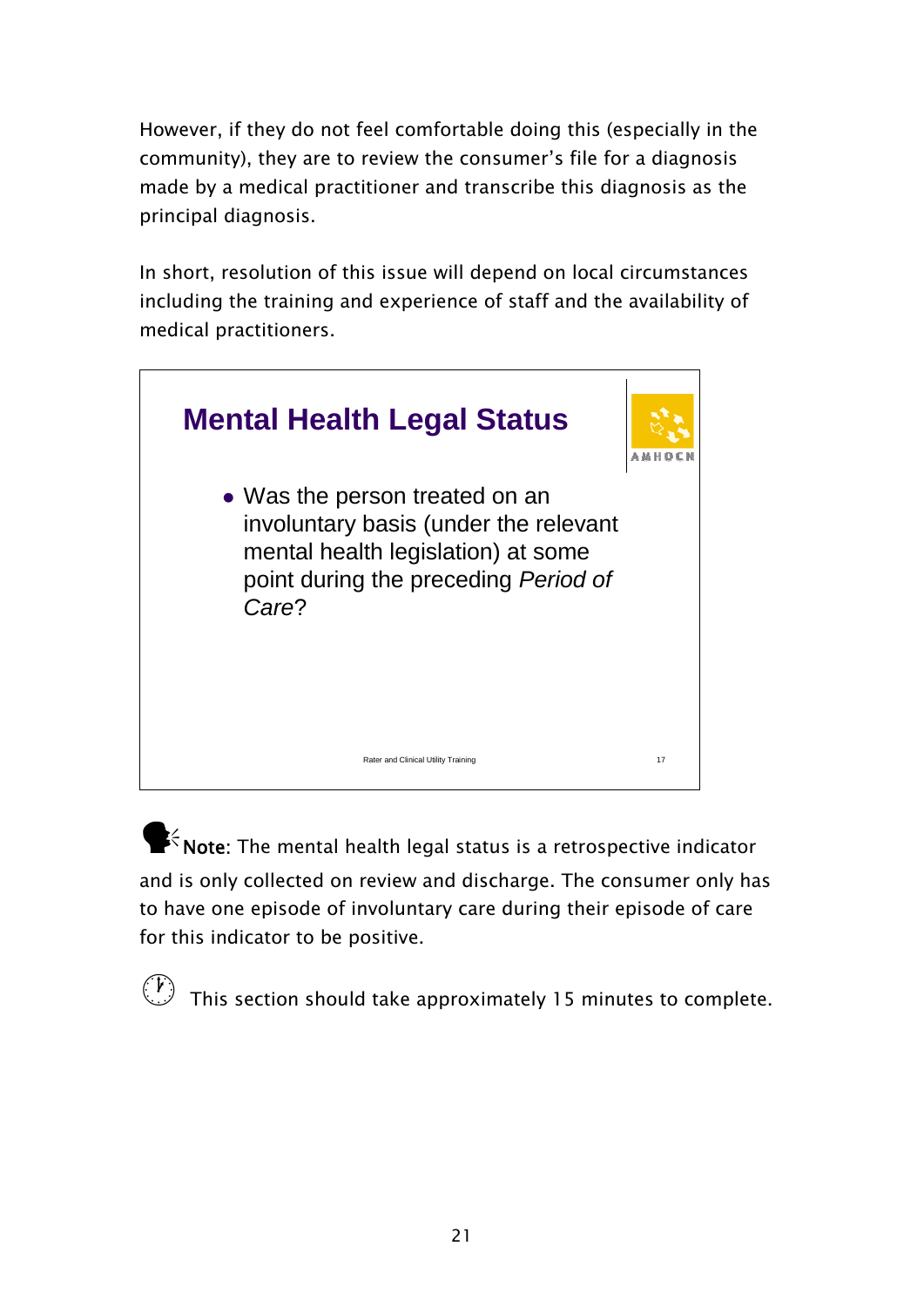## 7. CONSUMER SELF ASSESSMENT IN CLINICAL PRACTICE



 $\mathbf{k}$  The consumer self assessment measure provides an opportunity for the clinician and the consumer to engage in a dialogue during the assessment, review and discharge process. This section of the workshop provides an opportunity for participants to practice offering the consumer self assessment measure and to practice providing feedback on the completed measure to the consumer. It also provides the opportunity for workshop participants to hear the views of consumers, carers and clinicians around using the consumer self assessment measure as part of routine clinical practice.

Note that services may approach offering the consumer self assessment in a variety of ways. Some services post the measure to consumers or include the measure in admission paperwork. The following activities are an example of how the clinician may be involved in offering the consumer self assessment to promote discussion and engagement.

1Play introduction "'Whose Outcome is it Anyway?' Consumer, Carer and Clinicians Perspectives – Consumer Self Assessment".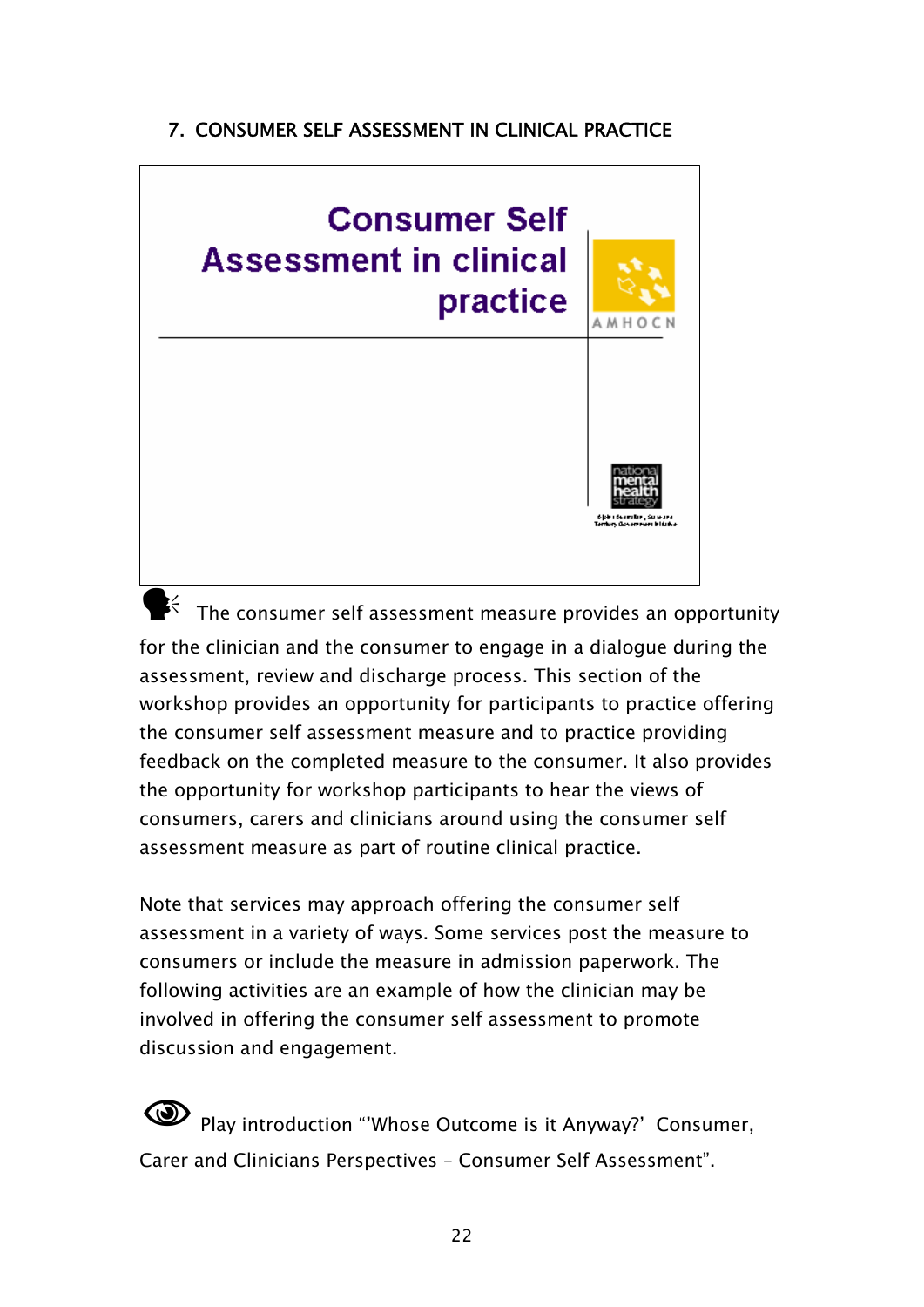

 $\mathbf{F}$  The aim of this two part activity is to provide participants with an opportunity to better understand the clinical utility of the consumer self assessment measure and practice offering the measure.

- This activity involves role-play.
- Participants form groups of three.

 $\parallel$ III Trainers should be prepared for this activity by being familiar with the Consumer Self Assessment and its interpretation. This activity will show:

- how the Consumer Self Assessment can be used to facilitate consumer and clinician engagement; and
- how the act of offering the Consumer Self Assessment can be used to support the process of care and treatment planning.

The activity outlined in this training manual is offering the Consumer Self Assessment. Trainers have participants practice offering the Consumer Self Assessment. Trainers should generate copies of these measures from their local clinical information systems to assist training.

Part 2 of this activity involves providing feedback to the consumer on the results from completing the Consumer Self Assessment. To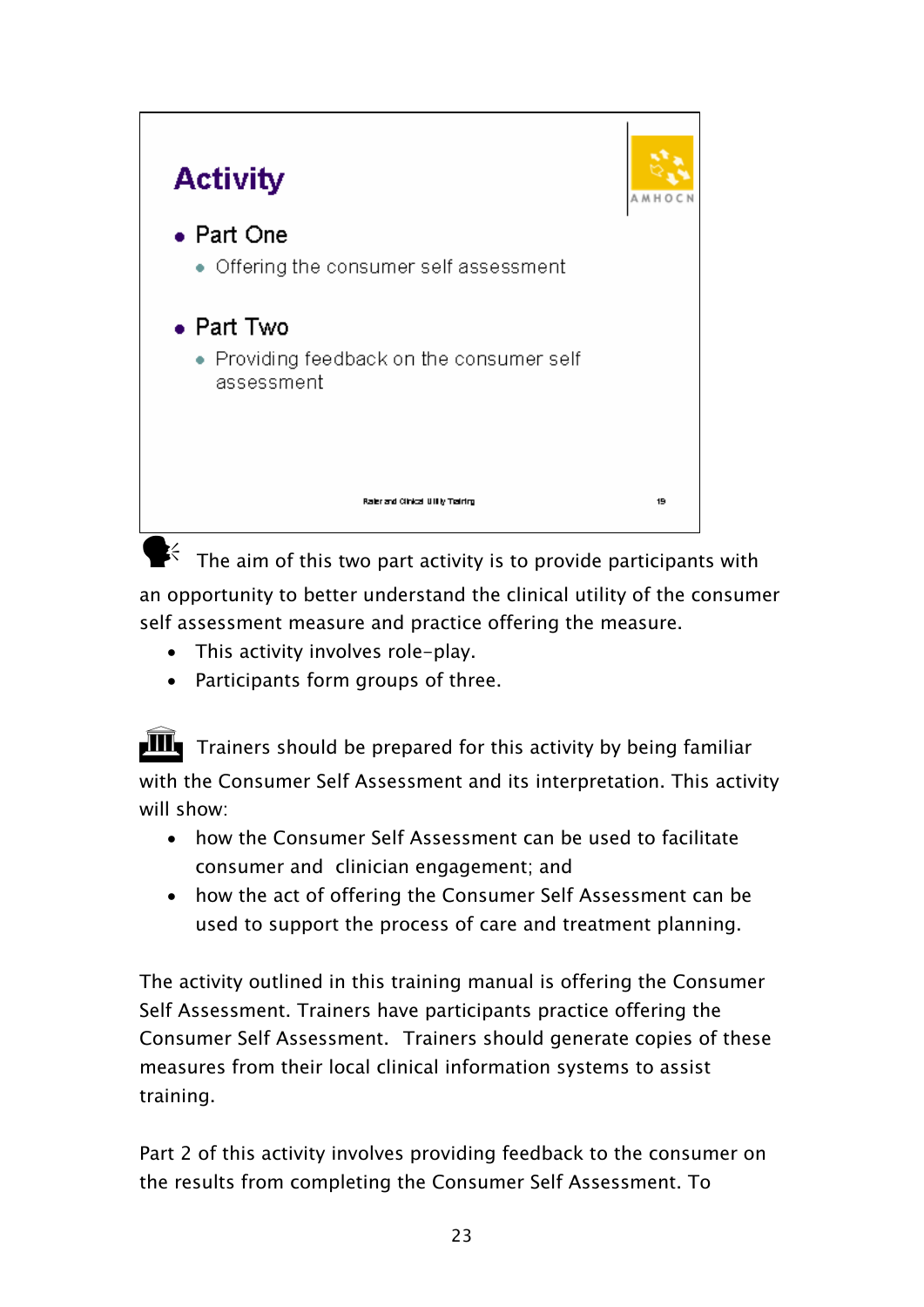support training, example reports are available in Section 11 of this manual, however trainers should generate sample reports from their local clinical information systems.

, Distribute Part One of the Consumer Self Assessment Fidelity Checklist (Section 11sub section; (a) Consumer Self Assessment Fidelity Checklist Part One) and a copy of the Consumer Self Assessment used by the organisation in which training is occurring.

# **NY** Part One

- Participant one plays the consumer and has a copy of the Consumer Participant Character Information sheet (Section 11 sub section (b) Consumer Participant Character Information).
- Participant two plays the clinician and has a copy of the Consumer Self Assessment to offer.
- Participant three is the observer and holds a copy of the Consumer Self Assessment Fidelity Checklist to guide observation of consumer clinician interaction (Section 11 sub section; (a) Consumer Self Assessment Fidelity Checklist Part One).

 $\mathbf{E}^2$  Encourage participants playing the consumer or holding the Consumer Self Assessment Fidelity Checklist not to share this information with the person playing the clinician.

Encourage those playing the consumer to not "over play" the role exaggerating the consumer characteristics that prevent the consumer completing the measure. Part One of the activity does not end until the Consumer Self Assessment has been completed.

Indicate to those playing the clinician that they are offering the measure on admission to ambulatory services.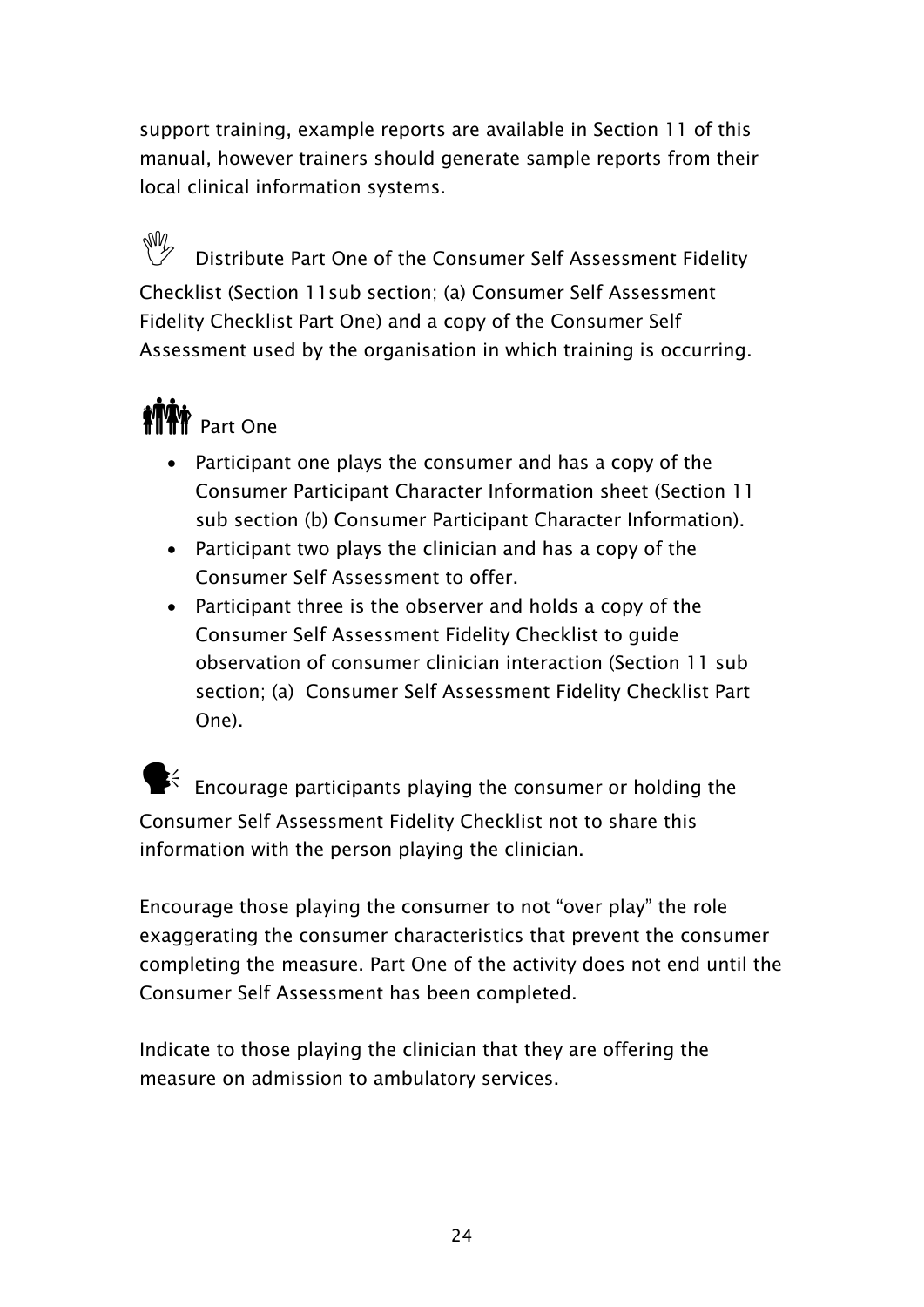The activity involves;

- 1. The clinician offering the Consumer Self Assessment to the consumer.
- 2. The consumer completing the measure based on the character information.
- 3. During the offering and completion of the measure, the observer looks for fidelity with Part One of the check list.
- 4. Once the measure has been offered and completed, the observer gives feedback in relation to the fidelity checklist.

 $\mathbf{k}^{\zeta}$  Once all observers have given feedback, facilitate a general group discussion on the opportunities and challenges that face clinicians and consumers in completing the Consumer Self Assessment. Reinforce the clinical skills necessary to integrate the Consumer Self Assessment into clinical practice.

Play part 2 from the DVD "'Whose Outcome is it Anyway?' Consumer, Carer and Clinician Perspectives - Dialogue and Engagement".

 $\mathbb{R}^{\zeta}$  Regardless of how the consumer self assessment measure is offered, it is important that there is some discussion with the consumer about the results on completion of the measure. Part Two of this activity involves workshop participants exploring the process of providing feedback to the consumer on what information can be uncovered from a completed consumer self assessment.

# **NY** Part Two

Participants swap roles:

- The consumer now becomes the clinician.
- The clinician now becomes the observer.
- The observer now becomes the consumer.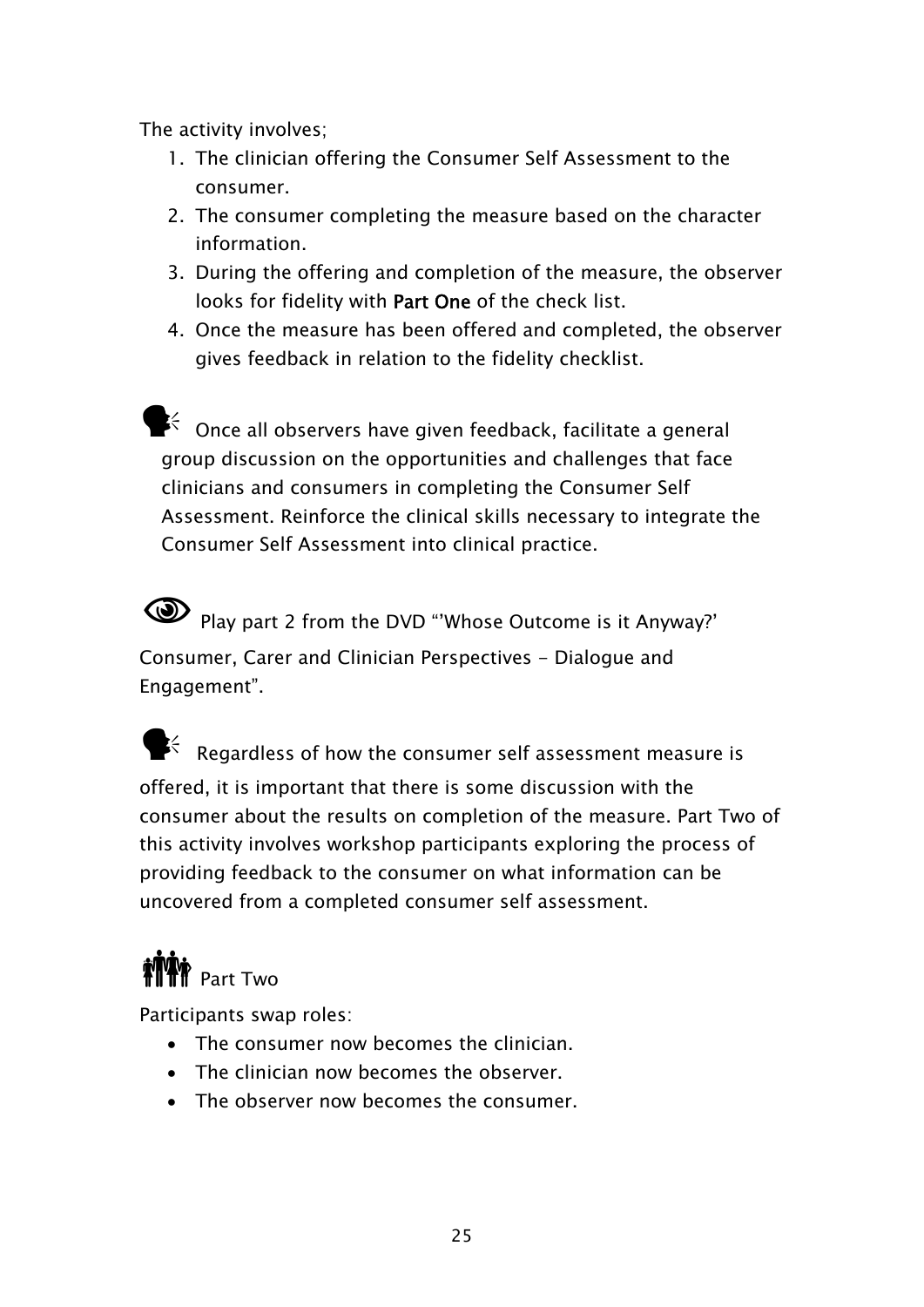$\mathbb{W}_{\diagup}$  Distribute the appropriate example report on the consumer self assessment measure to the participant now playing the clinician. Trainers should generate an example report from local clinical information systems. This report should include at least two collection occasions so that clinicians are able to discuss change between two collection occasions (Note: example reports are provided (Section 11 sub section; (c) Example Reports- Consumer Self Assessment).

- 1. The person now playing the clinician has access to both the completed measure (having completed the measure in part one of the activity) along with an example report. The clinician now provides feedback to the consumer on how the measure has been completed, and what has or has not changed from the consumer's perspective.
- 2. During the feedback, the observer looks for fidelity with Part Two of the check list (Section 11 sub section; (a) Consumer Self Assessment Fidelity Checklist Part two).
- 3. Once the feedback has been provided, the observer gives feedback in relation to the fidelity checklist.

 $\mathbf{F}^{\xi}$  The trainer facilitates a general discussion around the clinical skills required to integrate this type of feedback into clinical practice.

**1Play part 3 from the DVD "'Whose Outcome is it Anyway?'** Consumer, Carer and Clinicians Perspectives - Change Over Time".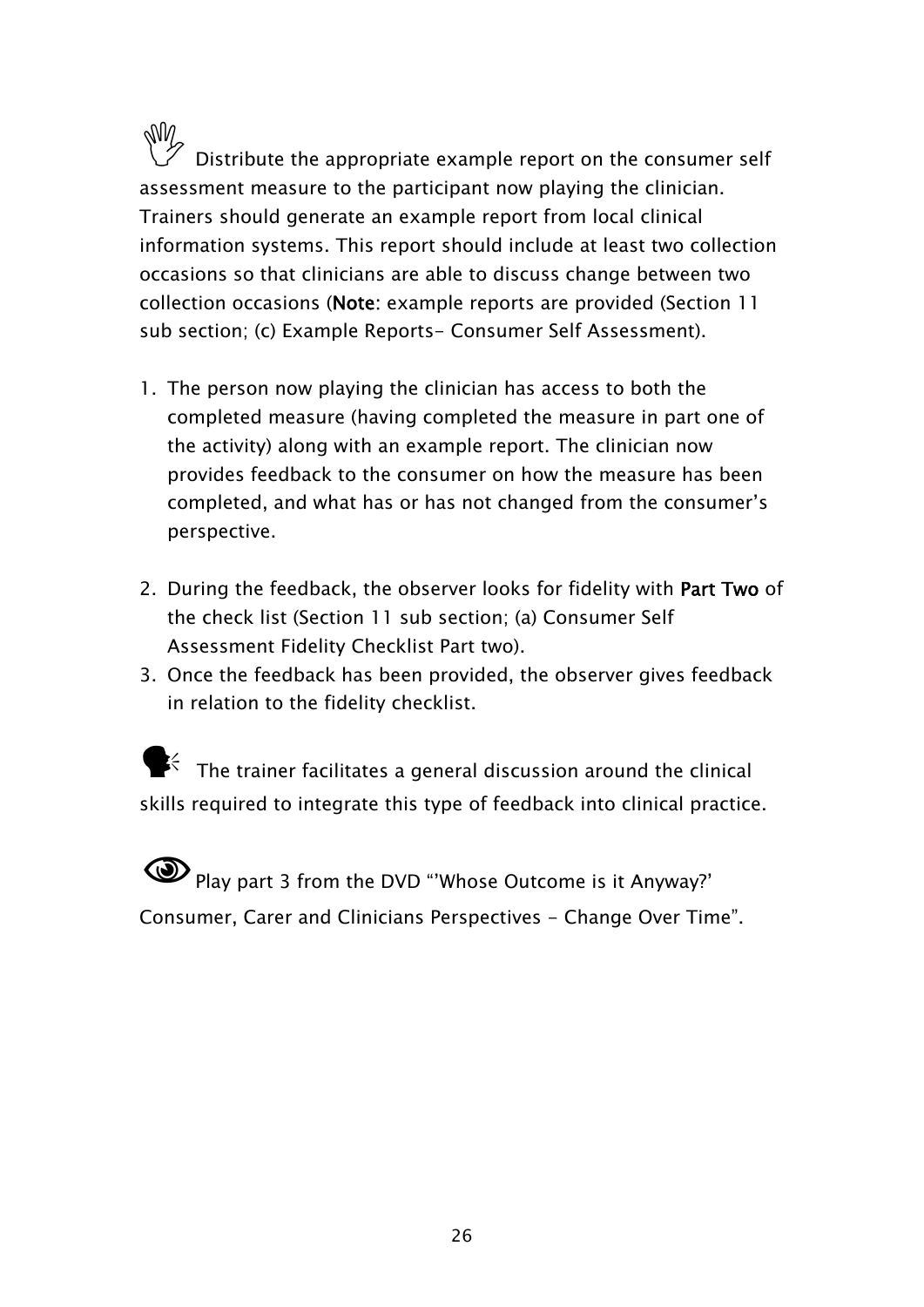

support and demonstrate a genuine commitment on the part of mental health service providers to engage the consumer in the care/treatment planning process.

 $\mathbf{III}_{\mathbf{I}}$  The consumer self assessment process could be used as a basis for discussion and exploration of differences in opinion.

It can also be used to support consumer empowerment, which includes:

- The right to make decisions.
- Access to information and resources.
- Having choice and options.
- Listening and being listened to.
- Real people with 'real' lives respect and recognition.
- Opportunity to effect change.
- Reclaiming hope.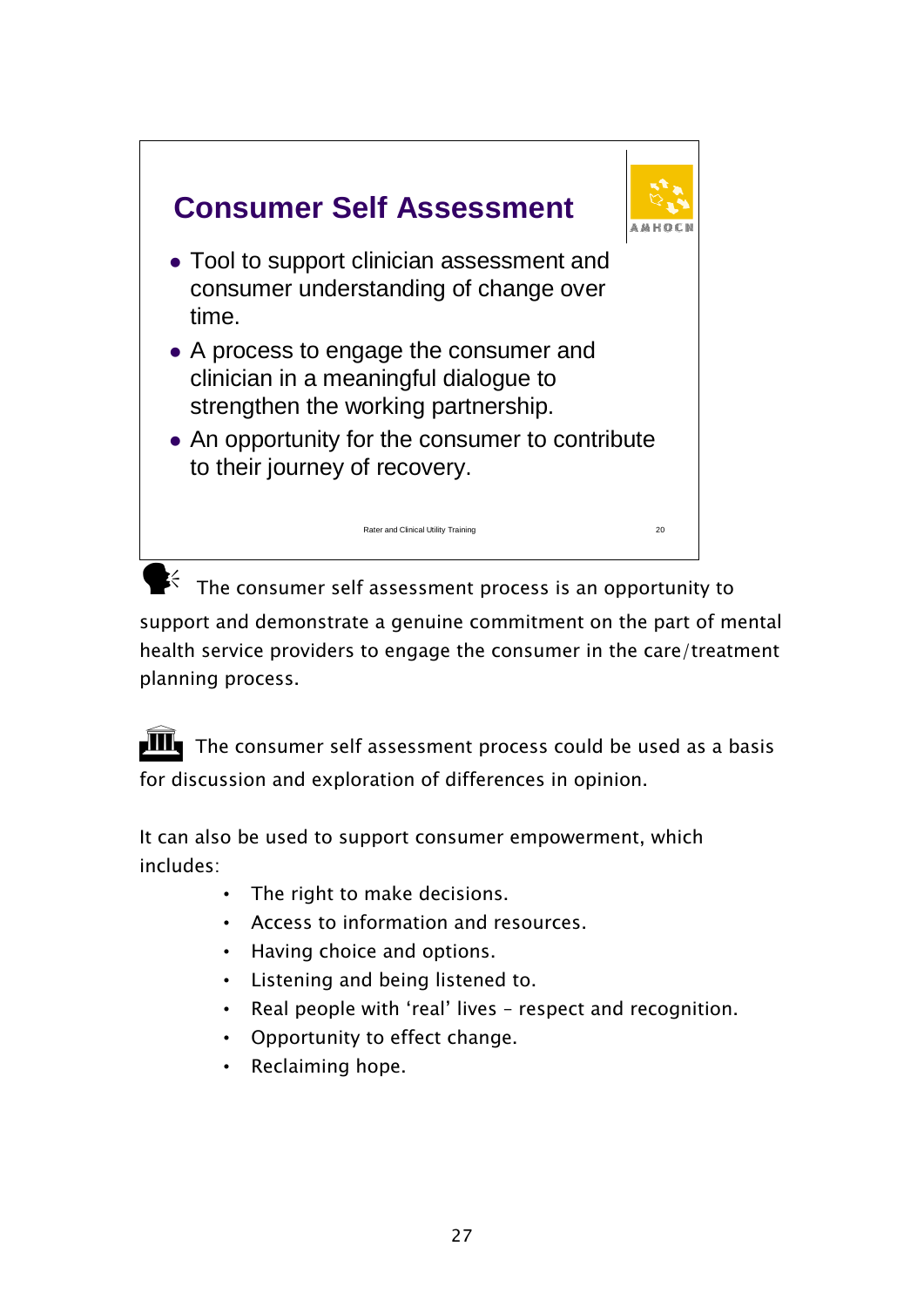

 $\mathbb{K}$  This slide identifies the types of concerns that consumers often have when offered a consumer self assessment measure.

When offering the consumer self assessment measure, it is important to:

- Identify for consumers that the completion of the consumer self assessment measure will provide useful information for the clinician that will inform their work.
- Assure consumers that refusal to complete the consumer self assessment measure will not see them treated differently.
- Explain to consumers that the information will be available to those involved in the direct care of the consumer but also that de-identified information will be available to service managers and those involved in policy development.
- Explain that in the first instance the information will be used for individual treatment planning and in a de-identified form for service development and research activities.
- Assure consumers that the consumer self assessment measure is subject to the same rules of confidentiality and privacy as all other information held within the medical record.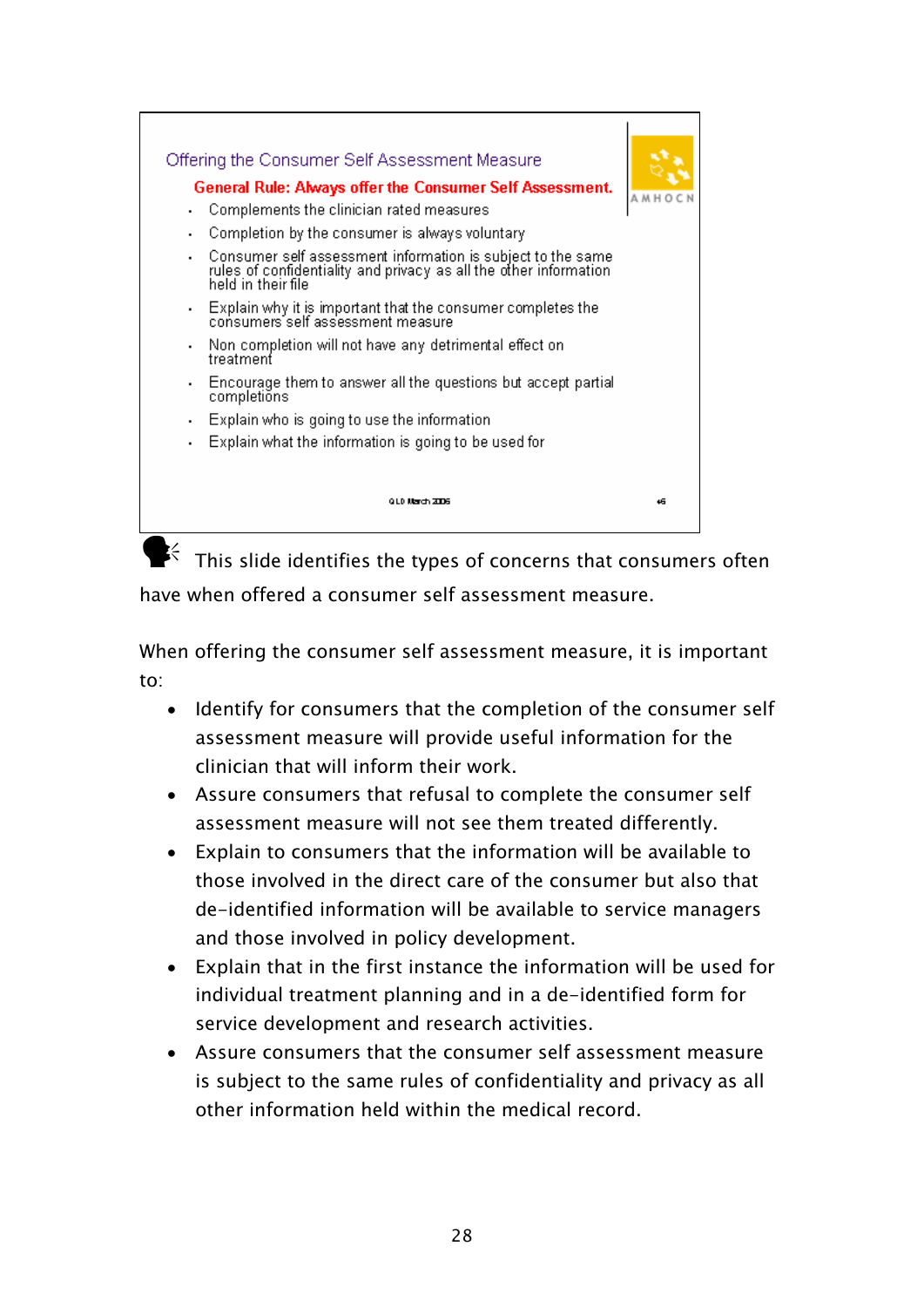

 $\blacktriangleright$ <sup>2</sup> The general rule is that clinicians should exercise clinical judgement when offering the consumer self report measure and be mindful of the purpose of offering the measure, to engage the consumer in care.

 $\circled{r}$  This section should take approximately 90 minutes to complete.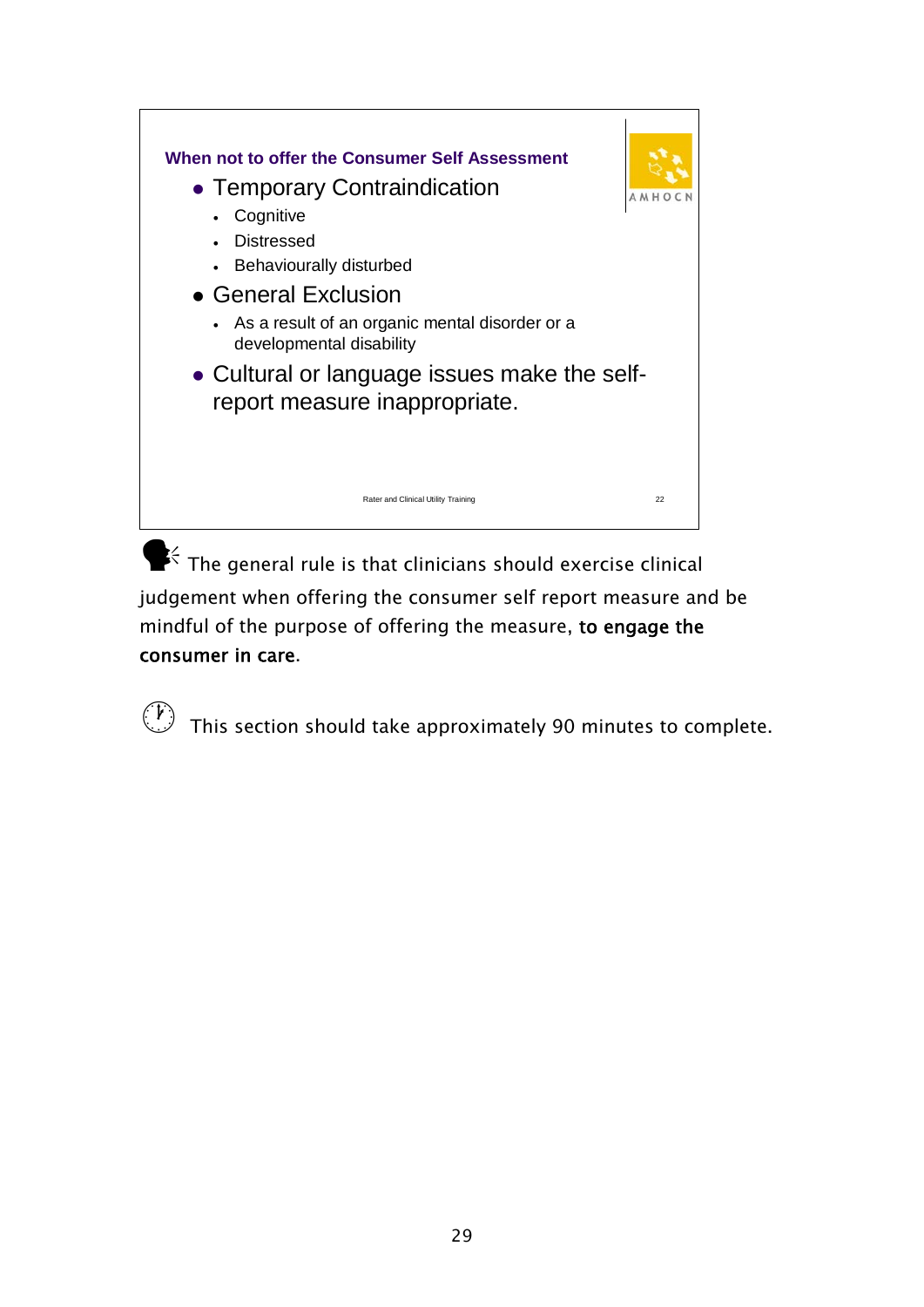# 8. THE MEASURES AND CARE/TREATMENT PLANNING



 $\mathbf{F}^{\zeta}$  Given the reporting of national aggregate material by the Australian Mental Health Outcomes and Classification Network (AMHOCN), clinical reference material is increasingly available for the measures that make up the NOCC.

Distribute copies of example reports for the vignette used in this workshop along with components of the first edition NOCC Standard Reports found in the workshop training resources section of this document (Section 11, sub-section (e); National Aggregate Clinical Reference Material). These reports provide clinical reference material.

 $\mathbf{H}$  Trainers should consider generating sample reports from local clinical information systems to make this activity more locally meaningful. See example in Section 11, sub-section (c), Example Report – Consumer Self Assessment.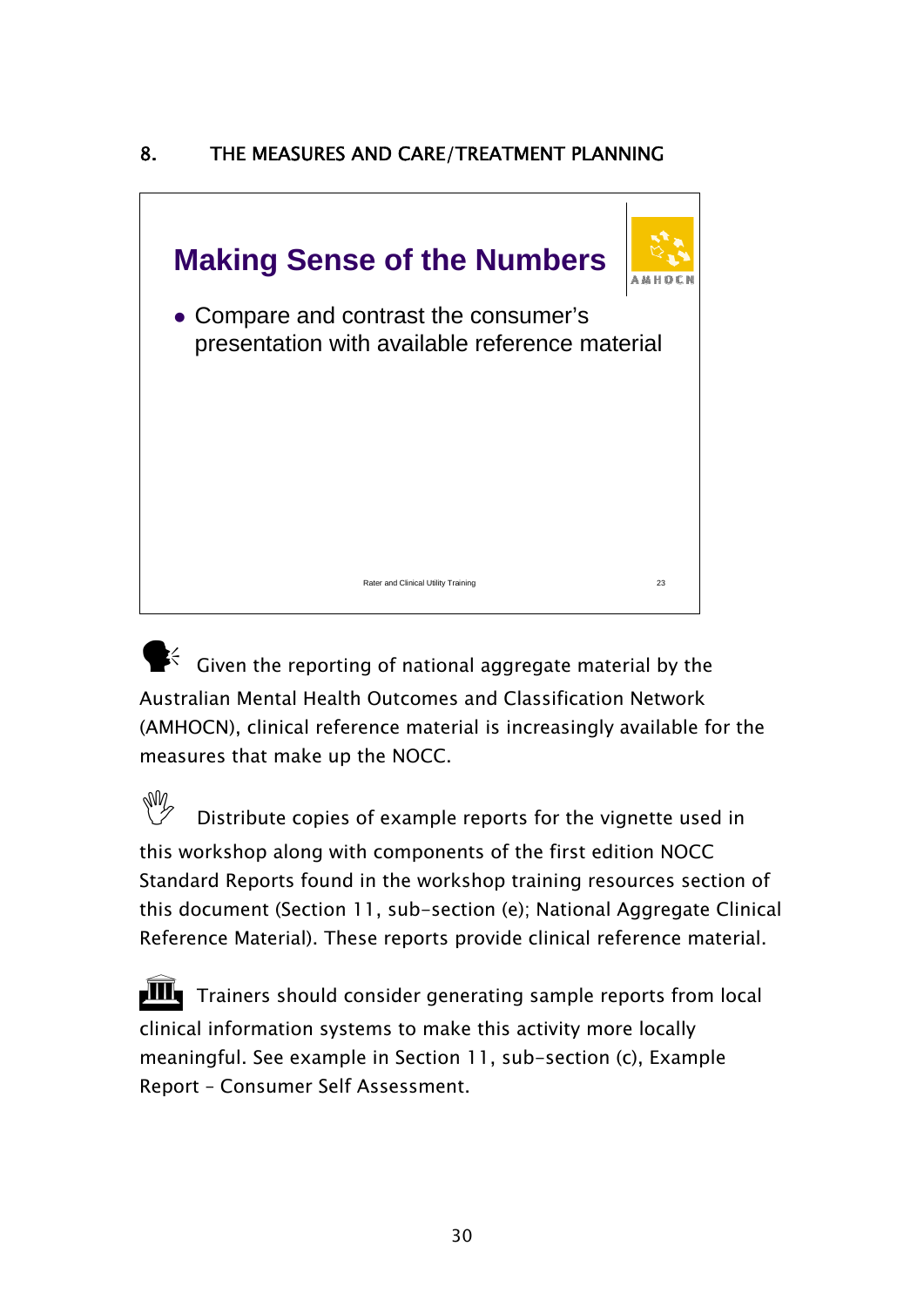**if Th** Have participants form small teams, distribute butcher's paper and pens. Have these teams review the example reports for the vignette used to rate the HoNOS earlier in this workshop. Have teams compare and contrast these example reports (total scores) with the national aggregate clinical reference material. Note that participants will have to calculate the HoNOS total score for the vignette being used; the total score for the consumer self assessment is provided.

What does this comparison reveal? Are scores on the example reports higher or lower than the clinical reference material? What are the implications for practice? What additional information would be required?

The purpose of this activity is to have participants begin to reflect on the use of clinical reference material to support or inform decision making in clinical practice. Trainers may need to explain the structure of these reports to participants and should facilitate feedback with structured questions:

- 1. What does the current HoNOS profile reflect for this case study?
- 2. Did the additional reference material provide assistance?
- 3. How would this information impact upon treatment/care planning for this case?

**III** If trainers have access to the NOCC Decision Support Tool (DST) they should consider including an exploration of this feedback tool into their training. This tool provides even more detailed access to the national aggregate reports. It gives additional contextual information to make sense of the numbers that are increasingly being made available to clinicians. The DST can be downloaded from www.mhnocc.org/amhocn/dst.

A useful activity is to have participants answer questions (example questions are found in Section 11 sub-section (f) of this manual).

This section should take approximately 20 minutes to complete.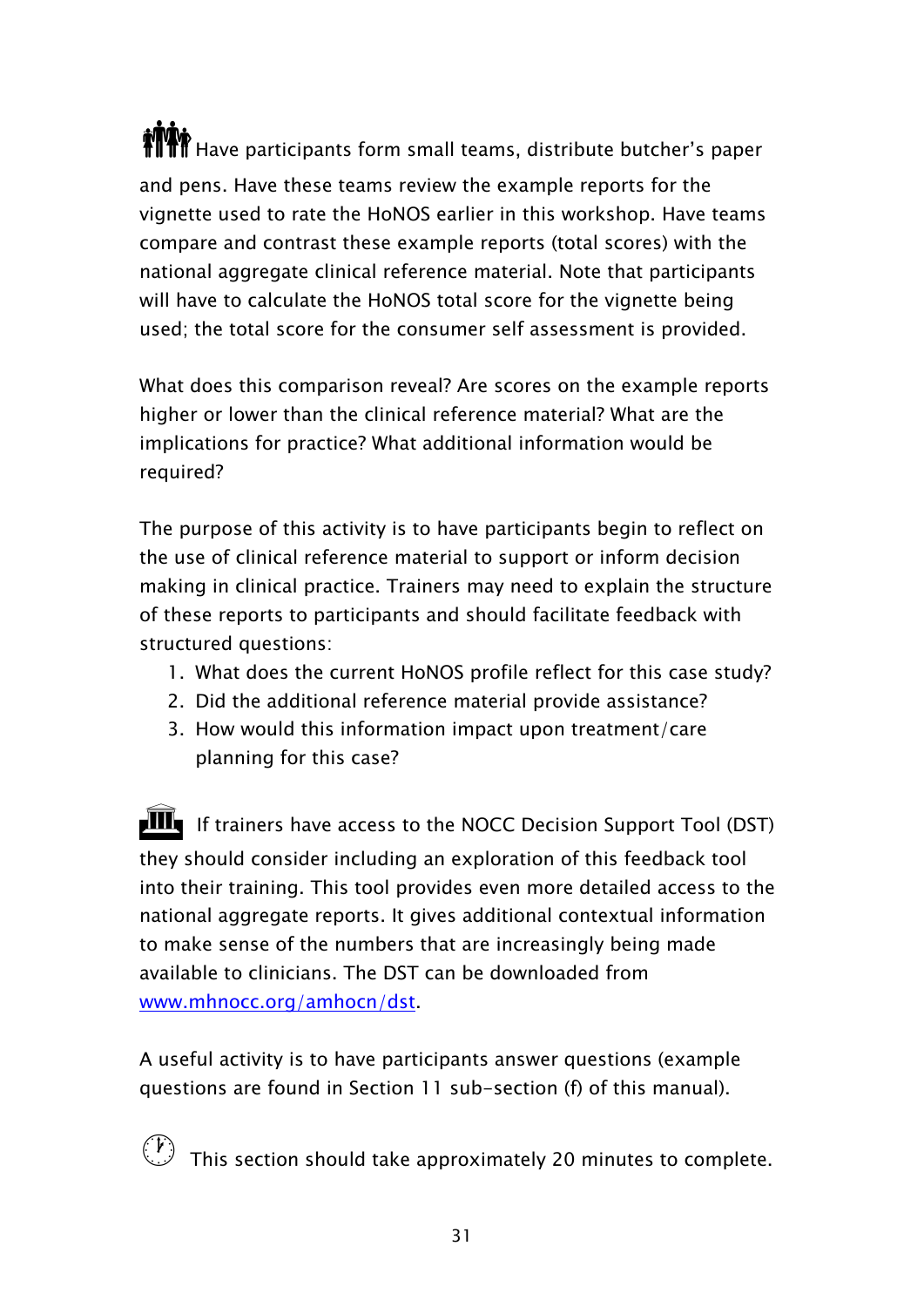

This activity aims to have participants understand how the measures can be used to inform the process of care or treatment planning.

,Distribute butcher's paper and pens.

**TIPE** Participants to remain in their teams. You are a part of a multidisciplinary team where the assessment of a consumer is presented.

Using the HoNOS ratings and completed consumer/carer self assessment (as available), discuss the following:

- What would you do before seeing the consumer and/or carer again?
- During your next session what would you do?
- What would you expect as the outcome of this next session?
- How would you know if it was a success?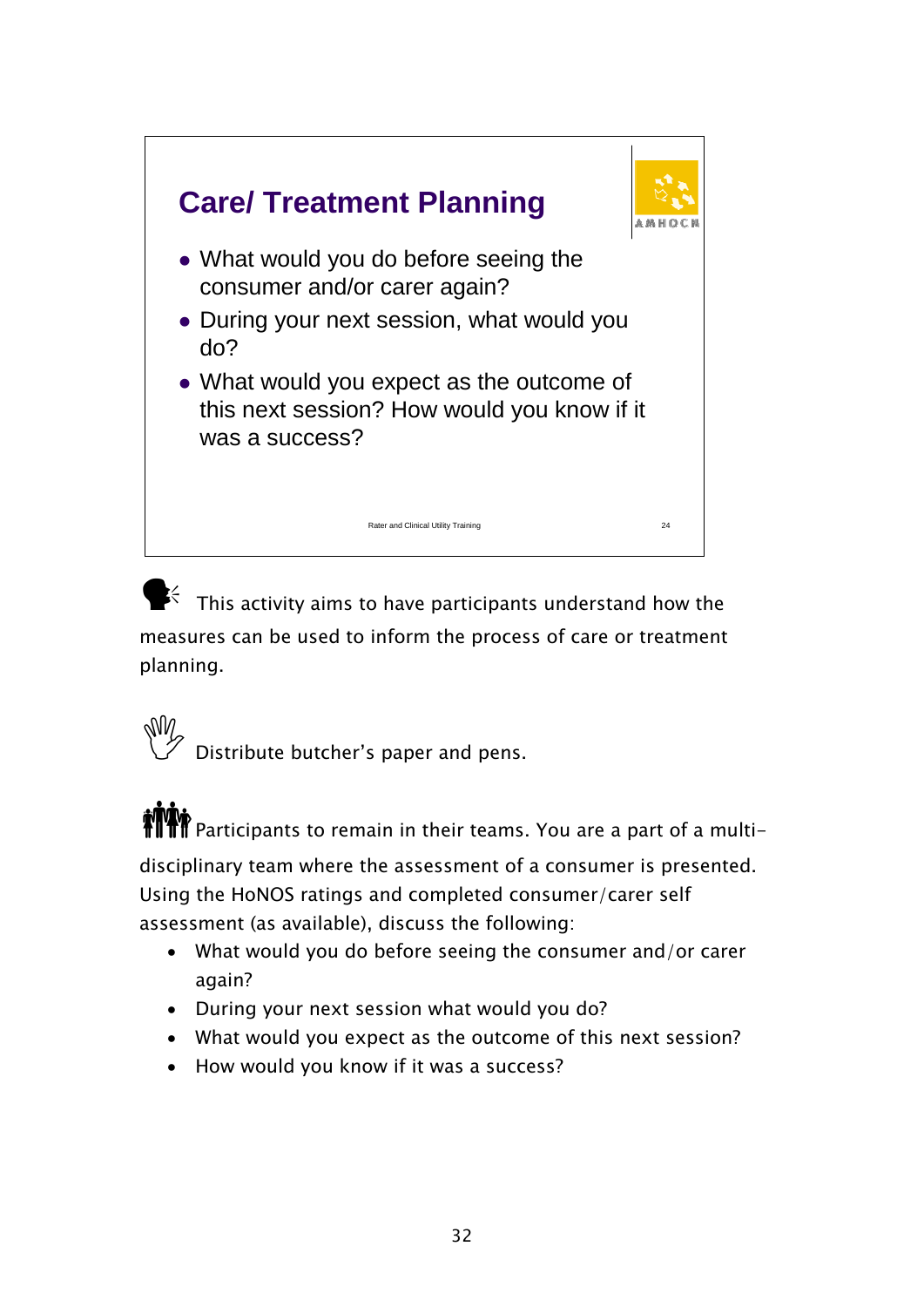$\mathbf{F}^{\leq}$  Trainer facilitates discussion around team feedback and then uses above questions to promote further discussion about good clinical practice.

Teams are asked to address the three questions outlined in the slide. The teams' responses on the butcher's paper should be posted on walls in room.

The trainer should expect teams to provide information about a treatment plan, processes to engage the consumer, processes to feedback information and reflection of good clinical practice.

During the course of the feedback, participants should be asked to reflect upon the activity and address the following questions:

- 1. Does involving the consumer in the care planning process enhance the therapeutic alliance?
- 2. Have you considered using the HoNOS and the consumer self assessment in this way in clinical practice?
- 3. What other information would you require to enhance this process?
- 4. How would this process impact upon clinician behaviour?

This section should take approximately 45 minutes to complete.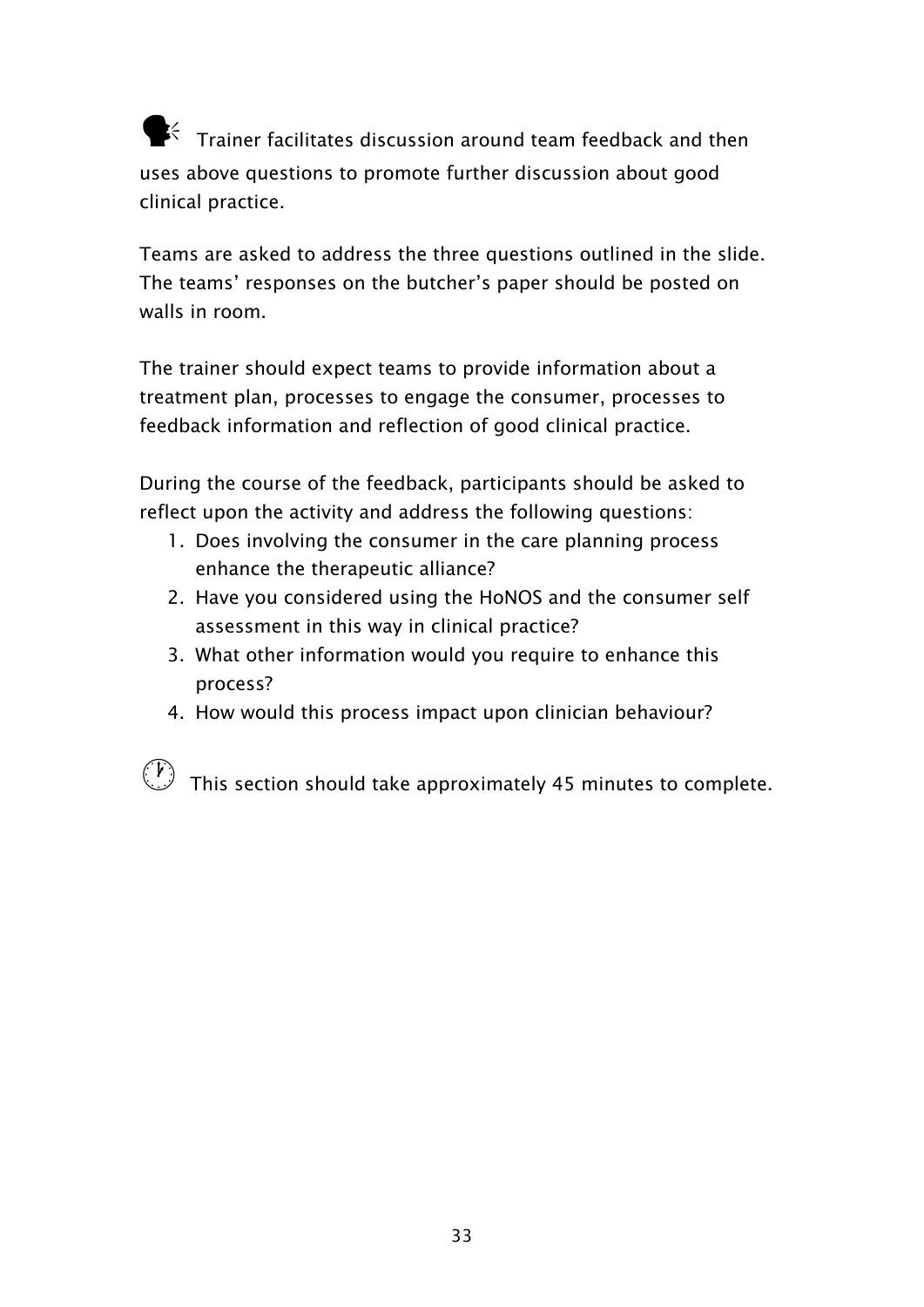# 9. UNDERSTANDING VARIATION BETWEEN TEAMS

# **Understanding variation in teams** • Which unit services consumers with more severe

- psychotic phenomena? • Which unit services consumers with less severe problems in relation to self harm?
- How might this data be used by Bingara to plan programs or improvements?
- How might this data be used by Werris Creek to plan programs or improvements?
- What additional information is required to better understand variation between service units?

Rater and Clinical Utility Training 25

, Distribute copies of the 'Aggregate Report: Team Variation' found in Section 11, sub-section (g) of this manual and additional butcher's paper.

 $\mathbf{F}^2$  Review the service profile reports for each of the three services.

 $\prod_{i=1}^{\infty} T_i$  Teams answer the questions on the handout material and feedback using butcher's paper. The trainer facilitates discussion of the team's deliberations. The slide should remain on the screen for the duration of the activity.

 $\mathbf{H}$  The table displays the percentage of clinically significant HoNOS scores (2 or higher) for three different services. For example, 85% of consumers of Tambar Springs have clinically significant problems associated with hallucinations and delusions. Trainers should be aware that additional information might be required to provide an understanding of the reasons for variation between service units. For example, Werris Creek may be an older person's service given the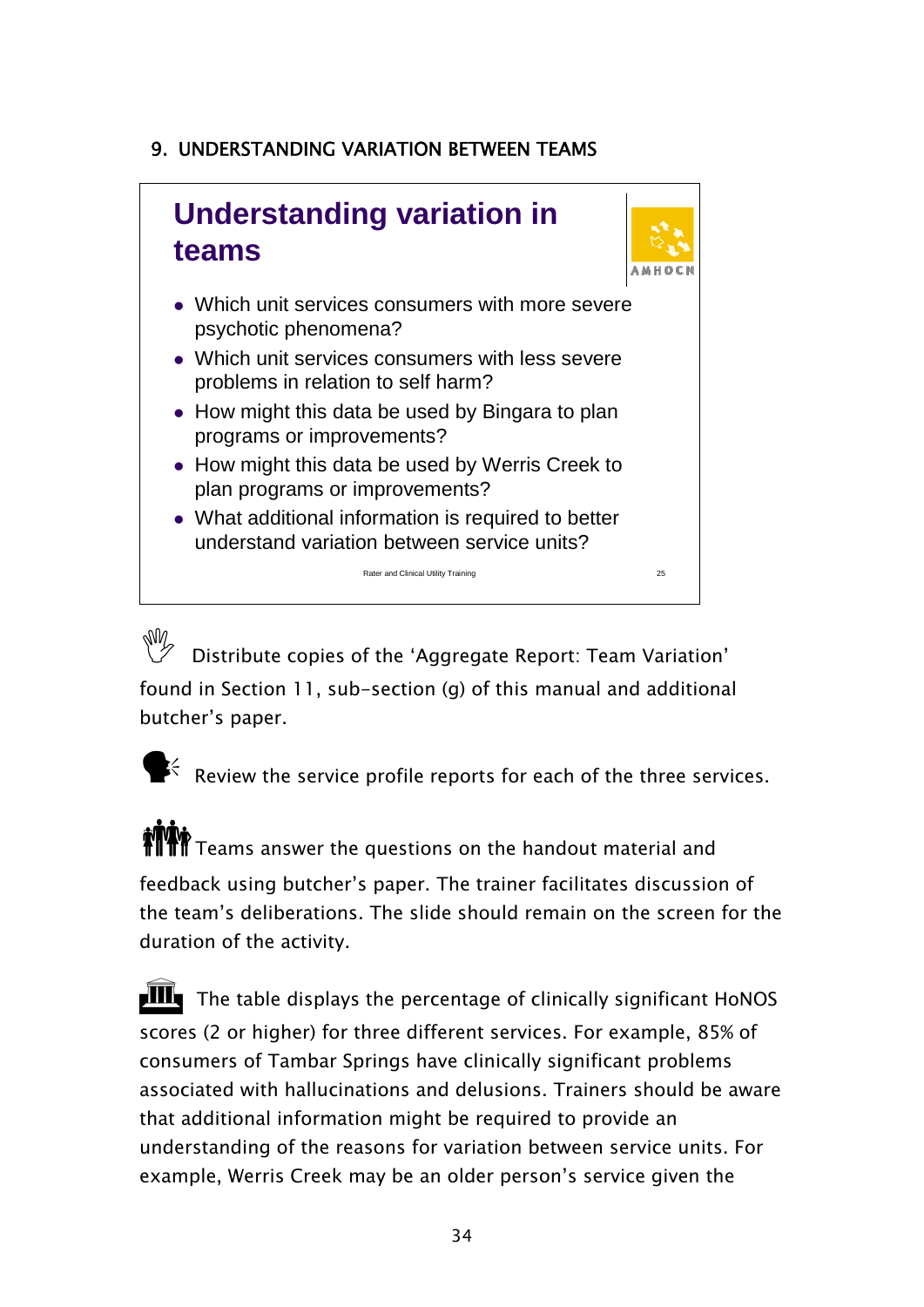predominance of clinically significant cognitive problems seen by this service. The trainer should highlight the potential utilisation of HoNOS aggregate data to inform and support service level activities such as service review and evaluation, quality improvement and service initiatives.

This section should take approximately 30 minutes to complete.

### ADDITIONAL INFORMATION

#### For information, news and an online forum see **www.mhnocc.org** AMHOCN ddress (a) http://www.mhnocc.org/forum/  $\vee$   $\Box$  so the Prinate Messignig **32** Members & Search CLFAQ BRUser CP III Logout [ Tim Coordis ] **CR** Ecount Home ntal Health National Outcomes<br>and Casamix Collection Welcome Tim Coombs, your last vist was on Wed, 07 December 2005 23:00 own Today's Messages 11 Unread Messages 11 Unanswered Messages 11 Show Pols 11 Message Navigator Admin: | Group(s) Manage sages Topics Last message NOCC Standard Reports - Reports Discussion 29 13 Wed, 23 November 2005<br>
By: john63 **BOCC Standard Reports**<br> **Discussion of NOCC Standard Reports** es Regarding NOCC Clinical Measures - Issues Regarding NOCC Clinical Measures Health Of The Nation Outcome Scales ( HoNOS ) Moderator(s): Adam Clarke Bill Buckingham Tim Coombs 43 17 Thu, 66 October 2005 Ω Abbreviated Life Skills Profile (LSP-16) Moderator(s): Adam Clarke Bill Buckingham Tim Coombs 5 2 Tue, 15 February 2005 Resource Utilization Groups - Activities Of Daily Living ( RUG-ADL)  $4$  2 By: Bill Buckingham  $\Phi$ Hoderator(s): Adam Carke Bill Buckingham Tim Coombs Focus Of Care (FOC) Moderator(s): Adam Carke Bill Buckingham Tim Coombs 0 0 0  $n/a$ Health Of The Nation Outcome Scales For Children And Adolescents ( HoNOSCA ) Moderator(s): Adam Clarke Bill Buckingham Peter Brann Tim Coombs 13 5 Mon, 05 December 2005 Q Childrens Global Assessment Scale ( CGAS )  $\label{eq:1} \textbf{Hoderator(s)}; \underline{\text{Adam-Curke}} \ \underline{\text{Bl}\ \text{Euclidean Im Coorels}} \qquad \qquad 0 \qquad \qquad 0$  $n/a$ Eactors Influencing Health Status ( FIHS.) 3 2 Fri, 09 May 2003<br>By: <u>Peter Brann</u> & Hoderator(s): Adam Carke Bill Buckingham Peter Brann Tim Coomba Strengths And Difficulties Questionnaire ( SDO ) 10 5 Mon, 27 September 2004<br>By: Herrie Carling O Moderator(s): Adam Clarke Bill Buckingham Peter Brann Tim Coombs Health Of The Nation Outcome Scales For Elderly People ( HoNOS65+)  $7 - 4$ Fri, 12 August 2005<br>By: Brad O Moderatorfsk Adam Class All Burkansham Tim Coombs Rater and Clinical Utility Training 26 (26 September 26 September 26 September 26 September 26 September 26 Se

 $\blacktriangleright$  Discuss with trainees the availability of additional resources, local contact people or those responsible for ongoing support.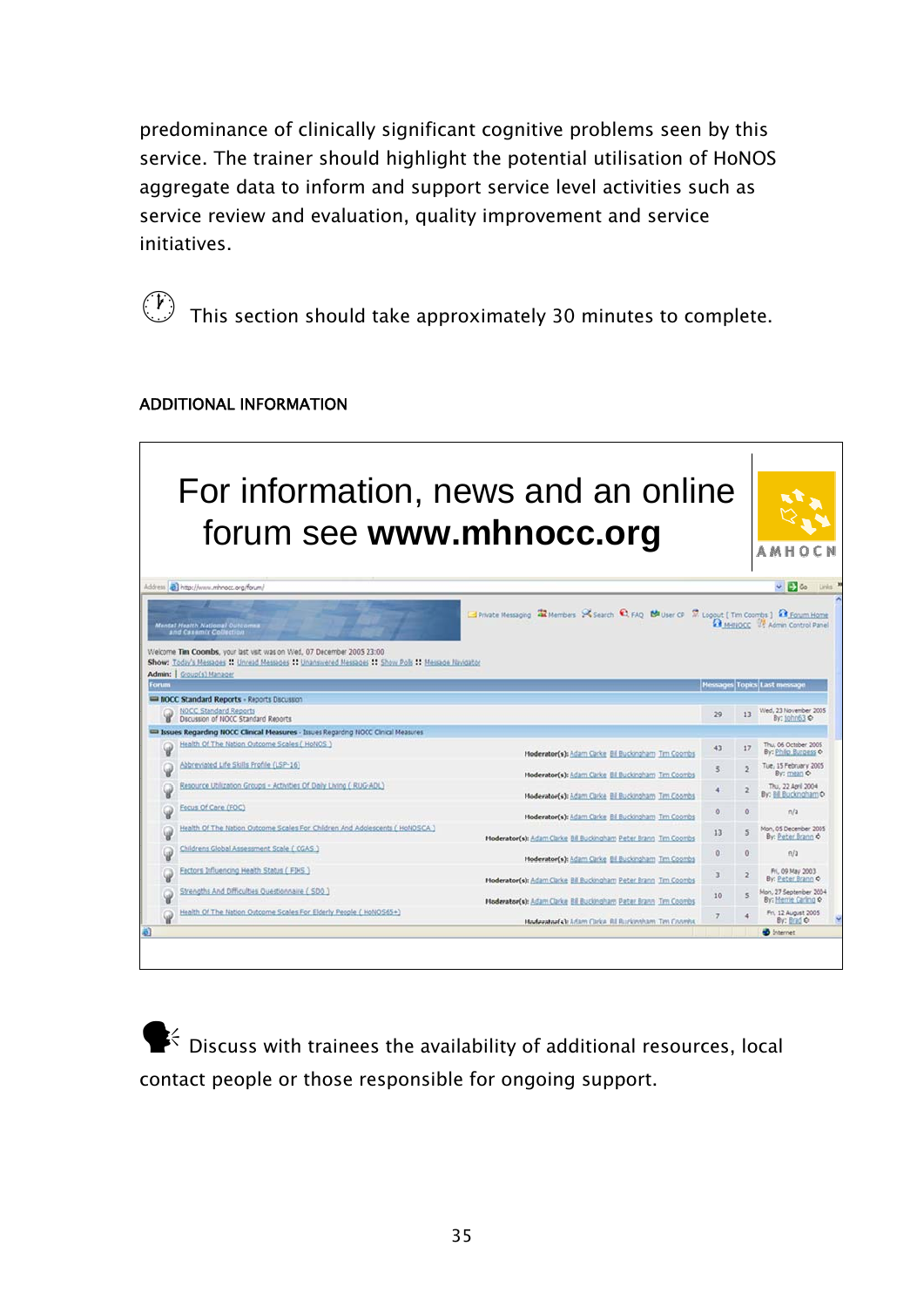## 10. REFERENCES

Pirkis J, Burgess P, Kirk P, Dodson S, and Coombs T. (2005) Review of standardised measures used in the National Outcomes and Casemix Collection (NOCC).

More Reference Material is available on the Mental Health National Outcomes and Casemix Collection website www.mhnocc.org.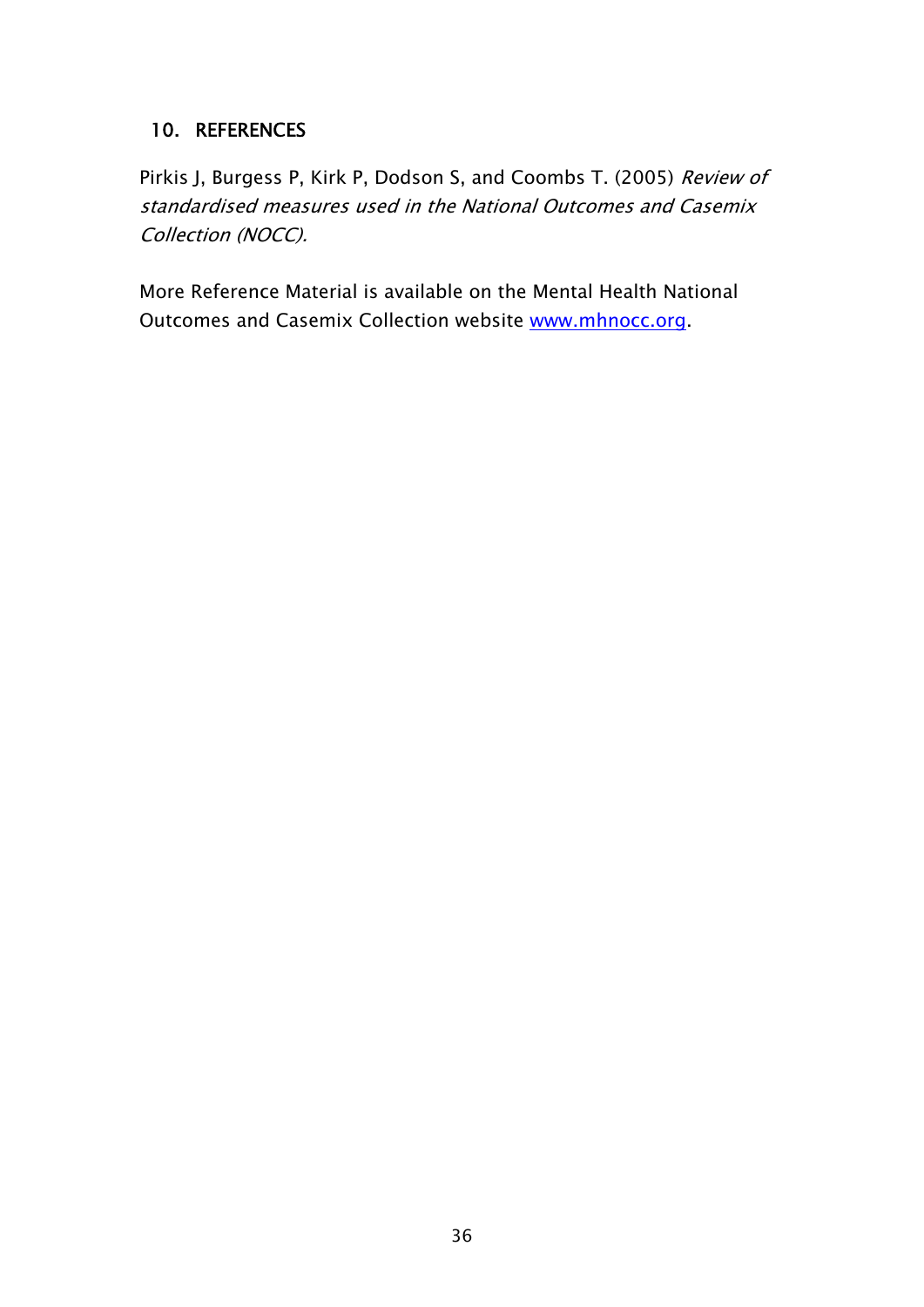## 11. MATERIALS USED DURING TRAINING a. Consumer Self Assessment Fidelity Checklist

#### PART ONE: Offering the Consumer Self Assessment

Observer instructions: Tick each item as you observe the clinician display that behaviour. Make notes on those clinician activities that supported completion of the self assessment and those that may have hindered completion or biased the responses.

| $\Box$ Clinician presents consumer self assessment as positive experience and a |
|---------------------------------------------------------------------------------|
| genuine attempt to engage the consumer in treatment planning.                   |

- $\Box$  Clinician assesses for potential difficulties the consumer may have in completing the self assessment.
- $\Box$  Clinician presents rationale for completion of the consumer self assessment measure including:
	- o Genuine attempt to understand consumer perspective.
	- o Genuine attempt to involve consume in assessment and care planning.
	- o Tool for clinician to monitor progress.
	- o Tool for consumer to monitor progress.
	- o Information can be used for service development and quality improvement processes.
- $\Box$  Clinician reinforces consumer ownership and personal responsibility for completion of self assessment, promoting personal responsibility for illness self-management.
- $\Box$  Clinician explains the self assessment is part of the medical record and subject to the same protections of privacy and confidentiality.
- $\Box$  Clinician supports and encourages the consumers completion of the self assessment in an appropriate manner.
- $\Box$  Provides appropriate assistance and prompting during completion of the measure.
- $\Box$  Clinician provides positive reinforcement for completion of the measure.
- $\Box$  Clinician offers appropriate assistance if consumer becomes distressed or cannot complete the measure.

Comments/Feedback: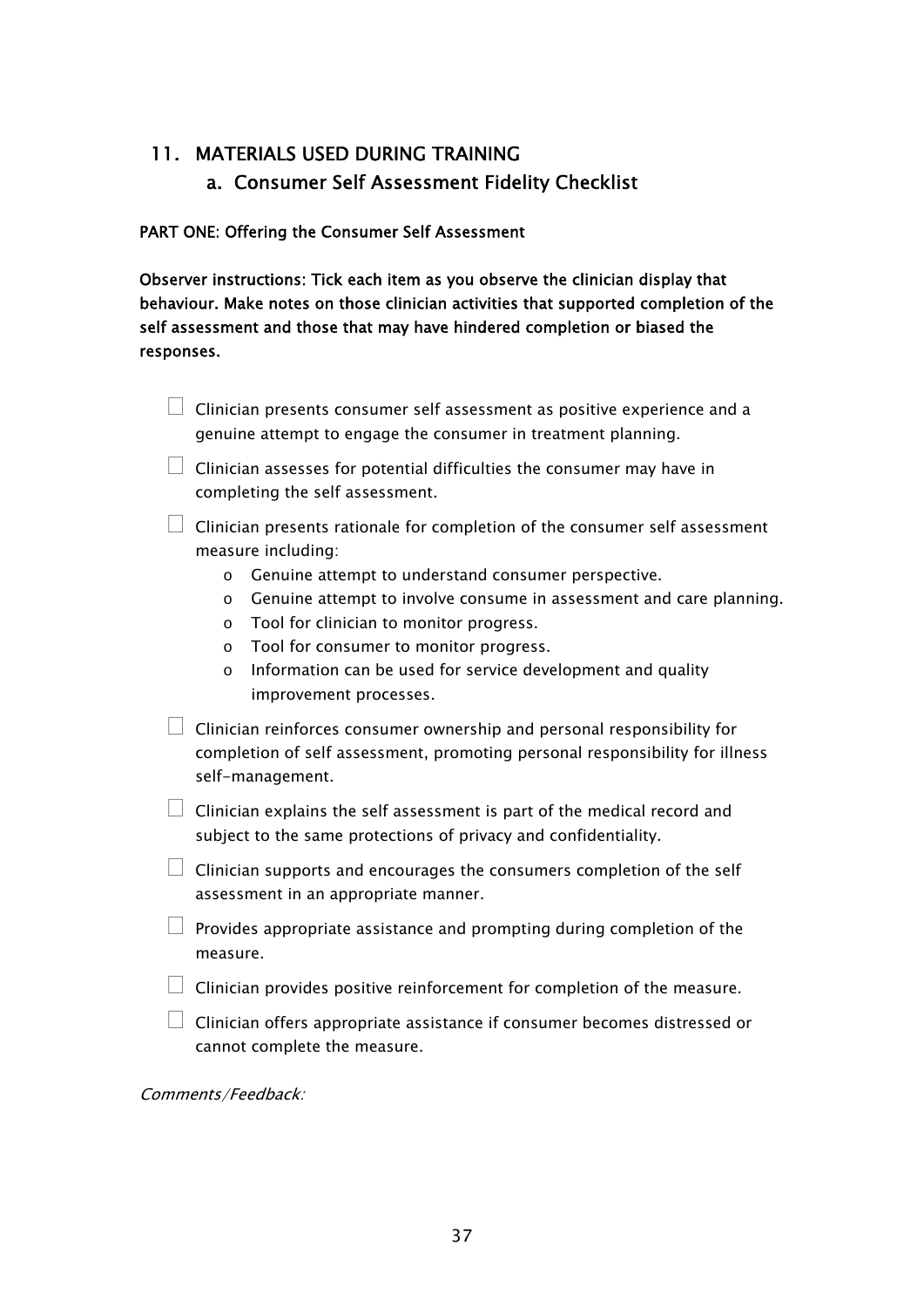#### PART TWO: Reviewing and Providing Feedback on the Completed Self Assessment

Observer instructions: Tick each item as you observe the clinician display that behaviour. Make notes on those clinician activities that supported the review process of the self assessment and those that may have hindered review or obstructed collaboration.

|  |  |  | $\Box$ Clinician explores reasons why items are not completed. |  |
|--|--|--|----------------------------------------------------------------|--|
|--|--|--|----------------------------------------------------------------|--|

- $\Box$  Clinician seeks clarification of responses to individual items as required.
- $\Box$  Clinician provides opportunities for consumer to discuss items in more detail.
- $\Box$  Clinician provides summary of consumer self assessment.
- $\Box$  Clinician explains graphical report to consumer.
- $\Box$  Clinician provides clarification of graphical report to consumer as required.
- $\Box$  Clinician discusses any change in the presentation of the consumer and its relationship to interventions or personal activities promoting recovery.
- $\Box$  Clinician discusses consumer self assessment in the context of goal setting.
- $\Box$  Clinician links summary to collaborative goal setting.
- $\Box$  Clinician discusses future review of consumer self assessment.
- $\Box$  Clinician offers the consumer a copy of the self assessment.

Comments/Feedback: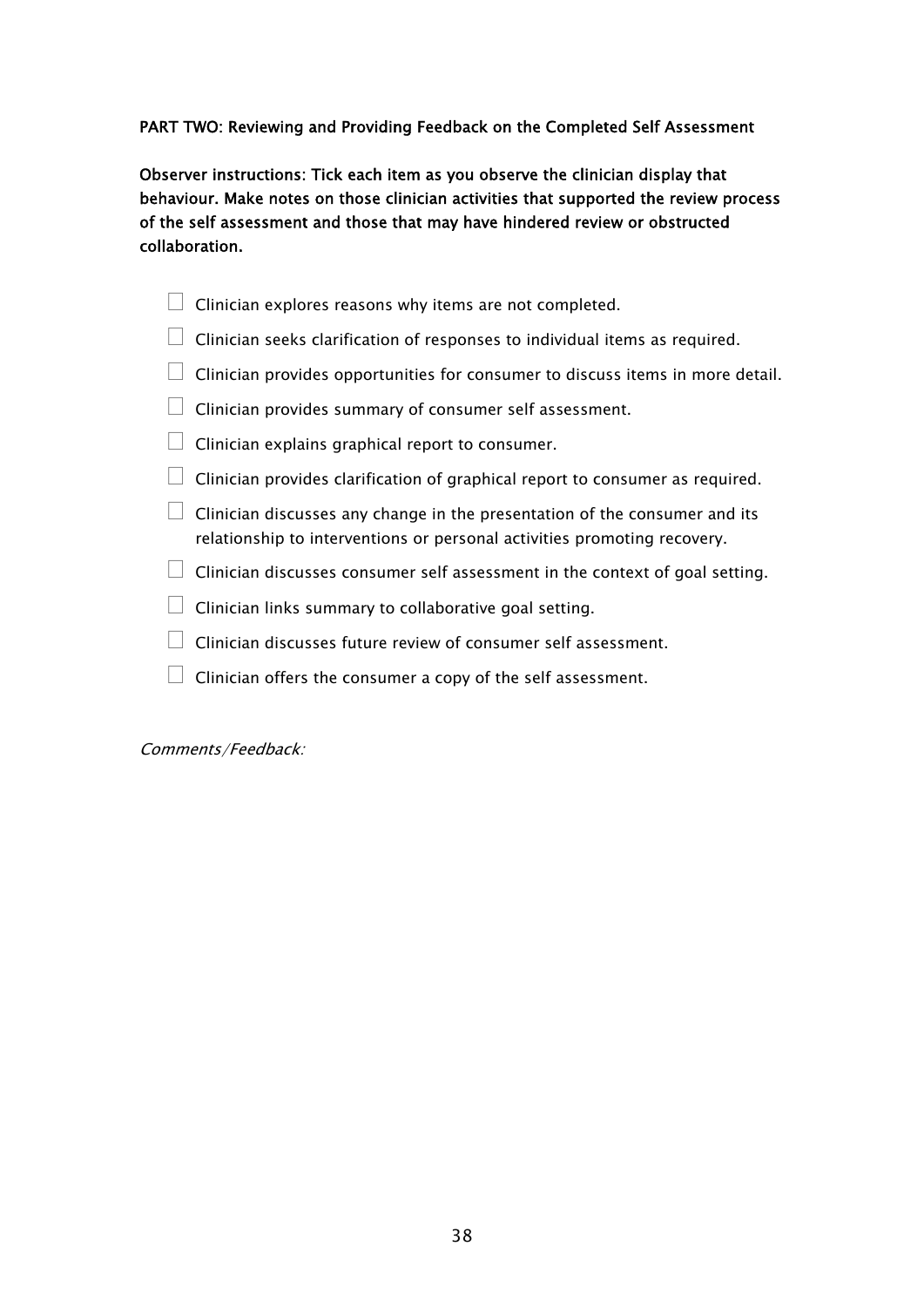## b. Consumer Participant Character Information

The consumer is willing to complete the measure however they are initially unsure about the reasons for completing a consumer self assessment. The consumer is hesitant during the completion of the measure and requires clarification of the meaning of some items on the measure. The consumer is reluctant to complete one item. The consumer is anxious and stressed but is willing to complete the measure. The consumer has a good supportive family network. The consumer has had no thoughts of self harm and does not use drugs or alcohol. Note: the consumer you are playing is not mute or illiterate and does not have an acute paranoid delusion relating to consumer self assessment.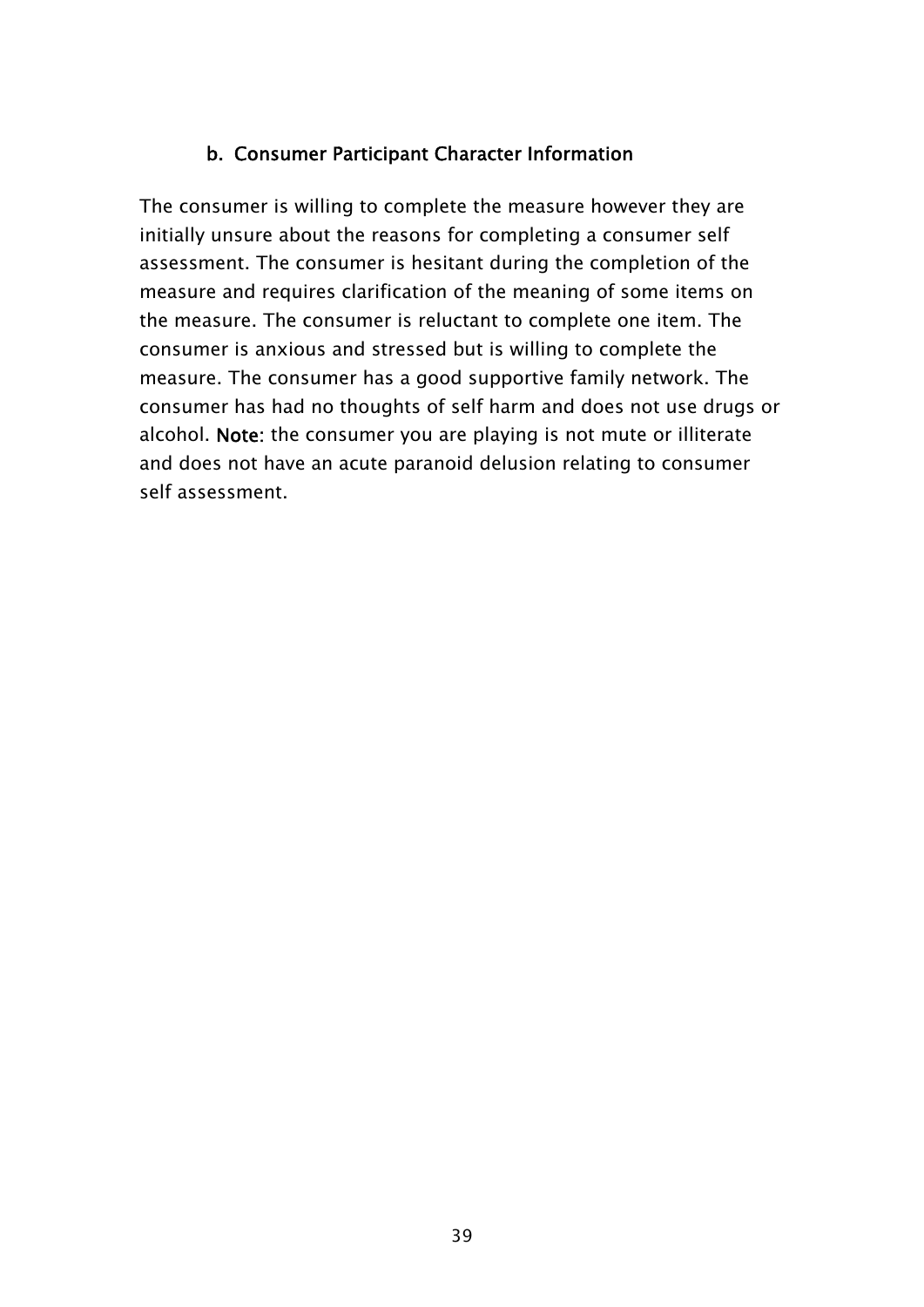### c. Example Report - Consumer Self Assessment Example Report: K-10

The consumer's K-10 Score is 27.

10-19: The score indicate that the client or patient may currently not be experiencing significant feelings of distress.

20-24: The client or patient experience mild levels of distress consistent with a diagnosis of a mild depression and/or anxiety disorder.

25-29: The client or patient experience moderate levels of distress consistent with a diagnosis of a moderate depression and/or anxiety disorder.

30-50: The client or patient experience severe levels of distress consistent with a diagnosis of a severe depression and/or anxiety disorder.



K10 Total Scores (max 50)

#### **K10 Scores**

| Collection |  | Service                                                                            | K <sub>10</sub> Rems |  |  |  |  |  |                                     |  |  |
|------------|--|------------------------------------------------------------------------------------|----------------------|--|--|--|--|--|-------------------------------------|--|--|
| Date       |  | Collection Occasion                                                                | <b>Setting</b>       |  |  |  |  |  | 1 2 3 4 5 6 7 8 9 10 TS 11 12 13 14 |  |  |
|            |  | 23 Aug 2005 19 Admission - Other 3 Ambulatory 1 2 1 4 2 2 5 4 5 3 29               |                      |  |  |  |  |  |                                     |  |  |
|            |  | 14 Oct 2005 31 Discharge - No fur 1 Inpatient psy 4 1 1 1 2 1 1 1 1 1 1 4 99 99 99 |                      |  |  |  |  |  |                                     |  |  |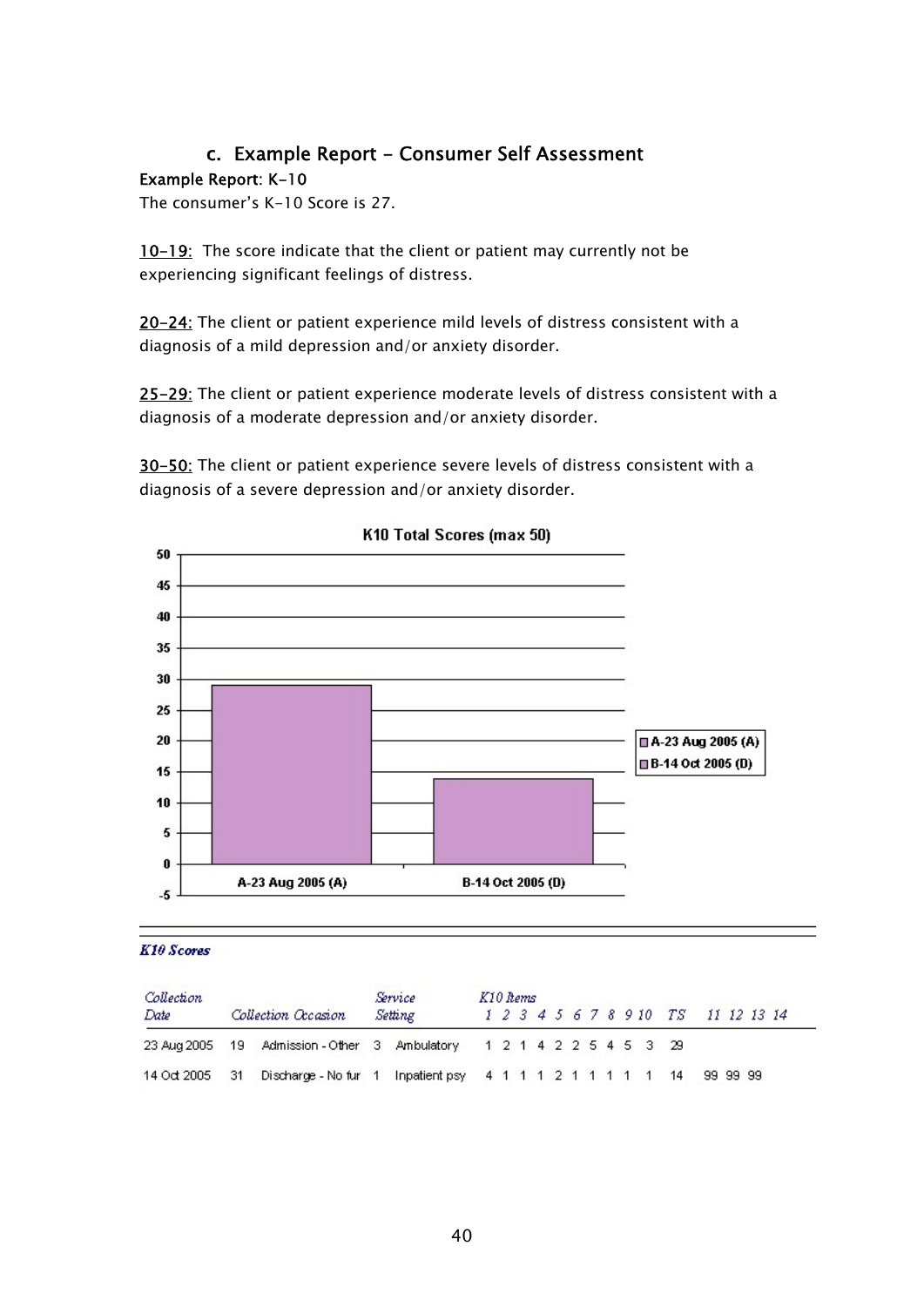#### Example Report

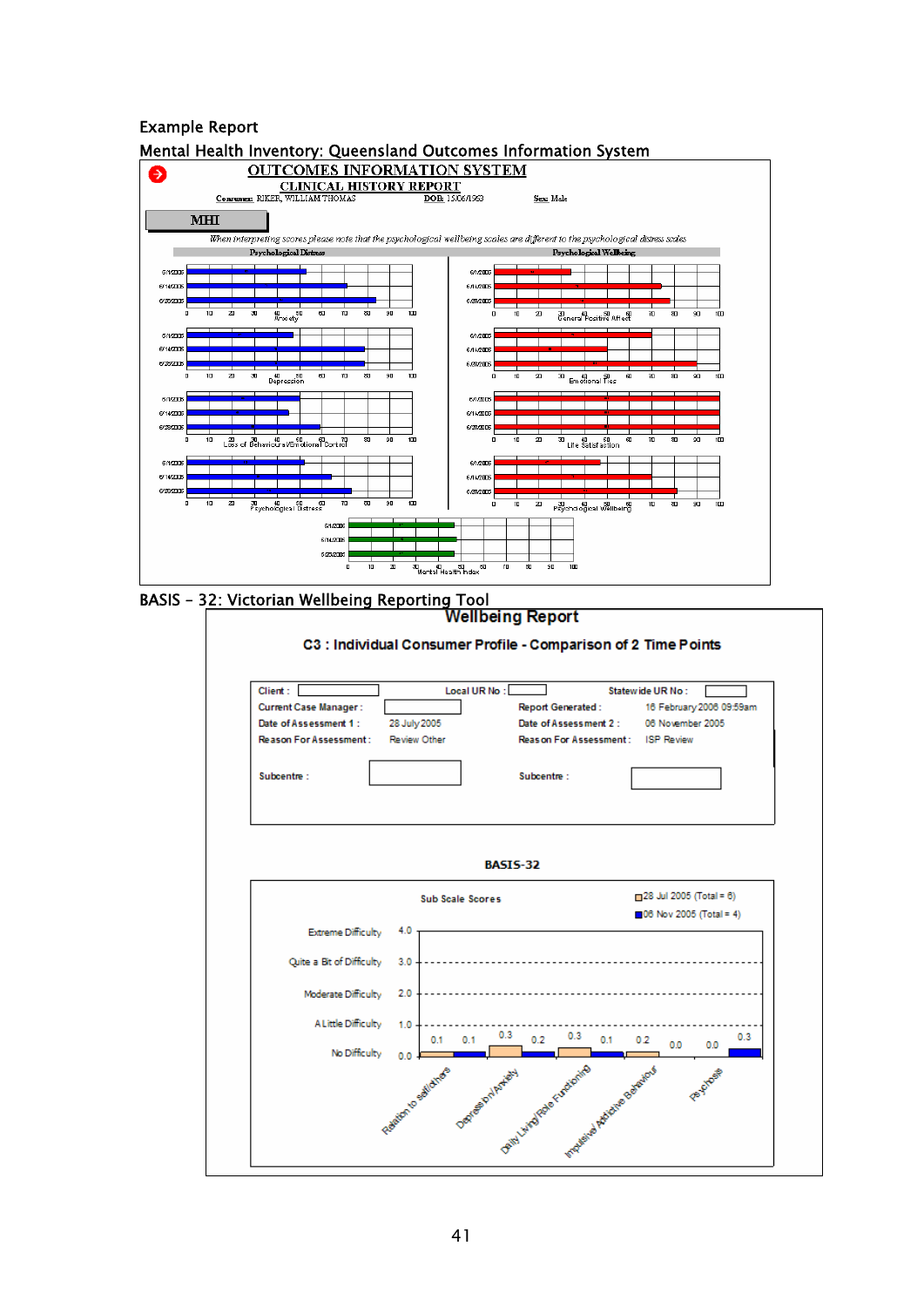## d. Vignette Example Reports

i. Paul

#### *Paul's HoNOS scores at Review*

| $\mathbf{1}$ | Overactive, aggressive, disruptive or agitated     | $\Omega$       | $\mathbf{1}$   | $\overline{2}$ | 3                       | 4                        |   |
|--------------|----------------------------------------------------|----------------|----------------|----------------|-------------------------|--------------------------|---|
| 2            | Non-accidental self-injury                         | $\bf{0}$       | 1              | 2              | 3                       | 4                        |   |
| 3            | Problem drinking or drug-taking                    | $\Omega$       | $\mathbf{1}$   | $\overline{2}$ | 3                       | $\overline{\mathcal{A}}$ |   |
| 4            | Cognitive problems                                 | $\overline{0}$ | $\mathbf{1}$   | $\overline{2}$ | 3                       | 4                        |   |
| 5            | Physical illness or disability problems            | $\overline{0}$ | $\overline{1}$ | $\overline{2}$ | $\overline{3}$          | $\overline{\mathcal{A}}$ |   |
| 6            | Problems with hallucinations and delusions         | $\overline{0}$ | $\overline{1}$ | $\overline{2}$ | 3                       | $\overline{\mathbf{4}}$  |   |
| 7            | Problems with depressed mood                       | $\mathbf 0$    | $\mathbf{1}$   | 2              | 3                       | $\overline{4}$           |   |
| 8            | Other mental and behavioural problems              | $\mathbf 0$    | $\mathbf{1}$   | 2              | 3                       | $\overline{4}$           | H |
|              | (specify disorder A, B, C, D, E, F, G, H, I, or J) |                |                |                |                         |                          |   |
| 9            | Problems with relationships                        | $\overline{0}$ | $\overline{1}$ | $\overline{2}$ | 3                       | $\overline{4}$           |   |
| 10           | Problems with activities of daily living           |                |                | $\overline{2}$ | $\overline{\mathbf{3}}$ | 4                        |   |
| 11           | Problems with living conditions                    | $\bf{0}$       | 1              | 2              | 3                       | 4                        |   |
| 12           | Problems with occupation and activities            | 0              | 1              | 2              | 3                       | 4                        |   |

#### Key for Item 8

- A Phobias including fear of leaving home, crowds, public places, travelling, social phobias and specific phobias.
- B Anxiety and panic.
- C Obsessional and compulsive problems.
- D Reactions to severely stressful events and traumas.
- E Dissociative ('conversion') problems.
- F Somatisation persisting physical complaints in spite of full investigation and reassurance that no disease is present.
- G Problems with appetite, over- or under-eating.
- H Sleep problems.
- I Sexual problems.
- J Problems not specified elsewhere including expansive or elated mood.

Paul does not complete the consumer self assessment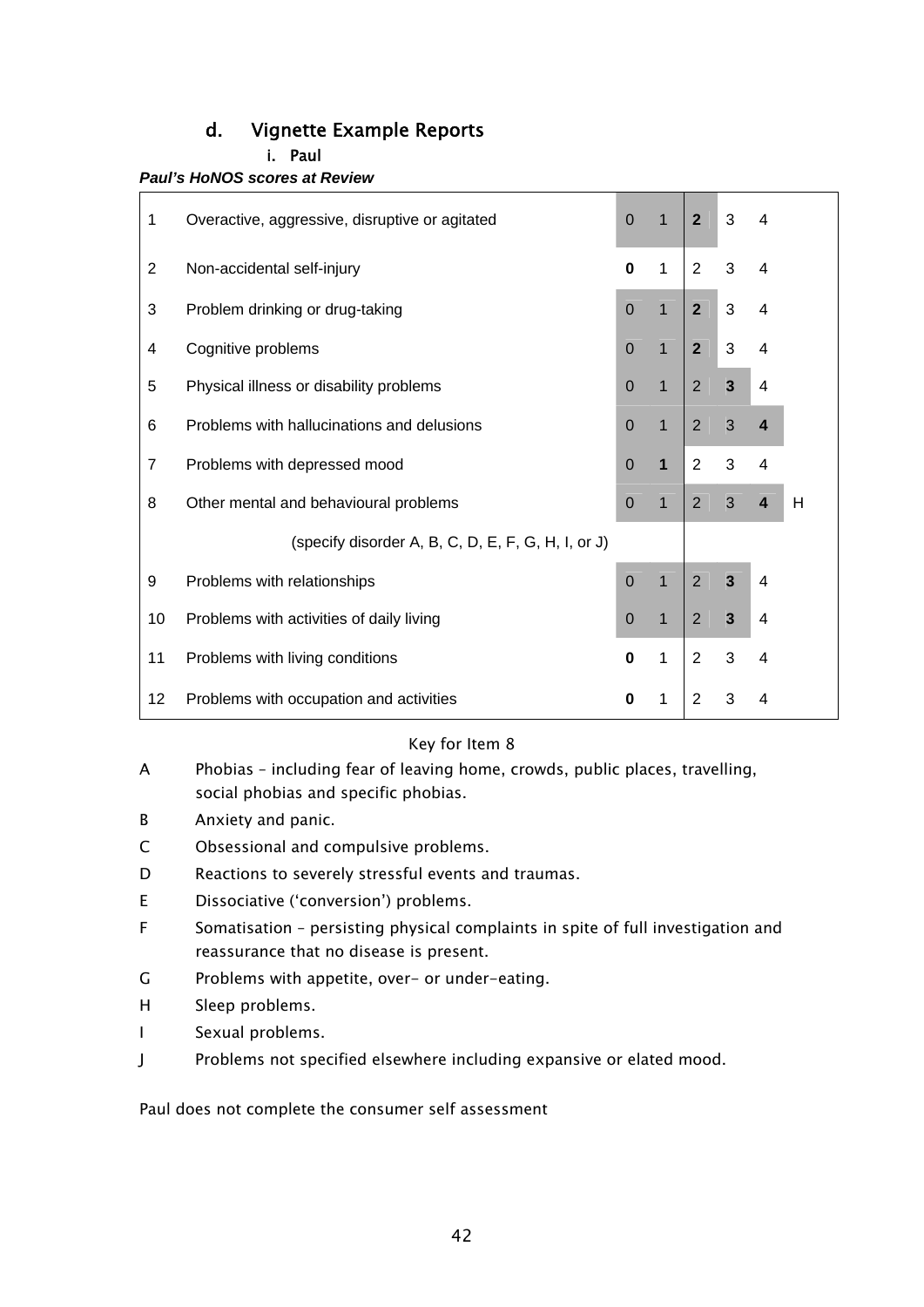### Abbreviated Life Skills Profile (LSP-16)

| Paul's LSP scores at Review |  |  |  |
|-----------------------------|--|--|--|
|-----------------------------|--|--|--|

|                |                                                                                                                                                            | 0                                             | 1                                                           | $\mathbf{2}$                                                         | 3                                             |  |  |
|----------------|------------------------------------------------------------------------------------------------------------------------------------------------------------|-----------------------------------------------|-------------------------------------------------------------|----------------------------------------------------------------------|-----------------------------------------------|--|--|
| 1              | Does this person generally have any difficulty with<br>initiating and responding to conversation?                                                          | No difficulty                                 | Slight<br>difficulty                                        | Moderate<br>difficulty                                               | Extreme<br>difficulty                         |  |  |
| $\overline{2}$ | Does this person generally withdraw from social<br>contact?                                                                                                | Does not<br>withdraw at<br>all                | Withdraws<br>slightly                                       | <b>Withdraws</b><br>moderately                                       | Withdraws<br>totally or near<br>totally       |  |  |
| 3              | Does this person generally show warmth to<br>others?                                                                                                       | Considerable<br>warmth                        | Moderate<br>warmth                                          | Slight warmth                                                        | No warmth at<br>all                           |  |  |
| 4              | Is this person generally well groomed (eg, neatly<br>dressed, hair combed)?                                                                                | Well groomed                                  | Moderately<br>well groomed                                  | Poorly<br>groomed                                                    | Extremely<br>poorly<br>groomed                |  |  |
| 5              | Does this person wear clean clothes generally, or<br>ensure that they are cleaned if dirty?                                                                | <b>Maintains</b><br>cleanliness of<br>clothes | Moderate<br>cleanliness of<br>clothes                       | Poor<br>cleanliness of<br>clothes                                    | Very poor<br>cleanliness of<br>clothes        |  |  |
| 6              | Does this person generally neglect her or his<br>physical health?                                                                                          | No neglect                                    | Slight neglect<br>of physical<br>problems                   | Moderate<br>neglect of<br>physical<br>problems                       | Extreme<br>neglect of<br>physical<br>problems |  |  |
| $\overline{7}$ | Is this person violent to others?                                                                                                                          | Not at all                                    | Rarely                                                      | Occasionally                                                         | Often                                         |  |  |
| 8              | Does this person generally make and/or keep up<br>friendships?                                                                                             | Friendships<br>made or kept<br>up well        | Friendships<br>made or kept<br>up with slight<br>difficulty | Friendships<br>made or kept<br>up with<br>considerable<br>difficulty | No<br>friendships<br>made or none<br>kept     |  |  |
| 9              | Does this person generally maintain an adequate<br>diet?                                                                                                   | No problem                                    | Slight<br>problem                                           | Moderate<br>problem                                                  | Extreme<br>problem                            |  |  |
| 10             | Does this person generally look after and take her<br>or his own prescribed medication (or attend for<br>prescribed injections on time) without reminding? | <b>Reliable with</b><br>medication            | Slightly<br>unreliable                                      | Moderately<br>unreliable                                             | Extremely<br>unreliable                       |  |  |
| 11             | Is this person willing to take psychiatric medication<br>when prescribed by a doctor?                                                                      | Always                                        | <b>Usually</b>                                              | Rarely                                                               | <b>Never</b>                                  |  |  |
| 12             | Does this person co-operate with health services<br>(eg, doctors and/or other health workers)?                                                             | Always                                        | <b>Usually</b>                                              | Rarely                                                               | Never                                         |  |  |
| 13             | Does this person generally have problems (eg,<br>friction, avoidance) living with others in the<br>household?                                              | No obvious<br>problem                         | Slight<br>problems                                          | Moderate<br>problems                                                 | Extreme<br>problems                           |  |  |
| 14             | Does this person behave offensively (includes<br>sexual behaviour)?                                                                                        | Not at all                                    | Rarely                                                      | Occasionally                                                         | Often                                         |  |  |
| 15             | Does this person behave irresponsibly?                                                                                                                     | Not at all                                    | Rarely                                                      | Occasionally                                                         | Often                                         |  |  |
| 16             | What sort of work is this person generally capable<br>of (even if unemployed, retired or doing unpaid<br>domestic duties)?                                 | Capable of<br>full time work                  | Capable of<br>part time work                                | Capable only<br>of sheltered<br>work                                 | Totally<br>incapable of<br>work               |  |  |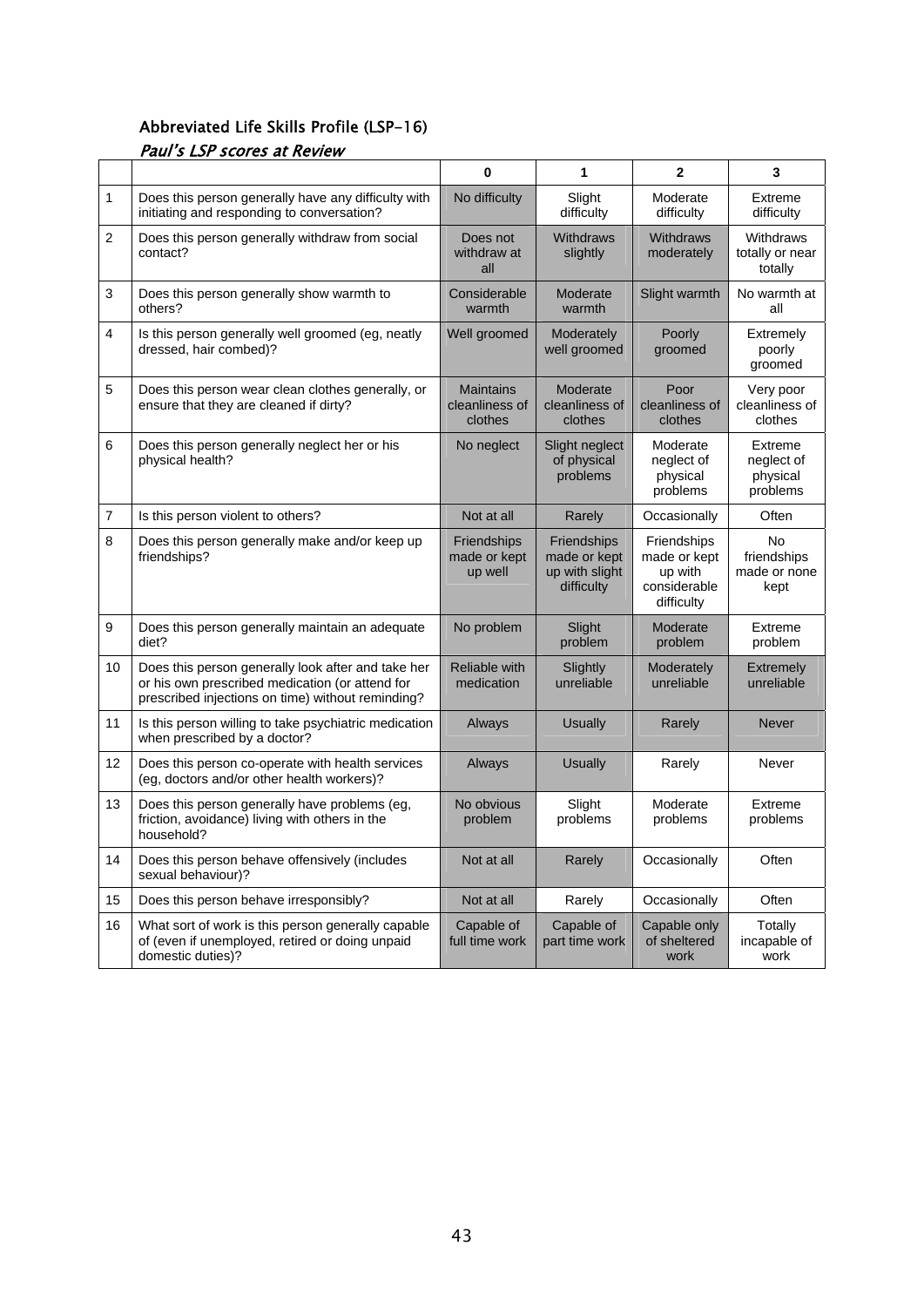| 1              | Overactive, aggressive, disruptive or agitated     | $\Omega$       | $\mathbf{1}$   | $\overline{2}$ | $\overline{3}$ | 4 |   |  |
|----------------|----------------------------------------------------|----------------|----------------|----------------|----------------|---|---|--|
| $\overline{2}$ | Non-accidental self-injury                         | $\overline{0}$ | $\overline{1}$ | $\overline{2}$ | 3              | 4 |   |  |
| 3              | Problem drinking or drug-taking                    | $\mathbf 0$    | $\mathbf{1}$   | 2              | 3              | 4 |   |  |
| 4              | Cognitive problems                                 | $\overline{0}$ | $\overline{1}$ | $\overline{2}$ | 3              | 4 |   |  |
| 5              | Physical illness or disability problems            | $\bf{0}$       | $\mathbf{1}$   | $\overline{2}$ | 3              | 4 |   |  |
| 6              | Problems with hallucinations and delusions         | $\bf{0}$       | $\mathbf{1}$   | 2              | 3              | 4 |   |  |
| $\overline{7}$ | Problems with depressed mood                       | $\overline{0}$ | $\overline{1}$ | $\overline{2}$ | $\overline{3}$ | 4 |   |  |
| 8              | Other mental and behavioural problems              | $\overline{0}$ | $\mathbf{1}$   | 2              | $\mathbf{3}$   | 4 | н |  |
|                | (specify disorder A, B, C, D, E, F, G, H, I, or J) |                |                |                |                |   |   |  |
| 9              | Problems with relationships                        | $\overline{0}$ | $\overline{1}$ | $\overline{2}$ | 3              | 4 |   |  |
| 10             | Problems with activities of daily living           | $\overline{0}$ | $\mathbf{1}$   | $\overline{2}$ | 3              | 4 |   |  |
| 11             | Problems with living conditions                    | $\bf{0}$       | $\mathbf{1}$   | 2              | 3              | 4 |   |  |
| 12             | Problems with occupation and activities            | 0              | 1              | $\overline{2}$ | 3              | 4 |   |  |

#### ii. Maria *Maria's HoNOS scores at Admission*

#### Key for Item 8

- A Phobias including fear of leaving home, crowds, public places, travelling, social phobias and specific phobias.
- B Anxiety and panics.
- C Obsessional and compulsive problems.
- D Reactions to severely stressful events and traumas.
- E Dissociative ('conversion') problems.
- F Somatisation persisting physical complaints in spite of full investigation and reassurance that no disease is present.
- G Problems with appetite, over- or under-eating.
- H Sleep problems.
- I Sexual problems.
- J Problems not specified elsewhere including expansive or elated mood.

### Results Consumer Self Assessment

 $K-10 = 16$ **BASIS 32 = 0.8**  $MHI = 145$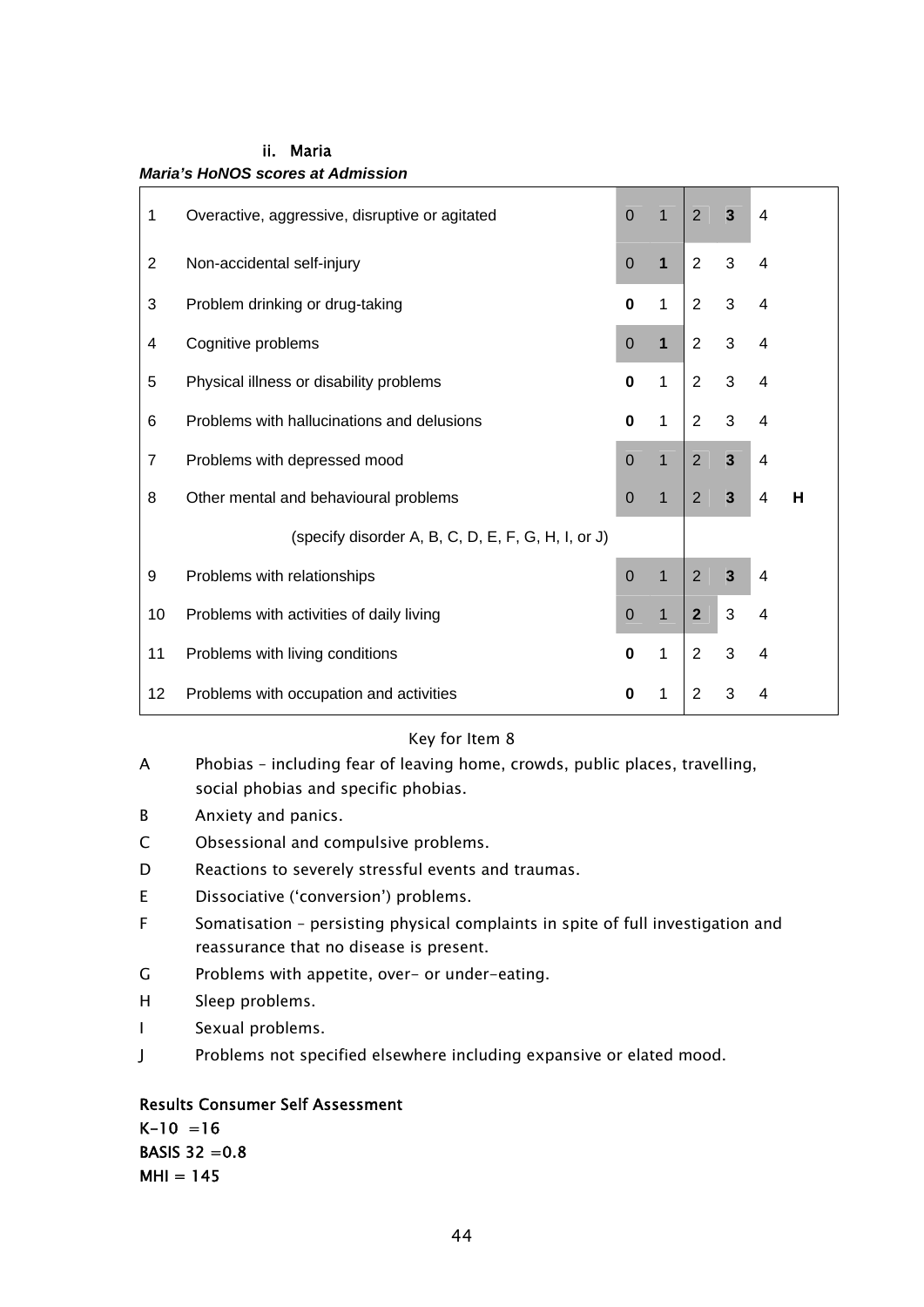## e. National Aggregate Clinical Reference Material

**Table 2.1.2: Core Clinical Summary Score Profiles by Mental Health Service Setting for each Reason for Collection for all data reported to April 2005 for Adults with all Mental Health Summary Diagnostic Groups for all Demographic Groups within Age Group for all Jurisdictions** 

|                              |                                     |                    | co     |                                  | <b>HoNOS-12</b> |     |                           | <b>LSP-16</b> |                          |
|------------------------------|-------------------------------------|--------------------|--------|----------------------------------|-----------------|-----|---------------------------|---------------|--------------------------|
|                              |                                     |                    | Ν      | <b>V%</b>                        | M               | SD  | $V\%$                     | M             | SD                       |
| <b>Psychiatric Inpatient</b> |                                     |                    | 101820 | 79                               | 11.3            | 7.3 | <b>NR</b>                 | ÷,            | $\blacksquare$           |
|                              | Admission                           |                    | 50541  | 83                               | 14.3            | 6.8 | ${\sf NR}$                | ٠             | ٠                        |
|                              |                                     | New referral       | 30515  | 84                               | 14.4            | 6.9 | <b>NR</b>                 | ä,            | ÷.                       |
|                              |                                     | From other setting | 16506  | 83                               | 14.0            | 6.8 | NR.                       |               | $\overline{\phantom{a}}$ |
|                              |                                     | Other              | 3520   | 79                               | 14.6            | 6.8 | <b>NR</b>                 |               | $\overline{\phantom{a}}$ |
|                              | Review                              |                    | 10192  | 82                               | 11.6            | 6.7 | ${\sf NR}$                | ٠             | ×.                       |
|                              |                                     | 91-day review      | 6338   | 86                               | 11.7            | 6.5 | <b>NR</b>                 | ä,            | ÷.                       |
|                              |                                     | Other              | 3854   | 77                               | 11.4            | 7.0 | <b>NR</b>                 |               | $\overline{\phantom{a}}$ |
|                              | Discharge                           |                    | 41087  | 74                               | 7.2             | 5.9 | ${\sf NR}$                | ×             | ÷                        |
|                              |                                     | No further care    | 6996   | 70                               | 7.1             | 5.9 | <b>NR</b>                 | ä,            | $\sim$                   |
|                              |                                     | Change of setting  | 29971  | 79                               | 7.2             | 5.9 | <b>NR</b>                 |               | ٠                        |
|                              |                                     | Death              | 38     | 66                               | 15.3            | 8.8 | <b>NR</b>                 |               |                          |
|                              |                                     | Other              | 4082   | 41                               | 8.0             | 5.2 | <b>NR</b>                 |               | ٠                        |
|                              | <b>Community Residential</b>        |                    | 6368   | 87                               | 10.0            | 6.4 | 76                        | 12.9          | 8.9                      |
|                              | Admission                           |                    | 1659   | 86                               | 11.0            | 6.4 | 49                        | 12.2          | 9.0                      |
|                              |                                     | New referral       | 911    | 91                               | 11.1            | 6.4 | 51                        | 11.3          | 9.2                      |
|                              |                                     | From other setting | 619    | 83                               | 10.8            | 6.3 | 49                        | 13.7          | 8.3                      |
|                              |                                     | Other              | 129    | 59                               | 11.3            | 6.6 | 31                        | 11.5          | 10.1                     |
|                              | Review                              |                    | 3606   | 90                               | 9.8             | 6.3 | 89                        | 13.5          | 8.9                      |
|                              |                                     | 91-day review      | 2932   | 93                               | 9.4             | 6.1 | 92                        | 12.9          | 8.8                      |
|                              |                                     | Other              | 674    | 78                               | 12.2            | 6.8 | 74                        | 16.7          | 8.6                      |
|                              | Discharge                           |                    | 1103   | 80                               | 8.7             | 6.3 | 75                        | 11.6          | 8.4                      |
|                              |                                     | No further care    | 303    | 83                               | 5.9             | 5.3 | 78                        | 6.7           | 7.6                      |
|                              |                                     | Change of setting  | 736    | 82                               | 9.8             | 6.3 | 76                        | 13.7          | 7.8                      |
|                              |                                     | Death              | 4      | 50                               | 19.0            | 8.5 | 50                        | 16.5          | 0.7                      |
|                              |                                     | Other              | 60     | 25                               | 8.8             | 7.1 | 47                        | 9.9           | 9.5                      |
| <b>Ambulatory</b>            |                                     |                    | 183071 | 80                               | 9.9             | 6.4 | 71                        | 10.2          | 8.1                      |
|                              | Admission                           |                    | 59047  | 85                               | 11.3            | 6.2 | <b>NR</b>                 | ×.            | ÷.                       |
|                              |                                     | New referral       | 41546  | 88                               | 11.5            | 6.1 | <b>NR</b>                 |               | $\overline{\phantom{a}}$ |
|                              |                                     | From other setting | 13454  | 79                               | 10.7            | 6.5 | <b>NR</b>                 |               | $\overline{\phantom{a}}$ |
|                              |                                     | Other              | 4047   | 70                               | 11.8            | 6.4 | <b>NR</b>                 | ä,            | $\overline{\phantom{a}}$ |
|                              | Review                              |                    | 77232  | 90                               | 9.5             | 6.2 | 85                        | 10.5          | 7.9                      |
|                              |                                     | 91-day review      | 62805  | 92                               | 9.2             | 6.1 | 88                        | 10.3          | 7.9                      |
|                              |                                     | Other              | 14427  | 83                               | 10.7            | 6.6 | 70                        | 12.0          | 7.9                      |
|                              | Discharge                           |                    | 46792  | 56                               | 8.2             | 6.7 | 48                        | 9.3           | 8.6                      |
|                              |                                     | No further care    | 20595  | 67                               | 6.3             | 5.5 | 61                        | 7.5           | 7.3                      |
|                              |                                     | Change of setting  | 15485  | 63                               | 10.9            | 7.5 | 45                        | 12.7          | 9.6                      |
|                              |                                     | Death              | 209    | 34                               | 13.4            | 8.8 | 40                        | 9.3           | 10.4                     |
|                              |                                     | Other              | 10503  | 22                               | 7.2             | 6.1 | 28                        | 8.6           | 8.3                      |
| <b>Explanatory Notes:</b>    |                                     |                    |        |                                  |                 |     |                           |               |                          |
| <b>NR</b>                    | Not Required                        |                    | $V\%$  | Percentage of Valid Observations |                 | ÷,  | No Valid Observations     |               |                          |
| $_{\rm CO}$                  | <b>Overall Collection Occasions</b> |                    | М      | Mean                             |                 | SD  | <b>Standard Deviation</b> |               |                          |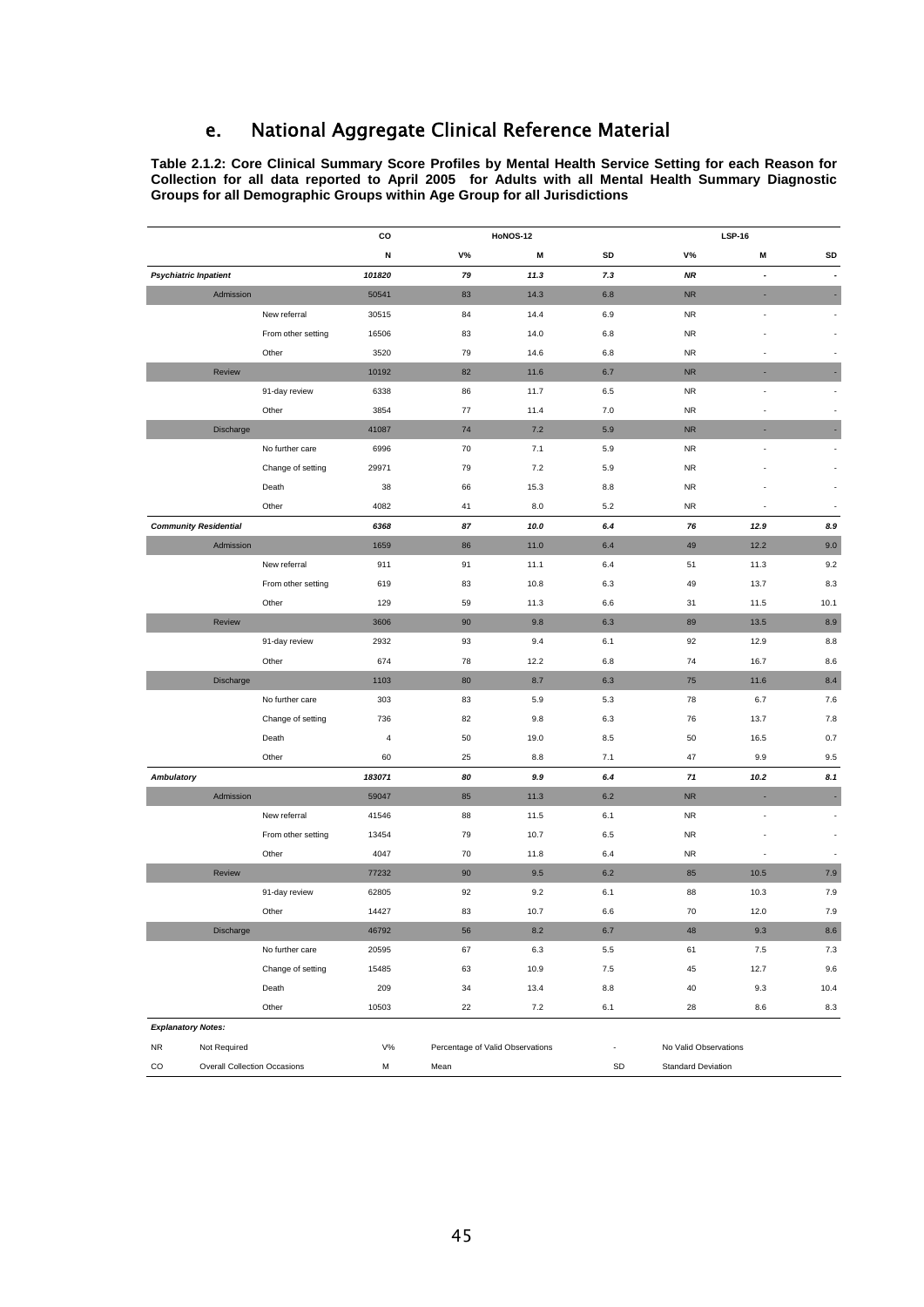**Table 2.1.3: Core Consumer Summary Score Profiles by Mental Health Service Setting for each Reason for Collection for all data reported to April 2005 for Adults with all Mental Health Summary Diagnostic Groups for all Demographic Groups within Age Group for all Jurisdictions** 

|                   |                                     | co             |             | <b>BASIS-32</b>          |                                  |                          |           |                          | K10+                     |                          | <b>MHI-38</b>             |                         |                          |                          |
|-------------------|-------------------------------------|----------------|-------------|--------------------------|----------------------------------|--------------------------|-----------|--------------------------|--------------------------|--------------------------|---------------------------|-------------------------|--------------------------|--------------------------|
|                   |                                     | N              | N           | <b>V%</b>                | M                                | SD                       | N         | V%                       | M                        | SD                       | N                         | $V\%$                   | M                        | SD                       |
|                   | <b>Psychiatric Inpatient</b>        | <b>NR</b>      | <b>NR</b>   | $\blacksquare$           | $\ddot{\phantom{0}}$             | $\overline{a}$           | <b>NR</b> | $\overline{\phantom{a}}$ | $\overline{\phantom{a}}$ | $\overline{a}$           | <b>NR</b>                 | $\overline{a}$          | $\overline{\phantom{a}}$ | $\overline{\phantom{a}}$ |
|                   | Admission                           | ${\sf NR}$     | <b>NR</b>   | ٠                        | ٠                                | ٠                        | <b>NR</b> | ٠                        | ٠                        | ٠                        | <b>NR</b>                 | ٠                       | ٠                        | ٠                        |
|                   | New referral                        | <b>NR</b>      | <b>NR</b>   | ÷,                       | ä,                               | ä,                       | <b>NR</b> | ÷.                       | J.                       | ÷,                       | <b>NR</b>                 | ÷,                      | ä,                       | $\overline{\phantom{a}}$ |
|                   | From other setting                  | NR             | <b>NR</b>   |                          |                                  |                          | <b>NR</b> |                          |                          |                          | <b>NR</b>                 |                         |                          | $\overline{\phantom{a}}$ |
|                   | Other                               | <b>NR</b>      | <b>NR</b>   |                          |                                  | ä,                       | <b>NR</b> |                          |                          | ä,                       | <b>NR</b>                 | ٠                       |                          | $\overline{\phantom{a}}$ |
|                   | Review                              | ${\sf NR}$     | <b>NR</b>   |                          |                                  | ٠                        | <b>NR</b> |                          |                          |                          | <b>NR</b>                 | ٠                       |                          | ×.                       |
|                   | 91-day review                       | <b>NR</b>      | <b>NR</b>   |                          |                                  | ÷,                       | <b>NR</b> |                          |                          |                          | <b>NR</b>                 | Ĭ.                      |                          | $\overline{\phantom{a}}$ |
|                   | Other                               | <b>NR</b>      | <b>NR</b>   |                          |                                  | $\overline{\phantom{m}}$ | <b>NR</b> |                          |                          | ٠                        | <b>NR</b>                 | ä,                      | ٠                        | $\overline{\phantom{a}}$ |
|                   | Discharge                           | ${\sf NR}$     | <b>NR</b>   | ٠                        |                                  | ٠                        | <b>NR</b> |                          |                          | ×,                       | <b>NR</b>                 | ä,                      | ٠                        | ٠                        |
|                   | No further care                     | <b>NR</b>      | <b>NR</b>   |                          |                                  | ÷,                       | <b>NR</b> |                          |                          |                          | <b>NR</b>                 |                         | ٠                        | $\overline{\phantom{a}}$ |
|                   | Change of setting                   | <b>NR</b>      | <b>NR</b>   |                          |                                  |                          | <b>NR</b> |                          |                          |                          | <b>NR</b>                 |                         |                          | $\overline{\phantom{a}}$ |
|                   | Death                               | <b>NR</b>      | <b>NR</b>   |                          |                                  |                          | <b>NR</b> |                          |                          |                          | <b>NR</b>                 |                         |                          | J.                       |
|                   | Other                               | <b>NR</b>      | <b>NR</b>   |                          |                                  | ÷,                       | <b>NR</b> |                          |                          | Ĭ.                       | <b>NR</b>                 |                         |                          |                          |
|                   | <b>Community Residential</b>        | 6368           | 1162        | 39                       | 1.1                              | $\mathbf{1}$             | 511       | 25                       | 23                       | 10.1                     | 779                       | 17                      | 158.2                    | 27.7                     |
|                   | Admission                           | 1659           | 278         | 40                       | 1.2                              | $\mathbf{1}$             | 229       | 31                       | 25                       | 9.7                      | 142                       | 13                      | 157.6                    | 20.6                     |
|                   | New referral                        | 911            | 129         | 45                       | 1.3                              | $\mathbf{1}$             | 166       | 27                       | 28                       | 9.8                      | 33                        | 24                      | 156.3                    | 25.3                     |
|                   | From other setting                  | 619            | 134         | 40                       | 1.2                              | 1                        | 34        | 26                       | 24                       | 7.0                      | 109                       | 9                       | 158.7                    | 17.3                     |
|                   | Other                               | 129            | 15          | $\overline{\phantom{a}}$ | ÷,                               | ä,                       | 29        | 62                       | 18                       | 7.0                      | $\mathsf 0$               | $\cdot$                 | $\cdot$                  | ×                        |
|                   | Review                              | 3606           | 682         | 42                       | 1.0                              | $\mathbf{1}$             | 255       | 21                       | 20                       | 10.3                     | 510                       | 22                      | 158.2                    | 28.8                     |
|                   | 91-day review                       | 2932           | 396         | 43                       | 0.9                              | $\mathbf{1}$             | 142       | 20                       | 16                       | 8.7                      | 432                       | 22                      | 159.2                    | 29.7                     |
|                   | Other                               | 674            | 286         | 41                       | 1.1                              | 1                        | 113       | 21                       | 25                       | 10.1                     | 78                        | 21                      | 151.9                    | 22.1                     |
|                   | Discharge                           | 1103           | 202         | 26                       | 1.0                              | $\mathbf{1}$             | 27        | 11                       | 25                       | 6.6                      | 127                       | $\mathbf{1}$            | 173.0                    | ×                        |
|                   | No further care                     | 303            | 10          | ÷,                       | J.                               | ä,                       | 5         | ÷,                       | ä,                       | ÷,                       | 5                         | 20                      | 173.0                    | ÷.                       |
|                   | Change of setting                   | 736            | 192         | 28                       | 1.0                              | 1                        | 15        | 20                       | 25                       | 6.6                      | 120                       |                         |                          | ÷,                       |
|                   | Death                               | $\overline{4}$ | $\mathbf 0$ |                          |                                  |                          | 0         |                          |                          |                          | $\overline{c}$            |                         |                          | Ĭ.                       |
|                   | Other                               | 60             | $\pmb{0}$   | ٠                        | ٠                                | ٠                        | 7         | ٠                        | ٠                        | ٠                        | 0                         | ٠                       | ٠                        | J.                       |
| <b>Ambulatory</b> |                                     | 183071         | 36381       | 19                       | 1.1                              | $\mathbf{1}$             | 12734     | 13                       | 25                       | 9.3                      | 54516                     | 10                      | 135.9                    | 40.3                     |
|                   | Admission                           | 59047          | 11065       | 17                       | 1.4                              | $\mathbf{1}$             | 5662      | 12                       | 28                       | 9.6                      | 15838                     | 11                      | 114.7                    | 35.9                     |
|                   | New referral                        | 41546          | 6064        | 16                       | 1.5                              | 1                        | 4421      | 12                       | 28                       | 9.4                      | 9360                      | 14                      | 110.8                    | 33.7                     |
|                   | From other setting                  | 13454          | 4769        | 20                       | 1.4                              | 1                        | 459       | 10                       | 28                       | 9.9                      | 5305                      | 5                       | 132.9                    | 40.6                     |
|                   | Other                               | 4047           | 232         | $\overline{7}$           | 1.2                              | 1                        | 782       | 8                        | 25                       | 10.2                     | 1173                      | 10                      | 116.1                    | 35.8                     |
|                   | Review                              | 77232          | 15522       | 25                       | 1.0                              | $\mathbf{1}$             | 5222      | 17                       | 23                       | 8.6                      | 25456                     | 13                      | 145.0                    | 38.2                     |
|                   | 91-day review                       | 62805          | 8187        | 28                       | 0.9                              | 1                        | 4331      | 16                       | 23                       | 8.7                      | 22280                     | 12                      | 146.8                    | 38.0                     |
|                   | Other                               | 14427          | 7335        | 22                       | 1.1                              | 1                        | 891       | 24                       | 23                       | 8.2                      | 3176                      | 14                      | 134.7                    | 37.8                     |
|                   | Discharge                           | 46792          | 9794        | $\overline{9}$           | 1.2                              | $\mathbf{1}$             | 1850      | $\overline{7}$           | 20                       | 8.1                      | 13222                     | $\mathbf{3}$            | 151.9                    | 39.1                     |
|                   | No further care                     | 20595          | 3921        | 5                        | 0.8                              | $\mathbf{1}$             | 470       | 4                        | 18                       | 7.2                      | 8250                      | 4                       | 156.8                    | 37.0                     |
|                   | Change of setting                   | 15485          | 5865        | 12                       | 1.3                              | 1                        | 649       | 6                        | 23                       | 8.0                      | 3253                      | $\overline{\mathbf{c}}$ | 133.3                    | 44.9                     |
|                   | Death                               | 209            | 8           | ÷,                       | $\overline{\phantom{a}}$         | ٠                        | 12        | ä,                       | ÷,                       | $\overline{\phantom{a}}$ | 93                        | 1                       | 124.0                    | ÷,                       |
|                   | Other                               | 10503          | $\mathbf 0$ | $\overline{\phantom{a}}$ | $\overline{\phantom{a}}$         | $\overline{\phantom{a}}$ | 719       | 9                        | 19                       | 8.1                      | 1626                      | $\overline{\mathbf{c}}$ | 144.0                    | 35.6                     |
|                   | <b>Explanatory Notes:</b>           |                |             |                          |                                  |                          |           |                          |                          |                          |                           |                         |                          |                          |
| <b>NR</b>         | Not Required                        |                | V%          |                          | Percentage of Valid Observations |                          |           | ä,                       |                          |                          | No Valid Observations     |                         |                          |                          |
| $_{\rm CO}$       | <b>Overall Collection Occasions</b> |                | М           | Mean                     |                                  |                          |           |                          | SD                       |                          | <b>Standard Deviation</b> |                         |                          |                          |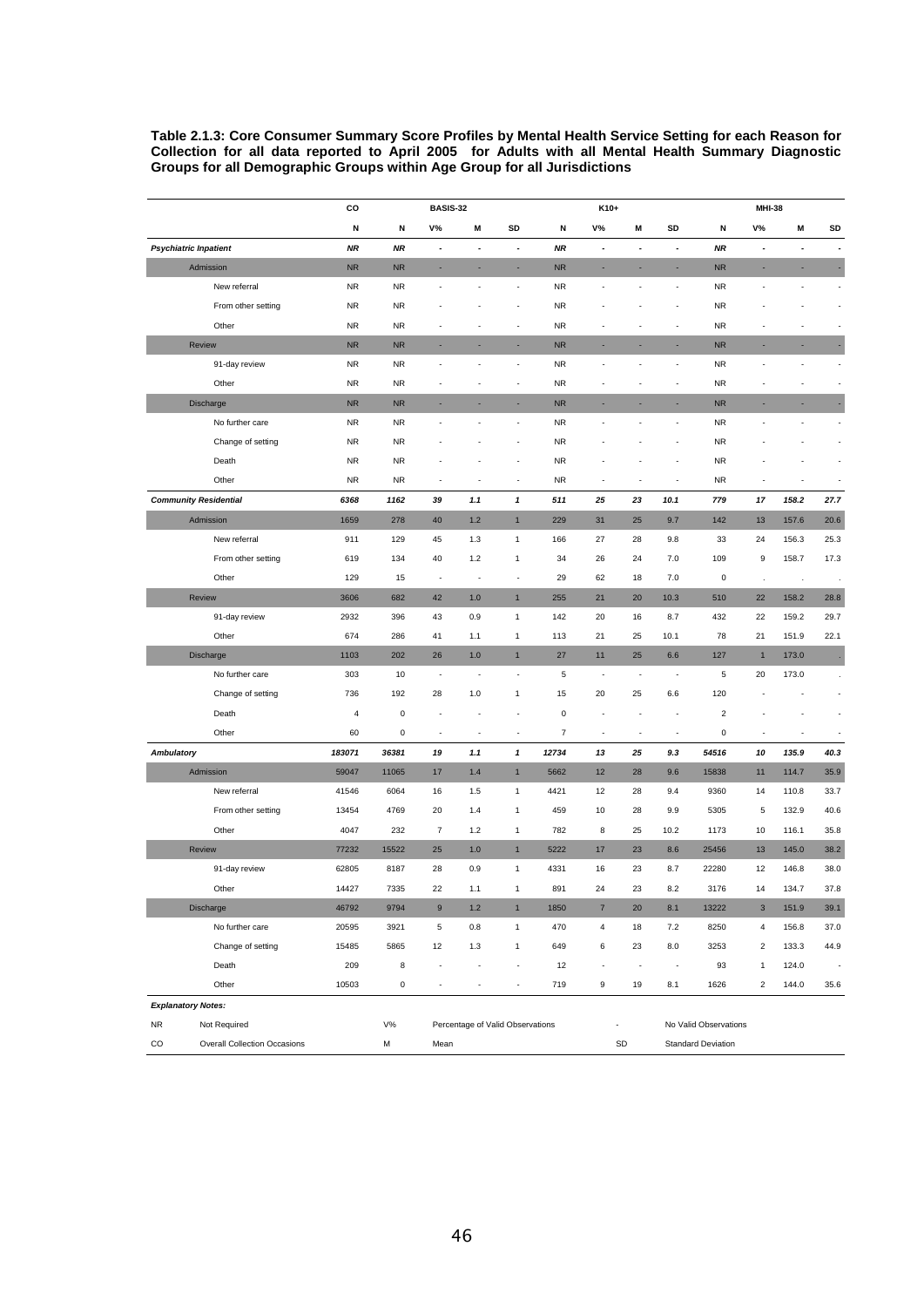**Table 2.1.4.1: Distribution of HoNOS Total Scores by Mental Health Service Setting for each Reason for Collection for all data reported to April 2005 for Adults with all Mental Health Summary Diagnostic Groups for all Demographic Groups within Age Group for all Jurisdictions** 

|                              |                              |                    |                |                          |                           |                          | HoNOS-12         |                              |     |         |
|------------------------------|------------------------------|--------------------|----------------|--------------------------|---------------------------|--------------------------|------------------|------------------------------|-----|---------|
|                              |                              |                    | N              | P <sub>5</sub>           | P10                       | P <sub>25</sub>          | P50              | P75                          | P90 | P95     |
| <b>Psychiatric Inpatient</b> |                              |                    | 80877          | $\mathbf{1}$             | $\boldsymbol{2}$          | 6                        | 11               | 16                           | 21  | 25      |
|                              | Admission                    |                    | 42166          | $\overline{\mathbf{4}}$  | $\bf 6$                   | $\boldsymbol{9}$         | 14               | 18                           | 23  | 27      |
|                              |                              | New referral       | 25640          | $\,$ 5 $\,$              | $\boldsymbol{6}$          | 9                        | 14               | 19                           | 23  | 27      |
|                              |                              | From other setting | 13735          | $\overline{\mathbf{4}}$  | 6                         | 9                        | 13               | 18                           | 23  | 26      |
|                              |                              | Other              | 2791           | $\overline{4}$           | 6                         | 10                       | 14               | 19                           | 24  | 26      |
|                              | Review                       |                    | 8400           | $\sqrt{2}$               | $\mathsf 3$               | $\overline{7}$           | 11               | 16                           | 21  | 24      |
|                              |                              | 91-day review      | 5430           | $\overline{2}$           | $\ensuremath{\mathsf{3}}$ | $\overline{\mathbf{r}}$  | 11               | 15                           | 20  | 23      |
|                              |                              | Other              | 2970           | $\mathbf{1}$             | $\mathbf 3$               | 6                        | 11               | 16                           | 21  | 24      |
|                              | Discharge                    |                    | 30311          |                          | $\mathbf{1}$              | $\mathsf 3$              | $6\phantom{.}6$  | 10                           | 15  | 19      |
|                              |                              | No further care    | 4889           | $\overline{\phantom{a}}$ | $\mathbf{1}$              | 3                        | 6                | 10                           | 16  | 19      |
|                              |                              | Change of setting  | 23728          | J.                       | $\mathbf{1}$              | 3                        | 6                | 10                           | 15  | 19      |
|                              |                              | Death              | 25             | $\mathbf 0$              | $\sqrt{2}$                | 8                        | 18               | 22                           | 28  | 28      |
|                              |                              | Other              | 1669           | $\mathbf{1}$             | $\mathbf 2$               | $\sqrt{4}$               | $\overline{7}$   | 11                           | 14  | 17      |
| <b>Community Residential</b> |                              |                    | 5550           | $\pmb{\mathcal{I}}$      | $\overline{2}$            | 5                        | $\mathfrak g$    | 14                           | 19  | 22      |
|                              | Admission                    |                    | 1424           | $\overline{2}$           | $\overline{4}$            | $6\phantom{a}$           | 10               | 15                           | 19  | 23      |
|                              |                              | New referral       | 832            | $\overline{2}$           | $\overline{4}$            | $\overline{7}$           | 10               | 15                           | 20  | 23      |
|                              |                              | From other setting | 516            | $\overline{2}$           | $\mathbf 3$               | 6                        | 11               | 14                           | 19  | 22      |
|                              |                              | Other              | 76             | $\mathbf{1}$             | $\overline{2}$            | 6                        | 12               | 17                           | 19  | 22      |
|                              | Review                       |                    | 3249           | $\mathbf{1}$             | $\overline{2}$            | $5\overline{5}$          | $\overline{9}$   | 14                           | 19  | 22      |
|                              |                              | 91-day review      | 2723           | $\mathbf{1}$             | $\overline{2}$            | 5                        | $\bf8$           | 13                           | 18  | 21      |
|                              |                              | Other              | 526            | $\sqrt{2}$               | $\overline{4}$            | $\overline{7}$           | 11               | 16                           | 22  | 25      |
|                              | Discharge                    |                    | 877            | $\overline{1}$           | $\overline{2}$            | $\overline{4}$           | $\bf{8}$         | 12                           | 17  | 21      |
|                              |                              | No further care    | 253            | ÷,                       | $\mathbf{1}$              | $\mathbf 2$              | $\overline{4}$   | 8                            | 13  | 18      |
|                              |                              | Change of setting  | 607            | $\mathbf{1}$             | $\mathbf 3$               | $\mathbf 5$              | $\mathsf g$      | 13                           | 18  | 21      |
|                              |                              | Death              | $\overline{2}$ | 13                       | 13                        | 13                       | 19               | Ĭ.                           | J,  | Ĭ.      |
|                              |                              | Other              | 15             | $\mathbf 2$              | $\sqrt{2}$                | 3                        | $\,6\,$          | 13                           | 20  | $\cdot$ |
| <b>Ambulatory</b>            |                              |                    | 146073         | 1                        | $\mathbf{z}$              | 5                        | $\boldsymbol{9}$ | 14                           | 19  | 22      |
|                              | Admission                    |                    | 50120          | $\sqrt{2}$               | $\overline{4}$            | $\overline{\mathbf{7}}$  | 11               | 15                           | 20  | $23\,$  |
|                              |                              | New referral       | 36607          | $\mathbf{3}$             | $\sqrt{4}$                | $\overline{\mathcal{I}}$ | 11               | 15                           | 20  | 23      |
|                              |                              | From other setting | 10663          | $\sqrt{2}$               | 3                         | 6                        | 10               | 15                           | 20  | 23      |
|                              |                              | Other              | 2850           | $\sqrt{2}$               | $\sqrt{4}$                | $\overline{\mathcal{I}}$ | 11               | 16                           | 20  | 23      |
|                              | Review                       |                    | 69852          | $\mathbf{1}$             | $\overline{2}$            | $\overline{5}$           | $\mathsf g$      | 13                           | 18  | 21      |
|                              |                              | 91-day review      | 57846          | $\mathbf{1}$             | $\sqrt{2}$                | 5                        | 8                | 13                           | 18  | 21      |
|                              |                              | Other              | 12006          | $\mathbf 2$              | $\ensuremath{\mathsf{3}}$ | 6                        | 10               | 15                           | 20  | 23      |
|                              | Discharge                    |                    | 26101          |                          | $\mathbf{1}$              | $\mathsf 3$              | $\overline{7}$   | 12                           | 18  | 22      |
|                              |                              | No further care    | 13873          | ÷,                       | $\mathbf{1}$              | $\overline{c}$           | 5                | 9                            | 14  | 17      |
|                              |                              | Change of setting  | 9799           | $\mathbf{1}$             | $\boldsymbol{2}$          | $\mathbf 5$              | 10               | 16                           | 22  | 25      |
|                              |                              | Death              | 71             |                          | $\mathbf 2$               | 8                        | 12               | 18                           | 25  | 33      |
|                              |                              | Other              | 2358           |                          | $\overline{\phantom{a}}$  | $\overline{2}$           | $\,6\,$          | 11                           | 16  | 19      |
| <b>Explanatory Notes:</b>    |                              |                    |                |                          |                           |                          |                  |                              |     |         |
| N                            | Number of Valid Observations |                    |                | No Valid Observations    |                           |                          | Pnn              | nn <sup>th</sup> percentiles |     |         |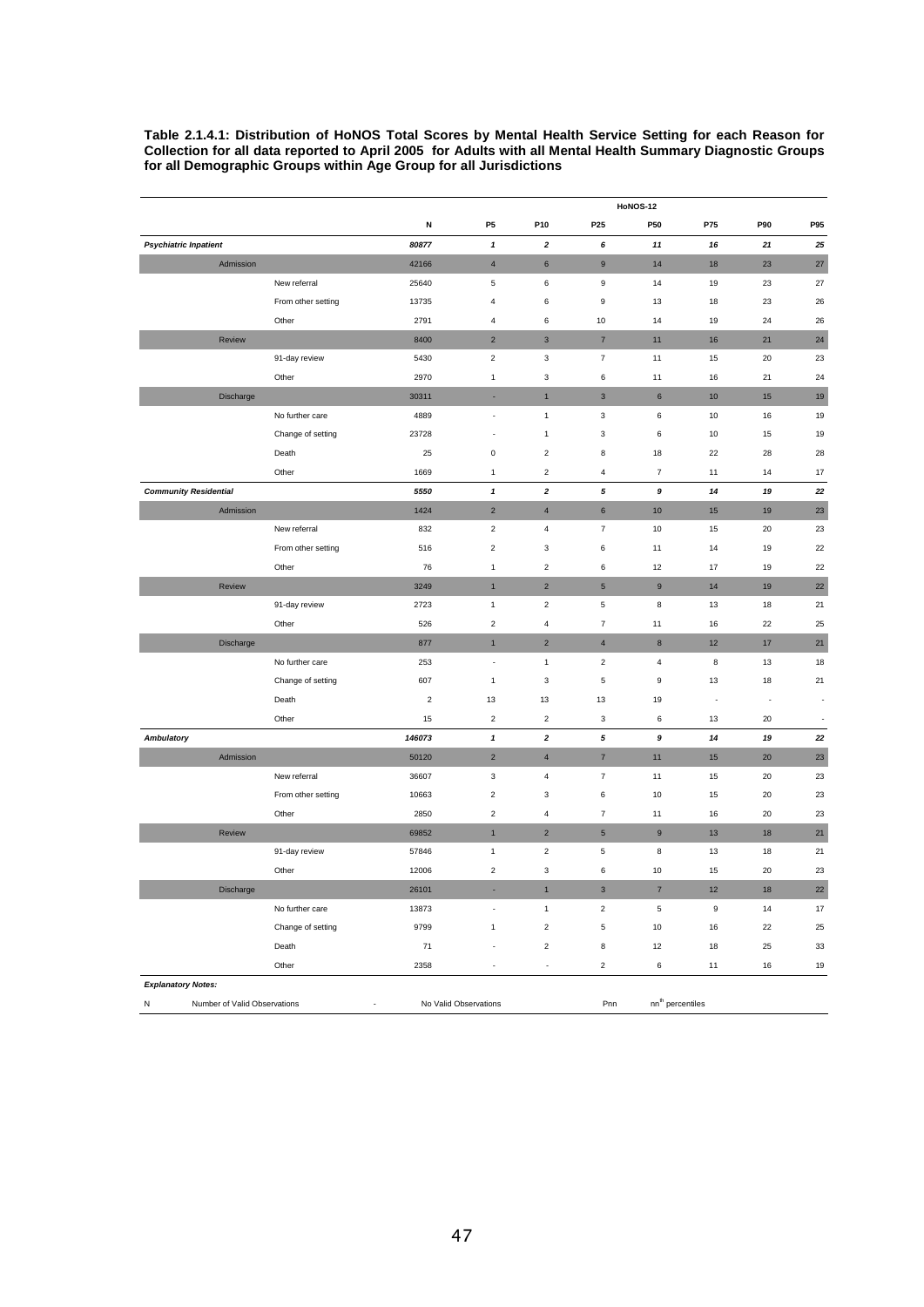# f. NOCC Decision Support Tool, example questions

|                | Question                                                                                                                                                                                                                                                                                                     | Result |
|----------------|--------------------------------------------------------------------------------------------------------------------------------------------------------------------------------------------------------------------------------------------------------------------------------------------------------------|--------|
| 1              | What is the average HoNOS score for all adult consumers regardless of<br>sex, age or diagnosis on discharge from inpatient units?                                                                                                                                                                            |        |
| $\overline{2}$ | How many HoNOS records are reported for adult consumers regardless<br>of sex, age or diagnosis on review in community residential settings?                                                                                                                                                                  |        |
| $\overline{3}$ | What is the median HoNOSCA total score for all child and adolescent<br>consumers regardless of sex, age or diagnosis on review in ambulatory<br>settings?                                                                                                                                                    |        |
| 4              | What is the average HoNOS $65+$ total score for males aged between 65<br>- 74 with a mood disorder on admission to ambulatory settings?                                                                                                                                                                      |        |
| 5              | Tina is a 27 year old woman who has been diagnosed with a<br>personality disorder and admitted to an inpatient unit. Tina's HoNOS<br>total score is 9 on admission to the unit. What percentage of<br>consumers with a similar profile score higher than 9?                                                  |        |
| 6              | Andrew is 40 years old with a long history of schizophrenia. He was<br>admitted to ambulatory care with a HoNOS total score of 23. On his<br>first review at 91 days, his HoNOS total score is 19. What percentage of<br>consumers score less than 4 between admission and review in<br>ambulatory services? |        |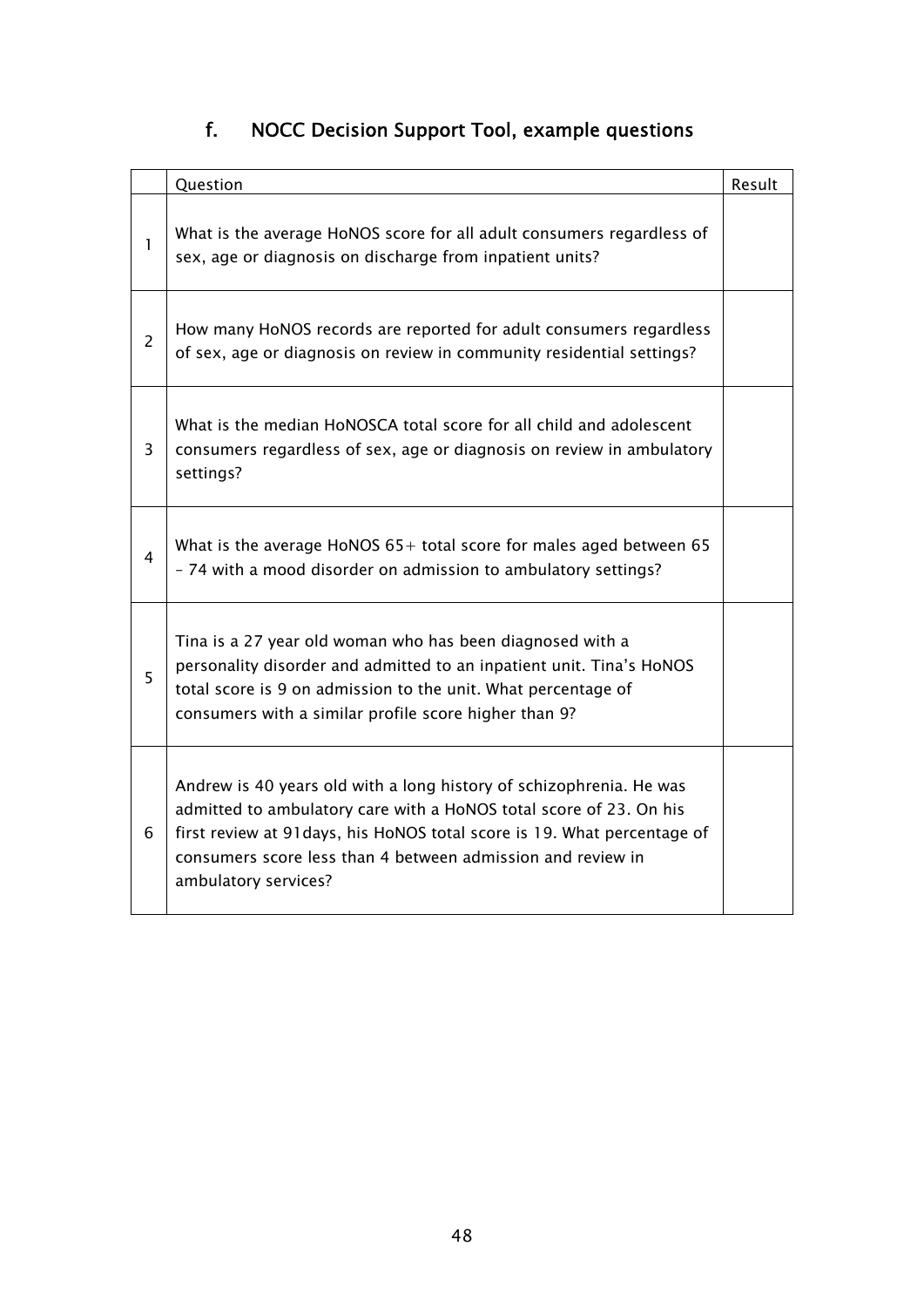## g. Aggregate Report: Team Variation

| Mental Health<br>Service<br>Organisation | Φ<br>ω<br>÷<br>ٮ<br>$\sigma$<br>Ō<br>ರ<br>ದ | self<br>ದ<br><u>Ξ</u> | ŏ<br>ה<br>$\overline{\phantom{0}}$<br>তা<br>ರ<br>ದ<br>ω<br>Q<br>তা<br>$\circ$<br>ರ<br>$\sim$ | n<br>Φ<br>Q<br>◘<br>G)<br>پ<br>তা | n<br>$\circ$<br>n<br>å<br>S<br>$\Omega$<br>$\overline{\phantom{0}}$<br>ದ<br>—<br>ں<br>좀<br>$\overline{\phantom{0}}$<br>ರ | ᠊ᠣ<br>ate<br>n<br>._<br>ں<br>ಸ<br>o<br>n<br>S<br>S<br>ಗ<br>n<br>노<br>ದ<br>$\mathbf \omega$<br>Φ<br>Рo<br>ರ<br>௨ | ᠊ᠣ<br>Ō<br>⇇<br>᠊ᠣ<br>ω<br>n<br>노<br>w<br>Φ<br>ω<br>≏<br>≏<br>$\circ$<br>Φ<br>ರ<br>௨ | <u>.</u><br>᠊ᠣ<br>ದ<br>n<br>≏<br>α<br>$\Omega$<br>$\Omega$ | پ<br>n<br>௨<br>n<br>≏<br>ಕ<br>Φ<br>௳ | 돞<br>ರ<br>↬<br>$\circ$<br>n<br>n<br>ω<br>ω<br>ᡡ<br>$\circ$<br>.≥<br>Ξ.<br>$\circ$<br>j<br>$\Omega$<br>. <u>.</u><br>ದ<br>– | তা<br>پ<br>n<br>S<br>Ξ<br>O<br>ω<br>ರ<br>$\mathbf{\Omega}$<br>O<br>௨<br>ں | ᅙ<br>n<br>n<br>-<br>ப<br>노<br>Φ<br>$\overline{\phantom{0}}$<br>Φ<br>پ<br>ء<br>ίí<br>$\circ$<br>O<br>௨<br>ದ |
|------------------------------------------|---------------------------------------------|-----------------------|----------------------------------------------------------------------------------------------|-----------------------------------|--------------------------------------------------------------------------------------------------------------------------|-----------------------------------------------------------------------------------------------------------------|--------------------------------------------------------------------------------------|------------------------------------------------------------|--------------------------------------|----------------------------------------------------------------------------------------------------------------------------|---------------------------------------------------------------------------|------------------------------------------------------------------------------------------------------------|
| Bingara                                  | 30                                          | 75                    | 20                                                                                           | 10                                |                                                                                                                          | 14                                                                                                              | 70                                                                                   | 80                                                         | 65                                   | 40                                                                                                                         | 20                                                                        | 23                                                                                                         |
| <b>Tambar Springs</b>                    | 67                                          | 55                    | 78                                                                                           | 24                                | 33                                                                                                                       | 85                                                                                                              | 30                                                                                   | 34                                                         | 44                                   | 23                                                                                                                         | 66                                                                        | 71                                                                                                         |
| <b>Werris Creek</b>                      | 12                                          | 13                    | 24                                                                                           | 67                                | 65                                                                                                                       | 21                                                                                                              | 22                                                                                   | 14                                                         | 42                                   | 82                                                                                                                         | 13                                                                        | 14                                                                                                         |

Comparison Consumer Variation Between Services: Percentage of all HoNOS item scores 2 or greater

- •Which unit services consumers with more severe psychotic phenomena?
- •Which unit services consumers with less severe problems in relation to self harm?
- •How might this data be used by Bingara to plan programs or improvements?
- •How might this data be used by Werris Creek to plan programs or improvements?
- What additional information is required to better understand variation between service units?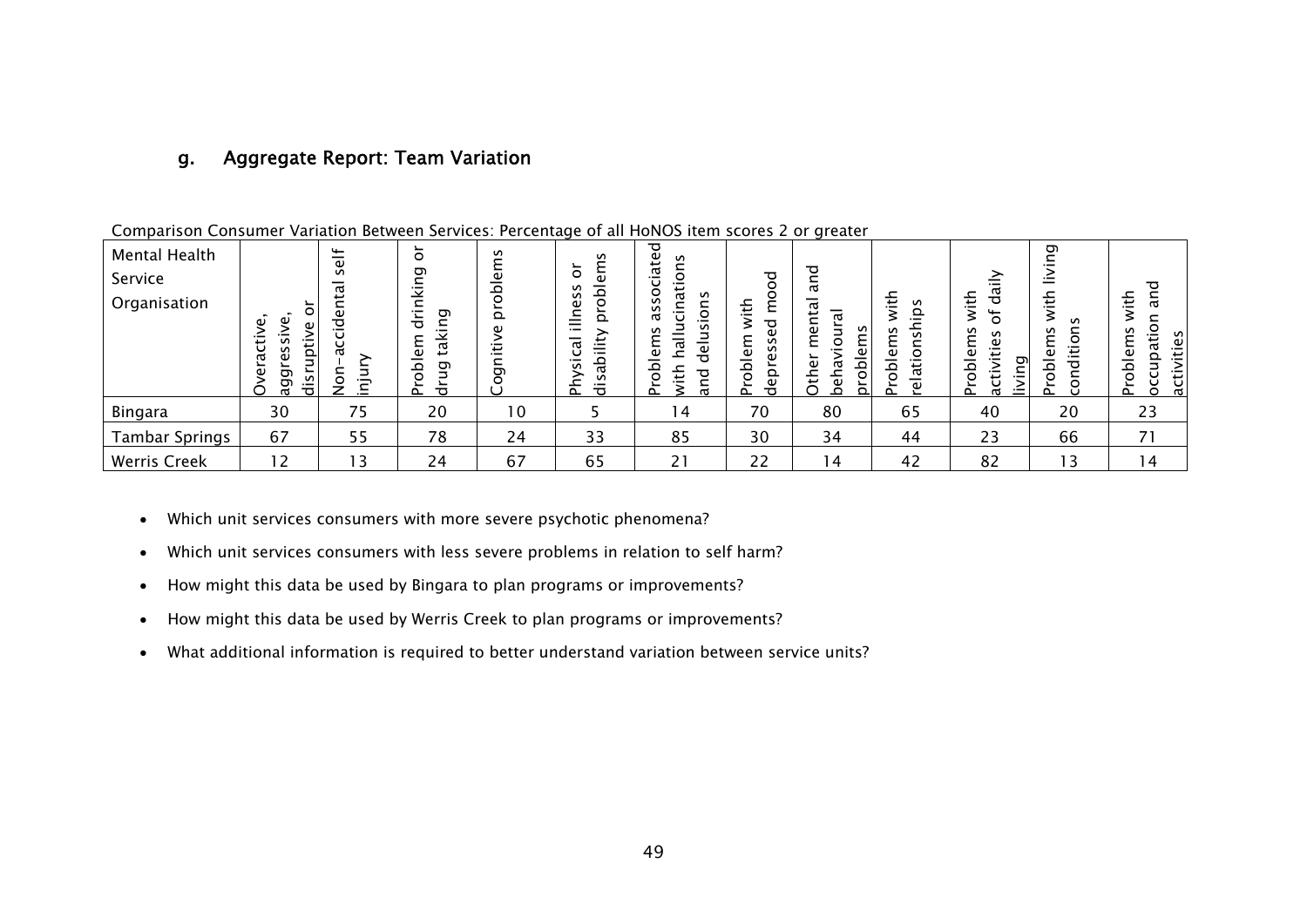### h. Blank Rating Forms and Measures Information

#### **HoNOS**

| 1  | Overactive, aggressive, disruptive or agitated     | $\mathbf 0$ | $\mathbf{1}$ | $\overline{2}$ | 3 | $\overline{\mathbf{4}}$ |
|----|----------------------------------------------------|-------------|--------------|----------------|---|-------------------------|
| 2  | Non-accidental self-injury                         | $\Omega$    | $\mathbf{1}$ | $\overline{2}$ | 3 | $\overline{\mathbf{4}}$ |
| 3  | Problem drinking or drug-taking                    | $\Omega$    | $\mathbf{1}$ | $\overline{2}$ | 3 | $\overline{\mathbf{4}}$ |
| 4  | Cognitive problems                                 | $\Omega$    | $\mathbf{1}$ | 2              | 3 | $\overline{4}$          |
| 5  | Physical illness or disability problems            | 0           | 1            | 2              | 3 | $\overline{4}$          |
| 6  | Problems with hallucinations and delusions         | $\Omega$    | $\mathbf{1}$ | 2              | 3 | $\overline{4}$          |
| 7  | Problems with depressed mood                       | 0           | $\mathbf{1}$ | 2              | 3 | $\overline{4}$          |
| 8  | Other mental and behavioural problems              | 0           | $\mathbf{1}$ | $\overline{2}$ | 3 | $\overline{4}$          |
|    | (specify disorder A, B, C, D, E, F, G, H, I, or J) |             |              |                |   |                         |
| 9  | Problems with relationships                        | 0           | 1            | $\overline{2}$ | 3 | 4                       |
| 10 | Problems with activities of daily living           | $\Omega$    | $\mathbf{1}$ | $\overline{2}$ | 3 | $\overline{4}$          |
| 11 | Problems with living conditions                    | 0           | 1            | $\overline{2}$ | 3 | $\overline{\mathbf{4}}$ |
| 12 | Problems with occupation and activities            | 0           | 1            | $\overline{2}$ | 3 | $\overline{4}$          |
|    |                                                    |             |              |                |   |                         |

#### Key for Item 8

- A Phobias including fear of leaving home, crowds, public places, travelling, social phobias and specific phobias.
- B Anxiety and panics.
- C Obsessional and compulsive problems.
- D Reactions to severely stressful events and traumas.
- E Dissociative ('conversion') problems.
- F Somatisation persisting physical complaints in spite of full investigation and reassurance that no disease is present.
- G Problems with appetite, over- or under-eating.
- H Sleep problems.
- I Sexual problems.
- J Problems not specified elsewhere including expansive or elated mood.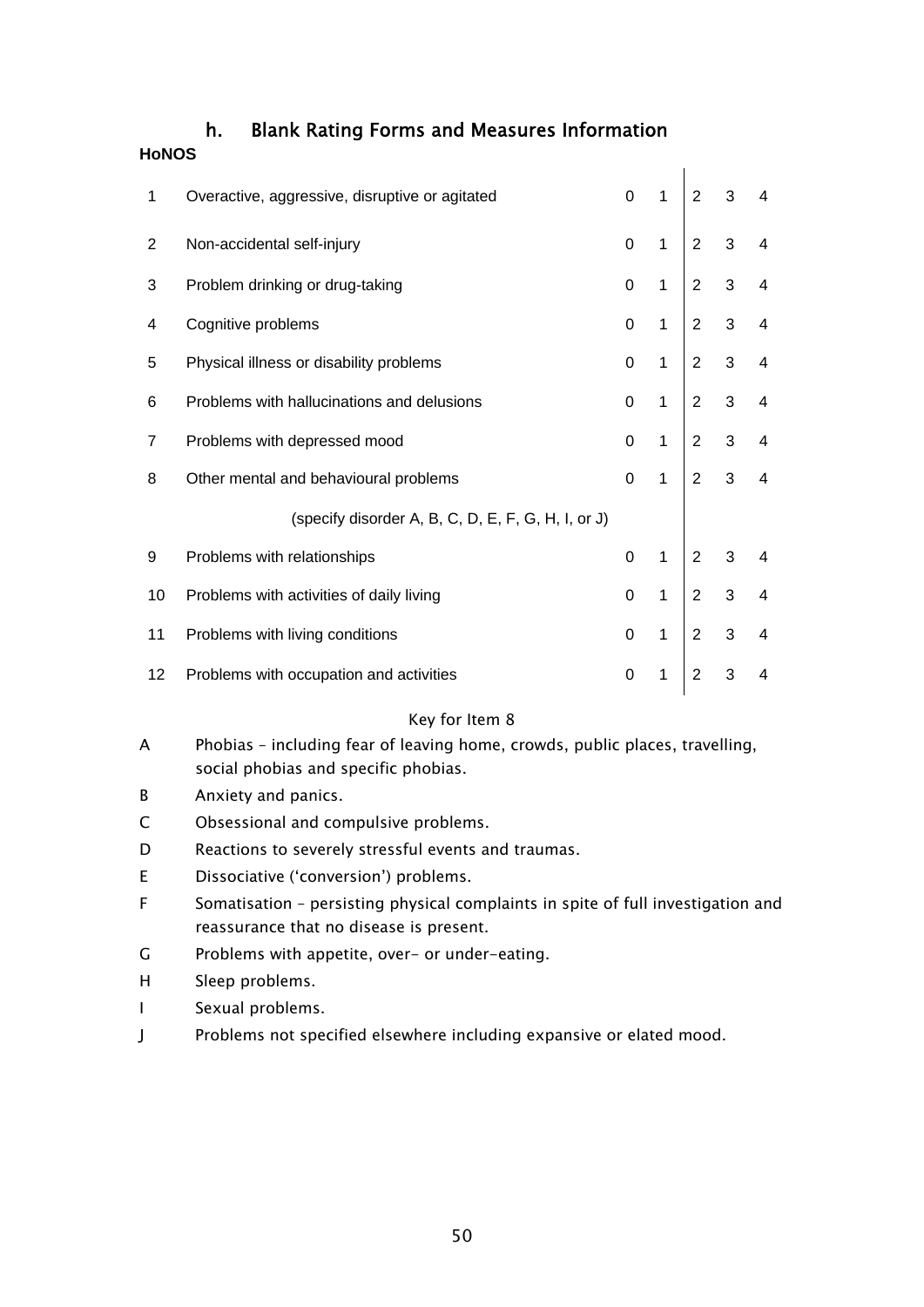### Abbreviated Life Skills Profile (LSP-16)

|                |                                                                                                                                                            | $\mathbf 0$                            | 1                                                           | $\overline{2}$                                                       | 3                                             |
|----------------|------------------------------------------------------------------------------------------------------------------------------------------------------------|----------------------------------------|-------------------------------------------------------------|----------------------------------------------------------------------|-----------------------------------------------|
| $\mathbf{1}$   | Does this person generally have any difficulty with<br>initiating and responding to conversation?                                                          | No difficulty                          | Slight<br>difficulty                                        | Moderate<br>difficulty                                               | Extreme<br>difficulty                         |
| 2              | Does this person generally withdraw from social<br>contact?                                                                                                | Does not<br>withdraw at<br>all         | Withdraws<br>slightly                                       | Withdraws<br>moderately                                              | Withdraws<br>totally or near<br>totally       |
| 3              | Does this person generally show warmth to<br>others?                                                                                                       | Considerable<br>warmth                 | Moderate<br>warmth                                          | Slight warmth                                                        | No warmth at<br>all                           |
| 4              | Is this person generally well groomed (eg, neatly<br>dressed, hair combed)?                                                                                | Well groomed                           | Moderately<br>well groomed                                  | Poorly<br>groomed                                                    | Extremely<br>poorly<br>groomed                |
| 5              | Does this person wear clean clothes generally, or<br>ensure that they are cleaned if dirty?                                                                | Maintains<br>cleanliness of<br>clothes | Moderate<br>cleanliness of<br>clothes                       | Poor<br>cleanliness of<br>clothes                                    | Very poor<br>cleanliness of<br>clothes        |
| 6              | Does this person generally neglect her or his<br>physical health?                                                                                          | No neglect                             | Slight neglect<br>of physical<br>problems                   | Moderate<br>neglect of<br>physical<br>problems                       | Extreme<br>neglect of<br>physical<br>problems |
| $\overline{7}$ | Is this person violent to others?                                                                                                                          | Not at all                             | Rarely                                                      | Occasionally                                                         | Often                                         |
| 8              | Does this person generally make and/or keep up<br>friendships?                                                                                             | Friendships<br>made or kept<br>up well | Friendships<br>made or kept<br>up with slight<br>difficulty | Friendships<br>made or kept<br>up with<br>considerable<br>difficulty | No<br>friendships<br>made or none<br>kept     |
| 9              | Does this person generally maintain an adequate<br>diet?                                                                                                   | No problem                             | Slight<br>problem                                           | Moderate<br>problem                                                  | Extreme<br>problem                            |
| 10             | Does this person generally look after and take her<br>or his own prescribed medication (or attend for<br>prescribed injections on time) without reminding? | Reliable with<br>medication            | Slightly<br>unreliable                                      | Moderately<br>unreliable                                             | Extremely<br>unreliable                       |
| 11             | Is this person willing to take psychiatric medication<br>when prescribed by a doctor?                                                                      | Always                                 | Usually                                                     | Rarely                                                               | Never                                         |
| 12             | Does this person co-operate with health services<br>(eg, doctors and/or other health workers)?                                                             | Always                                 | Usually                                                     | Rarely                                                               | Never                                         |
| 13             | Does this person generally have problems (eg,<br>friction, avoidance) living with others in the<br>household?                                              | No obvious<br>problem                  | Slight<br>problems                                          | Moderate<br>problems                                                 | Extreme<br>problems                           |
| 14             | Does this person behave offensively (includes<br>sexual behaviour)?                                                                                        | Not at all                             | Rarely                                                      | Occasionally                                                         | Often                                         |
| 15             | Does this person behave irresponsibly?                                                                                                                     | Not at all                             | Rarely                                                      | Occasionally                                                         | Often                                         |
| 16             | What sort of work is this person generally capable<br>of (even if unemployed, retired or doing unpaid<br>domestic duties)?                                 | Capable of<br>full time work           | Capable of<br>part time work                                | Capable only<br>of sheltered<br>work                                 | Totally<br>incapable of<br>work               |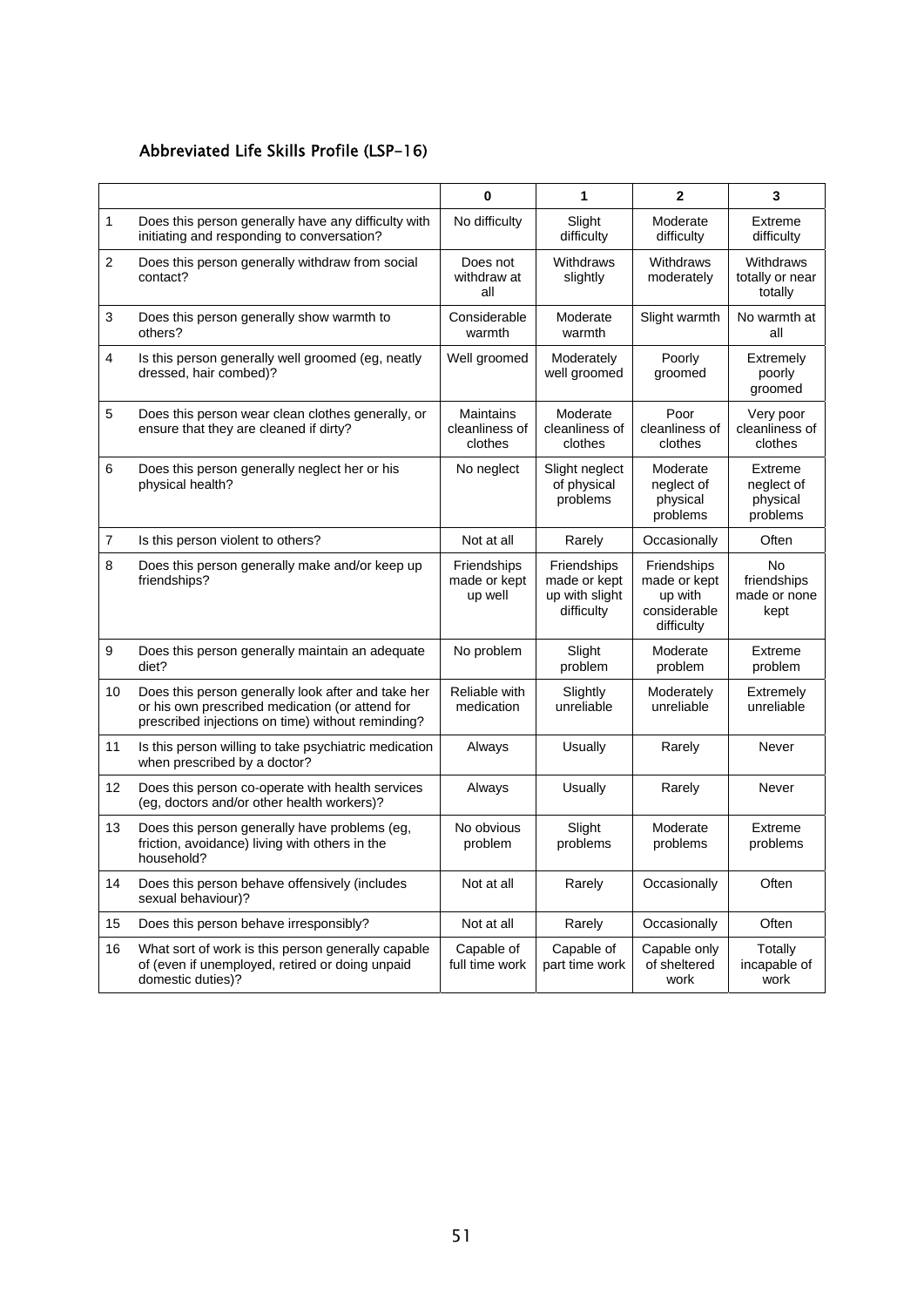#### Focus of Care

#### Definitions

Focus of Care is rated retrospectively. Clinicians are asked to identify which of one of four types of care focus best describes the primary goal of care provided to a consumer over the period preceding the Collection Occasion.

- Acute, where the primary goal is the short term reduction in severity of symptoms and/or personal distress associated with the recent onset or exacerbation of a psychiatric disorder.
- Functional gain, where the primary goal is to improve personal, social or occupational functioning or promote psychosocial adaptation in a patient with impairment arising from a psychiatric disorder.
- Intensive extended, where the primary goal is prevention or minimisation of further deterioration, and reduction of risk of harm in a patient who has a stable pattern of severe symptoms, frequent relapses or severe inability to function independently and is judged to require care over an indefinite period.
- Maintenance, where the primary goal is to maintain the level of functioning, minimise deterioration or prevent relapse where the patient has stabilised and functions relatively independently.

It is recognised that all of these aspects may be found in the mental health care of any particular consumer. But the concept here is to identify the goal that underpinned the period of care preceding the Collection Occasion.

Because the Focus of Care can change, it is necessary to define 'main' when there has been more than one Focus of Care within the period (eg, flare up of symptoms in a consumer receiving maintenance care such that the focus is now treating the acute symptoms). In such circumstances, clinicians should choose the main Focus of Care on the basis of the goal that consumed the most treatment effort during the period being rated. For example, if the Focus of Care was 'Maintenance' for most of the episode, and 'Acute' for just a few days, the clinician would rate the main Focus of Care as 'maintenance'.

There is no provision for missing data in the Focus of Care scale as there is only one item to rate.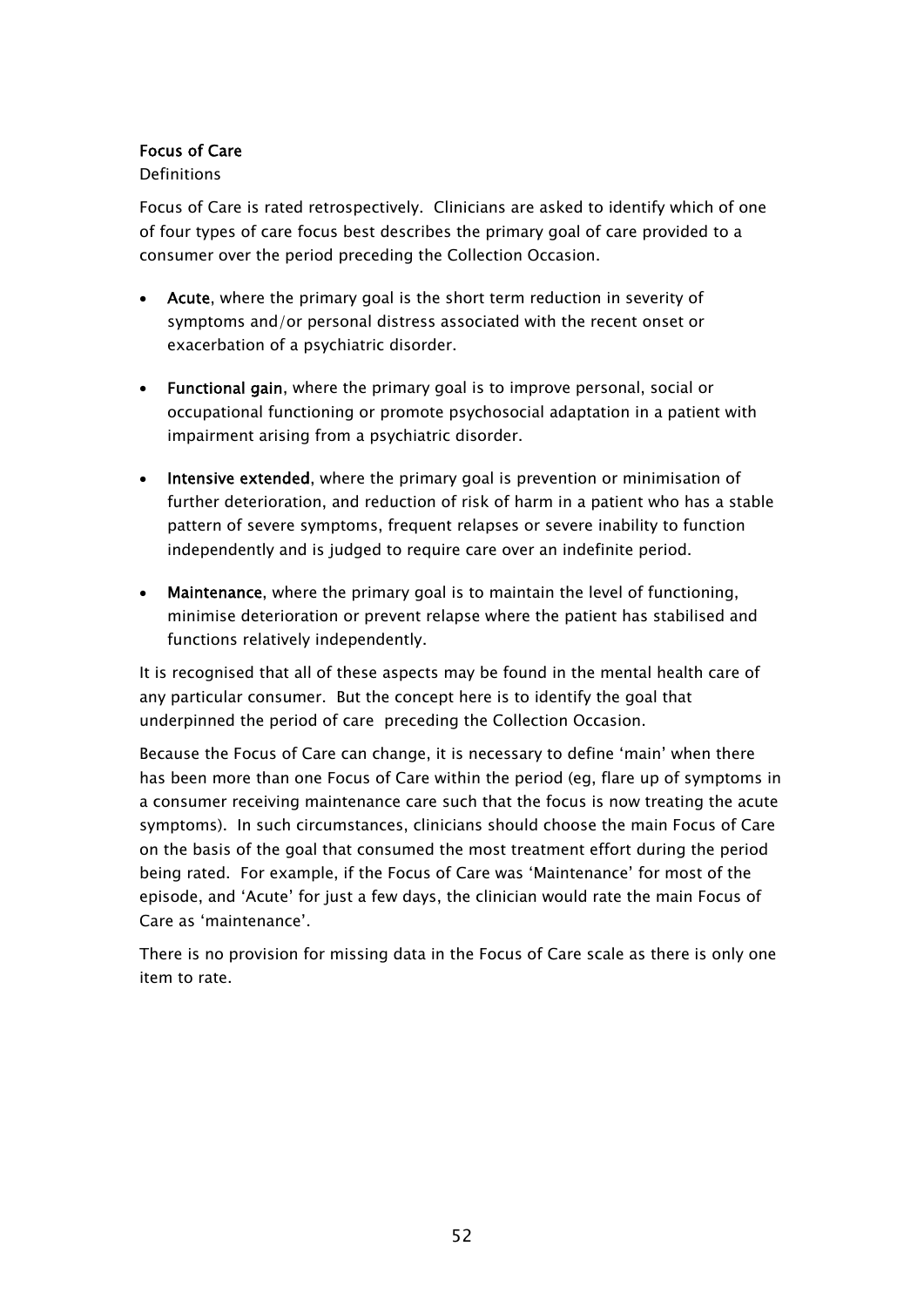#### Focus of Care item clarifications and elaborations

The following table is copied from training materials developed for the Victorian Mental Health Outcomes Strategy. It provides additional guidelines to assist clinicians in making Focus of Care ratings by separately considering the 'typical' clinical characteristics and service requirements associated with each Focus of Care category.

|                                     |                           | <b>Consumer Characteristics</b> |                                                                             | <b>Service Requirements</b>                         |                                                                                                                           |                                                                                                                                                                                                                                                                                                                                                                                                     |  |  |
|-------------------------------------|---------------------------|---------------------------------|-----------------------------------------------------------------------------|-----------------------------------------------------|---------------------------------------------------------------------------------------------------------------------------|-----------------------------------------------------------------------------------------------------------------------------------------------------------------------------------------------------------------------------------------------------------------------------------------------------------------------------------------------------------------------------------------------------|--|--|
|                                     | <b>Symptoms</b>           | <b>Functioning</b>              | <b>Primary</b><br>Goal                                                      | Indicative<br>time to<br>achieve<br>Primary<br>Goal | <b>Indicative</b><br>treatment<br>intensity                                                                               | <b>Examples of typical</b><br>documentation in care plan to<br>support the rating                                                                                                                                                                                                                                                                                                                   |  |  |
| <b>Acute</b>                        | High & of<br>recent onset | Low-High                        | Reduce<br>symptoms                                                          | Days to<br>weeks                                    | Daily contact<br>over a short<br>period                                                                                   | Interventions designed to reduce<br>the intensity of positive<br>symptoms, (eg, reduce<br>hallucinations and delusions,<br>ameliorate thought disorder;<br>reduce severity of depressive<br>symptoms or the level of anxiety<br>manage hostile or aggressive<br>behaviour related to mental<br>illness).                                                                                            |  |  |
| <b>Functional</b><br>Gain           | Low                       | Low-Medium                      | Improve<br>functioning                                                      | Weeks to<br>months                                  | Weekly contact,<br>or more<br>multiple<br>attendances<br>per week in a<br>structured<br>rehabilitation<br>program         | Interventions designed to result<br>in a significant improvement in<br>the consumers personal, social<br>and/or occupational functioning<br>in the short term (weeks to<br>months). This may include the<br>development of basic<br>'community survival' skills (eg,<br>shopping, cooking), social skills<br>(eg, conversation) or vocational<br>skills (eg, job seeking or job<br>maintenance).    |  |  |
| <b>Intensive</b><br><b>Extended</b> | High &<br>unremitting     | Low                             | Reduce<br>risk that<br>arises from<br>symptoms<br>and/or low<br>functioning | Months to<br>years                                  | Minimum of<br>multiple weekly<br>contacts, more<br>frequent as<br>required;<br>delivered over<br>an indefinite<br>period. | Inpatient- or outreach-based<br>interventions, (the latter typically<br>in the consumer's own<br>environment) aimed to (1)<br>minimise the risks and<br>handicaps associated with the<br>ongoing symptoms and<br>psychosocial dysfunctions<br>arising from a psychiatric<br>disorder (2) strengthen the<br>consumer's capacity to use<br>supportive professional and non-<br>professional networks. |  |  |
| <b>Maintenance</b>                  | Low                       | Low-High                        | Improve<br>functioning                                                      | Months to<br>years                                  | Scheduled<br>weekly to<br>monthly contact                                                                                 | Interventions designed to<br>consolidate the consumer's<br>current functioning (at least in<br>the short-term) while working<br>toward improvement in the long-<br>term or planning for the<br>consumers exit from the service.                                                                                                                                                                     |  |  |

Table source: Eagar K, Buckingham W, Coombs T, Trauer T, Graham C, Eagar L and Callaly T (2000) Outcome Measurement in Adult Area Mental Health Services: Implementation Resource Manual. Department of Human Services Victoria.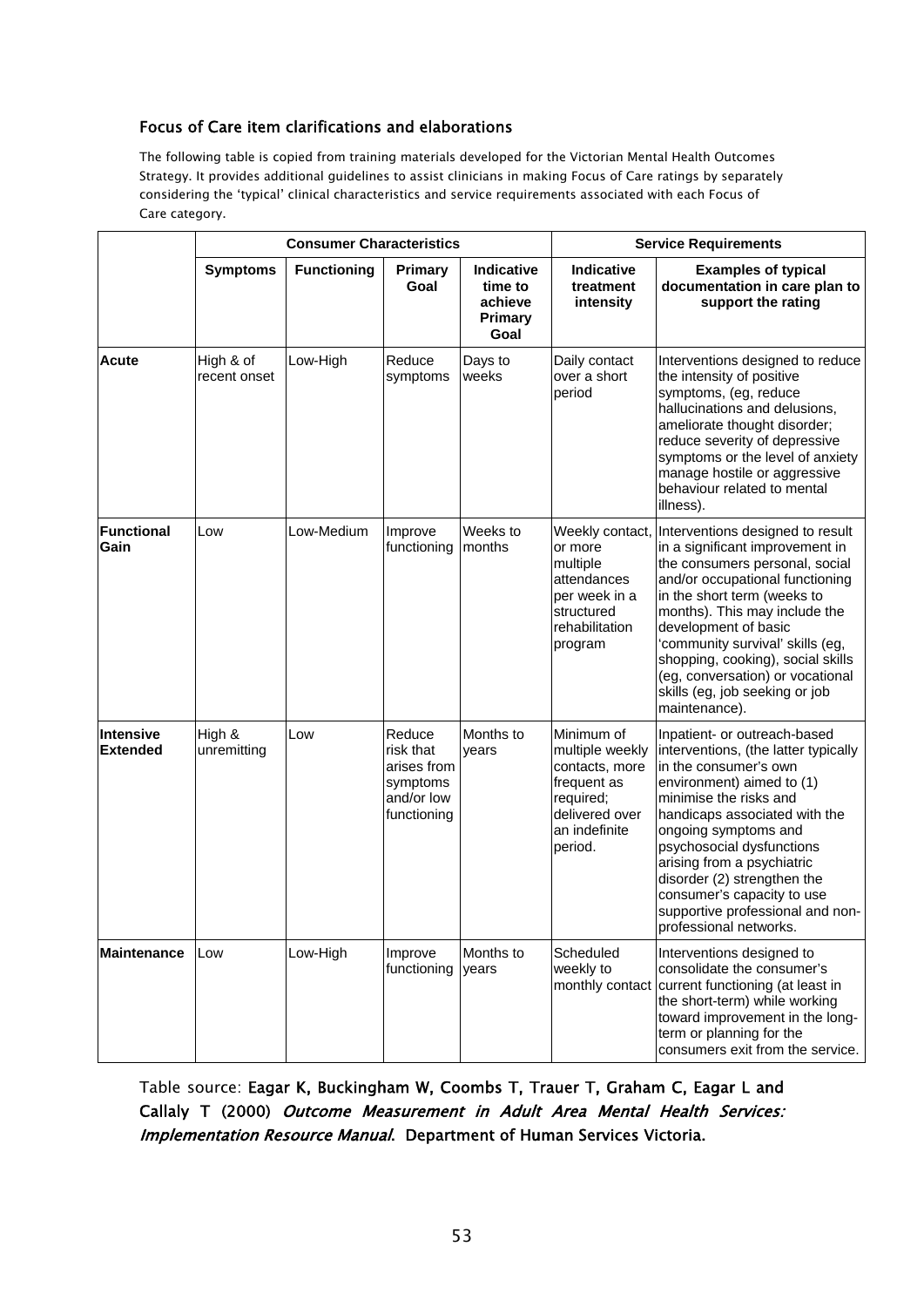## i. Health of the Nation Outcomes Scales Glossary

### **HoNOS rating guidelines**

- Rate items in order from 1 to 12.
- Use all available information in making your rating.
- Do not include information already rated in an earlier item.
- Consider both the degree of distress the problem causes and the effect it has on behaviour
- Rate the most severe problem that occurred in the period rated.
- The rating period is generally the preceding two weeks, except at discharge from inpatient care, when it is the previous three days.
- Each item is rated on a five-point item of severity (0 to 4) as follows:
	- 0 No problem.
	- 1 Minor problem requiring no formal action.
	- 2 Mild problem.
	- 3 Problem of moderate severity.
	- 4 Severe to very severe problem.
	- 9 Not known or not applicable.
- As far as possible, the use of rating point 9 should be avoided, because missing data make scores less comparable over time or between settings.
- Specific information on how to rate each point on each item is provided in the Glossary.

#### HoNOS glossary

1 Overactive, aggressive, disruptive or agitated behaviour *Include such behaviour due to any cause, eg, drugs, alcohol, dementia, psychosis, depression, etc. Do not include bizarre behaviour, rated at Scale 6.* 

0 No problems of this kind during the period rated.

- 
- 1 Irritability, quarrels, restlessness etc. Not requiring action.
- 2 Includes aggressive gestures, pushing or pestering others; threats or verbal aggression; lesser damage to property (eg, broken cup or window); marked over-activity or agitation.
- 3 Physically aggressive to others or animals (short of rating 4); threatening manner; more serious over-activity or destruction of property.
- 4 At least one serious physical attack on others or on animals; destruction of property (e.g., fire-setting); serious intimidation or obscene behaviour.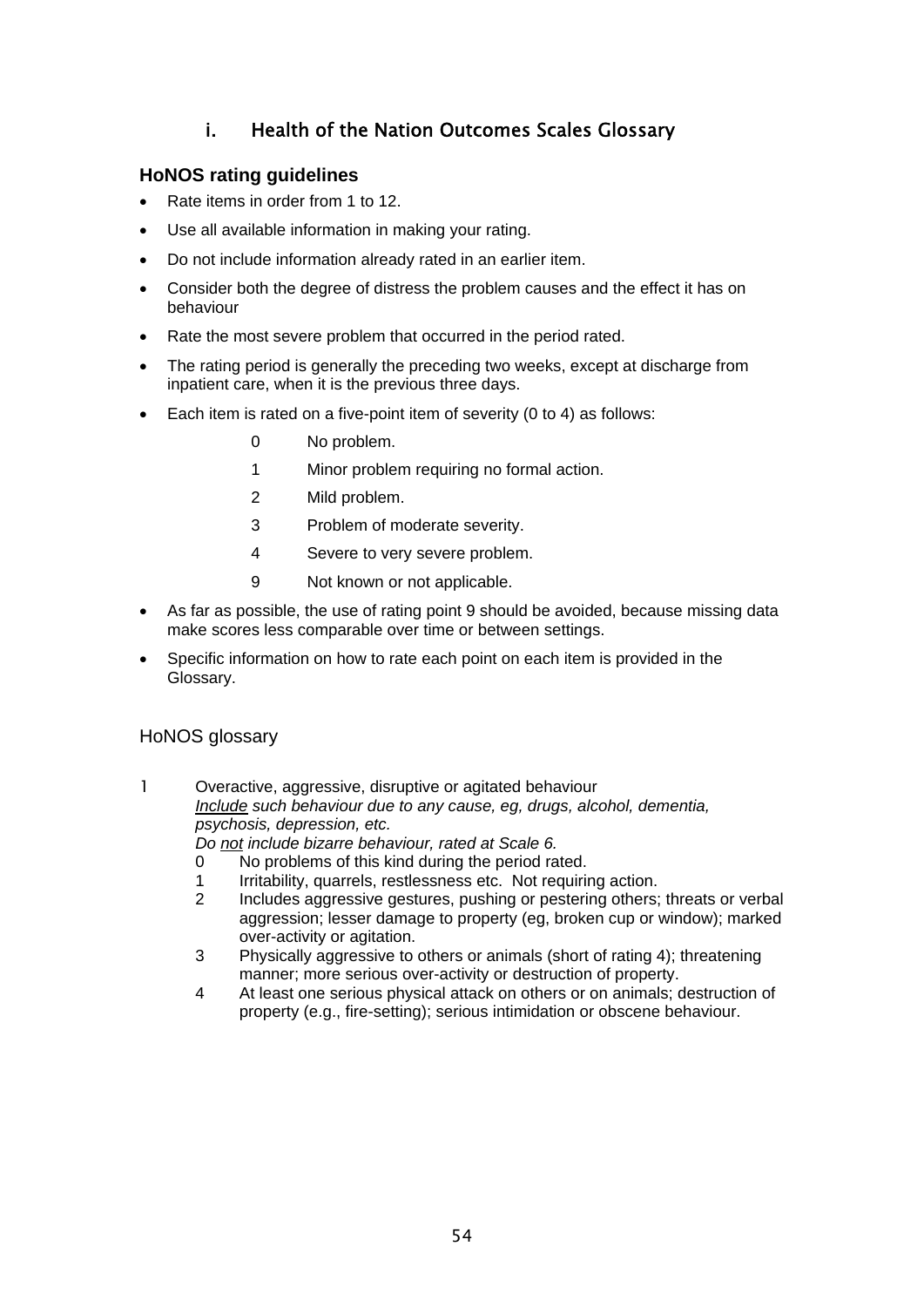2 Non-accidental self-injury

*Do not include accidental self-injury (due eg, to dementia or severe learning disability); the cognitive problem is rated at Scale 4 and the injury at Scale 5. Do not include illness or injury as a direct consequence of drug or alcohol use rated at Scale 3, (eg, cirrhosis of the liver or injury resulting from drunk driving are rated at Scale 5).* 

- 0 No problem of this kind during the period rated.
- 1 Fleeting thoughts about ending it all, but little risk during the period rated; no self-harm.
- 2 Mild risk during period; includes non-hazardous self-harm eg, wrist– scratching.
- 3 Moderate to serious risk of deliberate self-harm during the period rated; includes preparatory acts eg, collecting tablets.
- 4 Serious suicidal attempt or serious deliberate self-injury during the period rated.

3 Problem drinking or drug-taking

*Do not include aggressive or destructive behaviour due to alcohol or drug use, rated at Scale 1.* 

*Do not include physical illness or disability due to alcohol or drug use, rated at Scale 5.* 

- 0 No problem of this kind during the period rated.
- 1 Some over-indulgence, but within social norm.
- 2 Loss of control of drinking or drug-taking; but not seriously addicted.<br>3 Marked craving or dependence on alcohol or drugs with frequent loss
- Marked craving or dependence on alcohol or drugs with frequent loss of control, risk taking under the influence, etc.
- 4 Incapacitated by alcohol or drug problems.
- 4 Cognitive problems

*Include problems of memory, orientation and understanding associated with any disorder: learning disability, dementia, schizophrenia, etc.* 

*Do not include temporary problems (eg, hangovers) resulting from drug or alcohol use, rated at Scale 3.* 

- 0 No problem of this kind during the period rated.
- 1 Minor problems with memory or understanding eg, forgets names occasionally.
- 2 Mild but definite problems, eg, has lost way in a familiar place or failed to recognise a familiar person; sometimes mixed up about simple decisions.
- 3 Marked disorientation in time, place or person, bewildered by everyday events; speech is sometimes incoherent, mental slowing.
- 4 Severe disorientation, eg, unable to recognise relatives, at risk of accidents, speech incomprehensible, clouding or stupor.
- 5 Physical illness or disability problems

*Include illness or disability from any cause that limits or prevents movement, or impairs sight or hearing, or otherwise interferes with personal functioning. Include side-effects from medication; effects of drug/alcohol use; physical disabilities resulting from accidents or self-harm associated with cognitive problems, drunk driving etc.* 

*Do not include mental or behavioural problems rated at Scale 4.* 

- 0 No physical health problem during the period rated.
- 1 Minor health problem during the period (eg, cold, non-serious fall, etc).
- 2 Physical health problem imposes mild restriction on mobility and activity.
- 3 Moderate degree of restriction on activity due to physical health problem.
- 4 Severe or complete incapacity due to physical health problem.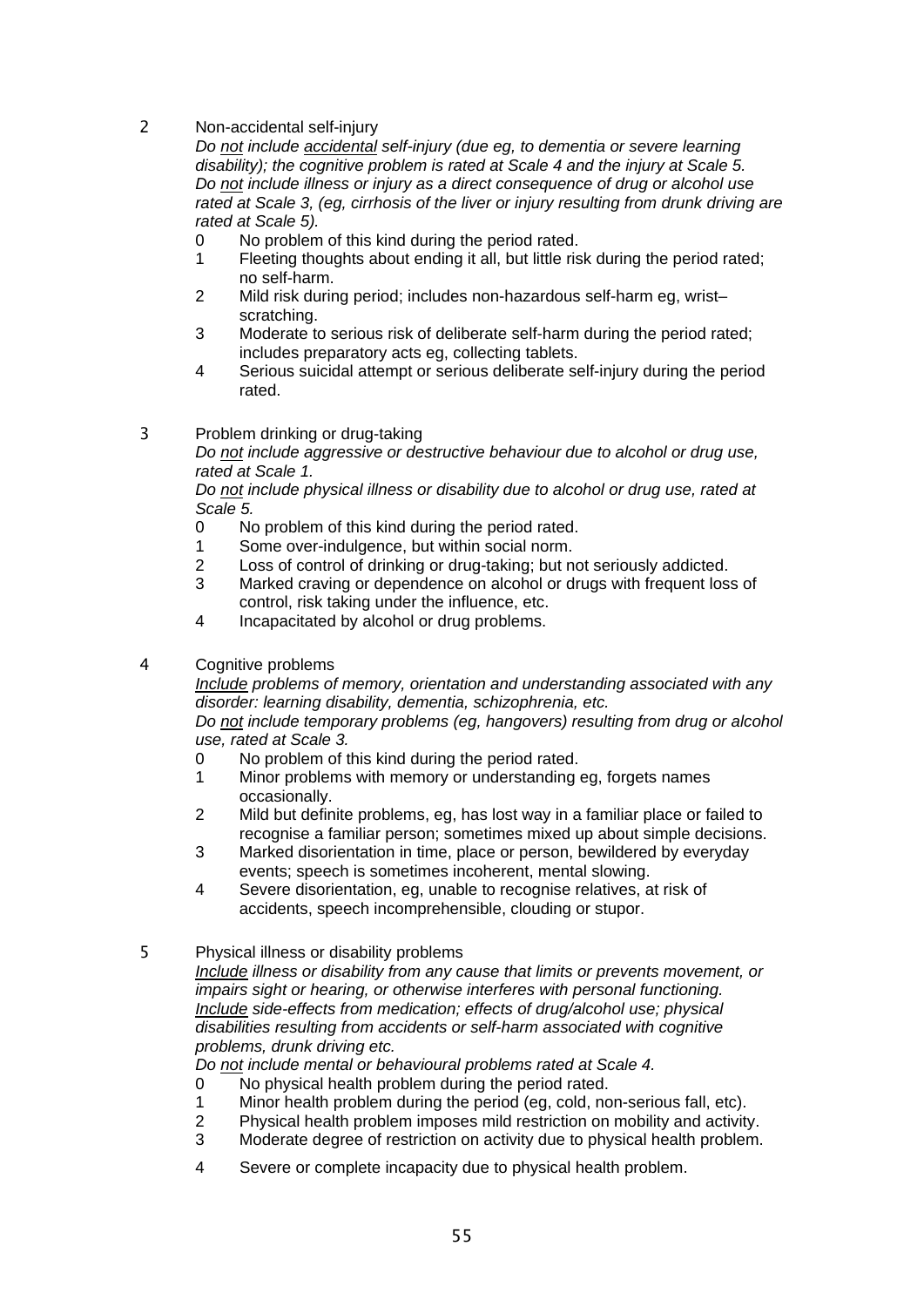6 Problems associated with hallucinations and delusions *Include hallucinations and delusions irrespective of diagnosis. Include odd and bizarre behaviour associated with hallucinations or delusions. Do not include aggressive, destructive or overactive behaviours attributed to hallucinations or delusions, rated at Scale 1.* 

- 0 No evidence of hallucinations or delusions during the period rated.
- 1 Somewhat odd or eccentric beliefs not in keeping with cultural norms.
- 2 Delusions or hallucinations (eg, voices, visions) are present, but there is little distress to patient or manifestation in bizarre behaviour, that is, moderately severe clinical problem.
- 3 Marked preoccupation with delusions or hallucinations, causing much distress and/or manifested in obviously bizarre behaviour, that is, moderately severe clinical problem.
- 4 Mental state and behaviour is seriously and adversely affected by delusions or hallucinations, with severe impact on patient.
- 7 Problems with depressed mood

*Do not include over-activity or agitation, rated at Scale 1. Do not include suicidal ideation or attempts, rated at Scale 2. Do not include delusions or hallucinations, rated at Scale 6.* 

- 0 No problems associated with depressed mood during the period rated.
- 1 Gloomy; or minor changes in mood.
- 2 Mild but definite depression and distress: eg, feelings of guilt; loss of selfesteem.
- 3 Depression with inappropriate self-blame, preoccupied with feelings of guilt.
- 4 Severe or very severe depression, with guilt or self-accusation.
- 8 Other mental and behavioural problems *Rate only the most severe clinical problem not considered at items 6 and 7 as*

*follows: specify the type of problem by entering the appropriate letter: A phobic: B anxiety; C obsessive-compulsive; D stress; E dissociative; F somatoform; G eating; H sleep; I sexual; J other, specify.* 

- 0 No evidence of any of these problems during period rated.
- 1 Minor non-clinical problems.
- 2 A problem is clinically present at a mild level, eg, patient/client has a degree of control.
- 3 Occasional severe attack or distress, with loss of control eg, has to avoid anxiety provoking situations altogether, call in a neighbour to help, etc., that is, a moderately severe level of problem.
- 4 Severe problem dominates most activities.
- 9 Problems with relationships

#### *Rate the patient's most severe problem associated with active or passive withdrawal from social relationships, and/or non-supportive, destructive or selfdamaging relationships.*

- 0 No significant problems during the period.
- 1 Minor non-clinical problems.
- 2 Definite problems in making or sustaining supportive relationships: patient complains and/or problems are evident to others.
- 3 Persisting major problems due to active or passive withdrawal from social relationships, and/or to relationships that provide little or no comfort or support.
- 4 Severe and distressing social isolation due to inability to communicate socially and/or withdrawal from social relationships.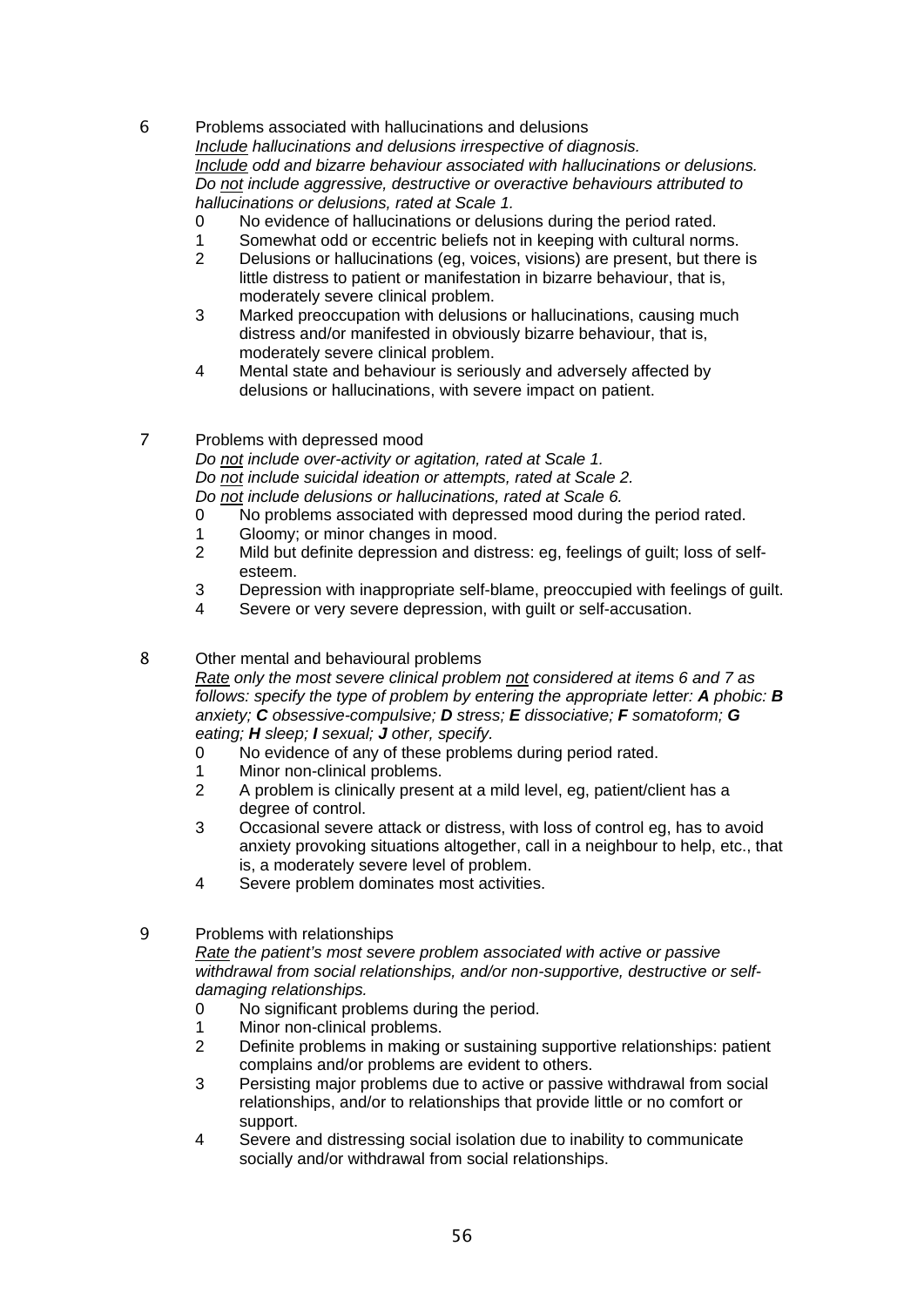10 Problems with activities of daily living

*Rate the overall level of functioning in activities of daily living (ADL): eg, problems with basic activities of self-care such as eating, washing, dressing, toilet; also complex skills such as budgeting, organising where to live, occupation and recreation, mobility and use of transport, shopping, self-development, etc. Include any lack of motivation for using self-help opportunities, since this contributes to a lower overall level of functioning.* 

*Do not include lack of opportunities for exercising intact abilities and skills, rated at Scale 11 and Scale 12.* 

- 0 No problems during period rated; good ability to function in all areas.
- 1 Minor problems only eg, untidy, disorganised.<br>2 Self-care adequate, but maior lack of performa
- Self-care adequate, but major lack of performance of one or more complex skills (see above).
- 3 Major problems in one or more areas of self-care (eating, washing, dressing, toilet) as well as major inability to perform several complex skills.
- 4 Severe disability or incapacity in all or nearly all areas of self-care and complex skills.

#### 11 Problems with living conditions

*Rate the overall severity of problems with the quality of living conditions and daily domestic routine.* 

*Are the basic necessities met (heat, light, hygiene)? If so, is there help to cope with disabilities and a choice of opportunities to use skills and develop new ones? Do not rate the level of functional disability itself, rated at Scale 10. NB: Rate patient's usual accommodation. If in acute ward, rate the home accommodation. If information not obtainable, rate 9.* 

- 0 Accommodation and living conditions are acceptable; helpful in keeping any disability rated at Scale 10 to the lowest level possible, and supportive of self-help.
- 1 Accommodation is reasonably acceptable although there are minor or transient problems (eg, not ideal location, not preferred option, doesn't like food, etc).
- 2 Significant problems with one or more aspects of the accommodation and/or regime (eg, restricted choice; staff or household have little understanding of how to limit disability, or how to help develop new or intact skills).
- 3 Distressing multiple problems with accommodation (eg, some basic necessities absent); housing environment has minimal or no facilities to improve patient's independence.
- 4 Accommodation is unacceptable (eg, lack of basic necessities, patient is at risk of eviction, or 'roofless', or living conditions are otherwise intolerable making patient's problems worse).
- 12 Problems with occupation and activities
	- *Rate the overall level of problems with quality of day–time environment. Is there help to cope with disabilities, and opportunities for maintaining or improving occupational and recreational skills and activities? Consider factors such as stigma, lack of qualified staff, access to supportive facilities, eg, staffing and equipment of day centres, workshops, social clubs, etc. Do not rate the level of functional disability itself, rated at Scale 10. NB: Rate the patient's usual situation. If in acute ward, rate activities during period before admission. If information not available, rate 9.* 
		- 0 Patient's day–time environment is acceptable; helpful in keeping any disability rated at Scale 10 to the lowest level possible, and supportive of self-help.